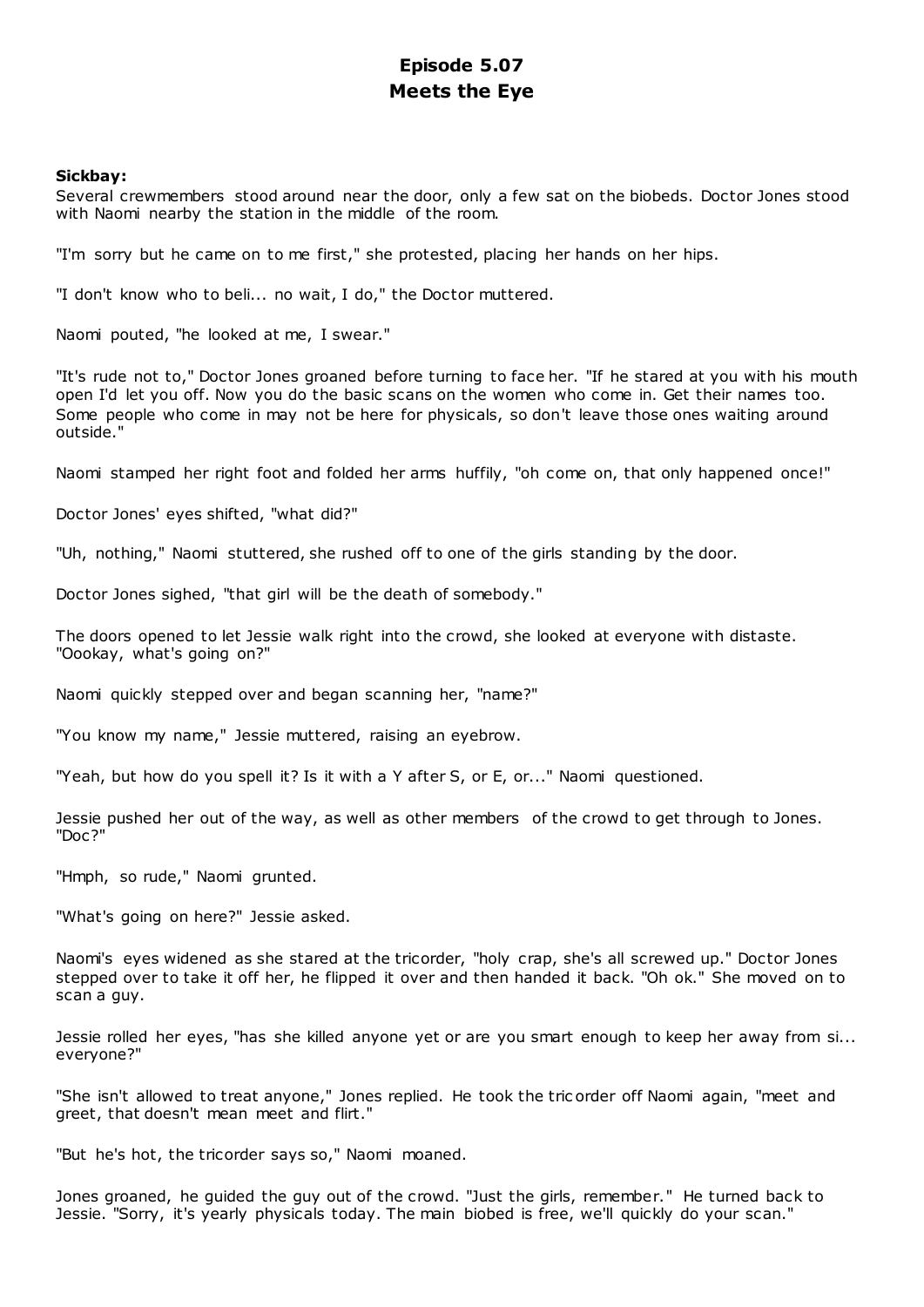"Great," Jessie sighed.

Jones lead her over to the main biobed, she lay down on in. "So how have you been in the last week?" He activated the scanner on the bed.

"Good I guess, afternoon sickness aside," she replied.

"Has your sister talked to you?"

Jessie frowned at him, "are we making small talk?"

"Um yes," Doctor Jones quickly said, looking nervous.

Luckily for him the scanner was in the way so she didn't see that. "Right. We only talk on the bridge. I've been too busy, kids and all."

"Hmm," Jones frowned as he looked at the scanner's display panel. "What's your husband doing today?"

"Why?" Jessie asked, panicking a little "What's wrong, is he or she ok?"

"Oh yes, fine," Jones stuttered as he switched the scanner off. "Call him here, then join me in the office." He quickly went over to other patients as Jessie sat up. She stared at him funny as she made her way into the office.

## **The Bridge:**

"So, so dull without the TV," Tom mumbled while struggling to keep his eyes open.

"Would you like a coffee, Captain?" Kevin sniggered.

"Shut up," Tom muttered as his eyes closed. "And yes."

"Great, just doing a poll," Kevin said.

Tom groaned, "ugh, useless."

"Would you rather have the ship being in danger than be bored?" Jodie questioned.

"Something in between being bored and life and death situation," Tom replied.

Jodie sighed and shrugged her shoulders. "Too bad, we're getting a distress call."

Tom jumped to his feet, all wide awake again like he was injected with five spoonfuls of coffee. "Great, on screen." He quickly sorted his hair and uniform out. Jodie waited patiently for him to finish.

"Audio only," she smirked.

"God damn it," Tom muttered. "Let's hear it."

In: "... to anyone out there. We desperately need assistance. Our neighbours..." The voice was drowned out by loud static only for a moment. "... in danger, but we can't interfere." It happened again, but for a lot longer time. "Primitive." And again. "Please anyone..."

"Why does that sound familiar?" Tom muttered.

"Too bad we can't interfere either, Prime Directive," Jodie smiled.

"Crap," Tom grunted. "So we just ignore it?"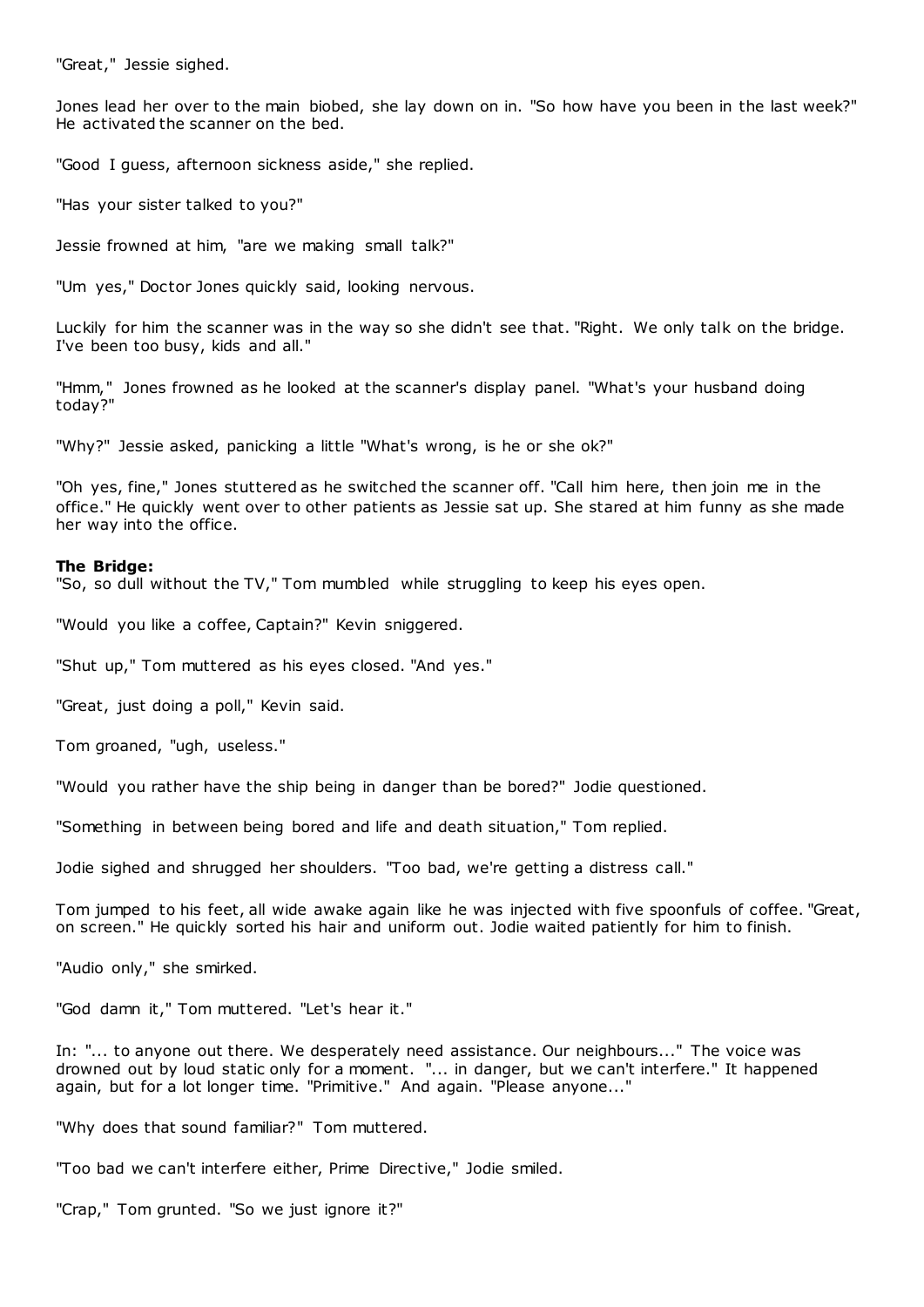"Pretty much yeah, duh," Jodie commented.

"It's been eleven months since an episode," Tom whined. "So much for something to do."

"I did say 'too bad'. I read the text version earlier," Jodie said.

"It wasn't exactly a 'we can't help so there' comment, 'too bad' just tells me that it would be boring or very, very dangerous," Tom said.

Jodie sighed, "bored of this."

Tom ignored her as he looked back at tactical. "Where's Jessie?" His fear grew as he didn't recognise the person manning it.

"It's her weekly appointment, chill out," Jodie said.

"Yeah, what are those about exactly?" Tom said in his usual nosey tone of voice.

"Um, women problems," Jodie lied.

Tom pulled a disgusted face before turning back, "ugh never mind."

#### **Sickbay:**

"But I already see you weekly," Jessie moaned, fidgeting in her seat.

Jones smiled nervously as he sat down behind his desk. "Last time Jessie, you remember? We can't take any chances."

"Don't guilt trip me," Jessie snapped, taking him by surprise. "No offense but..."

"You promised James that you'd go to all your appointments this time, as this was all your idea," Jones said.

James appeared at the doorway with Naomi behind him, scanning away. "What's going on?"

Doctor Jones groaned into his hand, "scan the women!"

Naomi jumped out of her skin, she quickly rushed off as James looked behind him.

Jessie cleared her throat, glancing in his direction. "I have to see the doc, twice a week now."

"Why, is everything ok?" James questioned.

Jessie bit her bottom lip while glancing down at her feet. "No, we have a problem."

"It's not life threatening, it's not that much of a problem at all," Jones said. Jessie looked back up to glare toward him. "There won't be if you keep to your appointments."

"So erm, what is it?" James asked as he stood next to her.

#### **The Leda:**

The Security trainees were being lead down the corridor by Craig, Ylara trailed behind with a bored look on her face.

He lead them into a brig which had three cells instead of one. "Ok guys this is obvious. If someone punches somebody, damages computers or what not, they go in here. Then you contact me or James. If they're full contact us right away."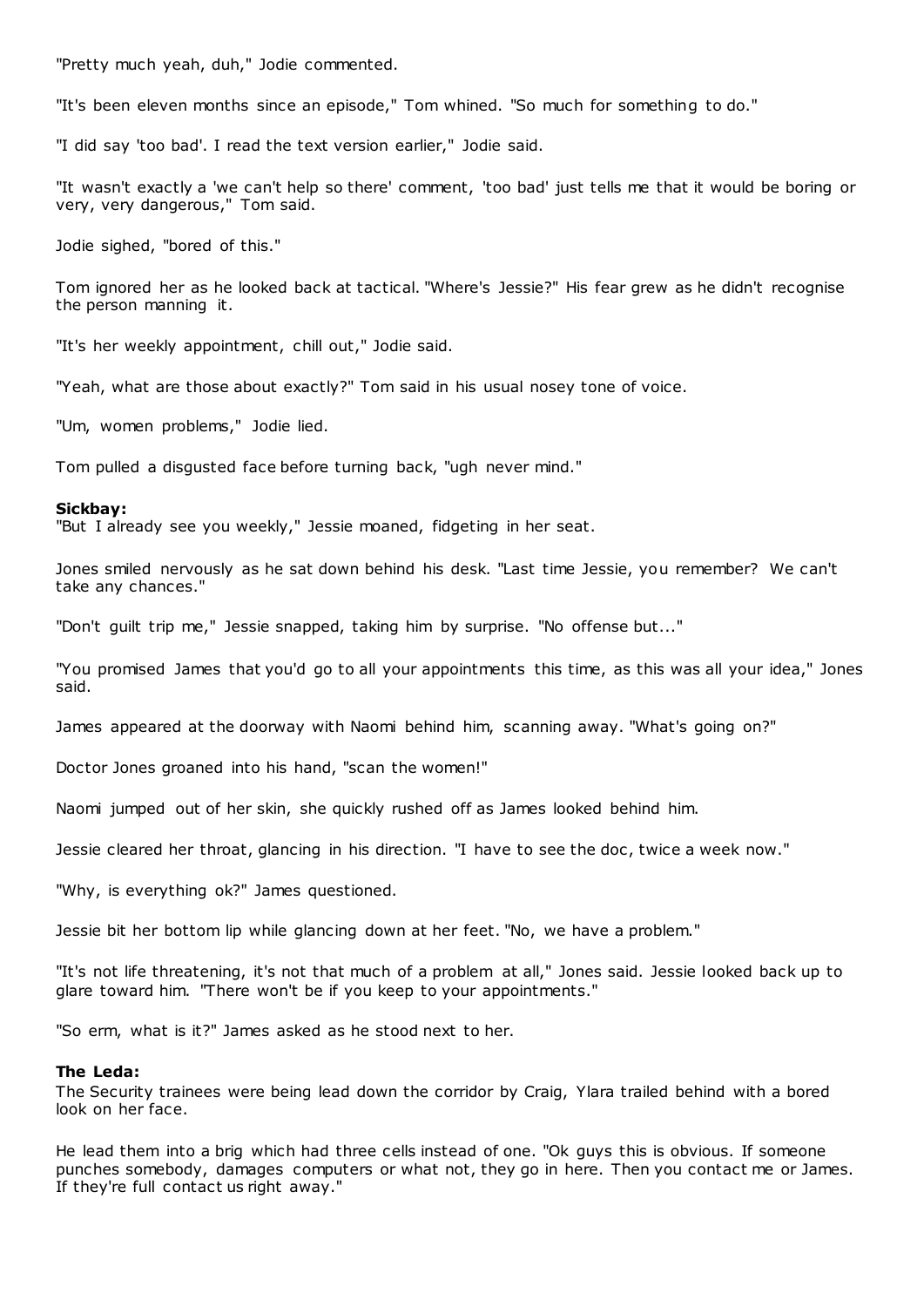"Hey Andercrap!" Damien snapped from the second cell. "Let me out, I didn't do anything this time. You can't lock people up for just planning to kill or enslave you all!"

"On the other hand if you see Damien, just chuck him in. Nobody will be punished if you accidentally fire at him with the kill setting," Craig muttered.

"No you'll be blessed by me taking over you," Damien said. He slapped his hand on the forcefield, this made him jump back and his hair stand on end. "Oh come on. Enslaving is fun!"

A nervous guy looked, well nervous. "What does he mean by take over us?"

"Also you can't throw anyone in here you don't like, just him," Craig said, ignoring the question.

"Damn," one guy grunted.

"This brig needs two guys here at all times. Voyager's solo so just one. If there's a dangerous prisoner then there will be two outside, that's a high risk job," Craig said. "Only cos they're the ones that always get shot." Everyone but Ylara looked worried.

"You're um," Craig muttered, staring towards the two at the station. "Not supposed to slack off like these two either. Guys!"

Foster and another guy jumped out of their skin. "What?"

Craig groaned into his hand, "never mind." He turned back to the trainees. "Don't follow their leads, I'll hate you and whatnot."

"You hate me anyway, besides nobody cares if you like them," Ylara said.

"I hate you," Damien blurted out. "Yeah, all of you."

Craig rolled his eyes, "if James' your boss you're all screwed. He really, really has a couple of screws loose. He's allowed to slack off, kill people, throw them around but you're not. I won't be happy either if you did those things, but I won't put you in Sickbay."

Damien, Ylara and even Foster laughed. He glared at them all but that just made them laugh for longer. The others who obviously didn't know him looked on nervously.

Craig cleared his throat, trying to ignore them. "I will reward greatly to those who do a convincing 'accidental' shoot to kill on Damien and her." He pointed at Ylara, she grabbed the finger tightly. Everyone cringed when they heard a crack. She then let go, smirking at him as he did well to hold back a squeak for a minute. He put his arm behind his back. "Ookay, you still heard it."

"Yeah I'll probably break the bones of anyone who tries," Ylara smiled.

The rest of the trainees whimpered slightly. One shakily pointed at the third cell. "Is there supposed to be no one in there?

Craig frowned as he turned to look toward it. "Foster! Who was in there?"

Foster jumped again, "Um Chakotay."

Craig closed his eyes, muttering to himself, then looked up at the ceiling. "Why? What did I do to you, why do you torture me?"

Damien looked on, confused. "Um, I'm here, not up there."

"Now he thinks he's god," Craig shuddered. "Someone kill him now. Whoever does gets a week off."

"Oooh," everyone said, looking at Damien.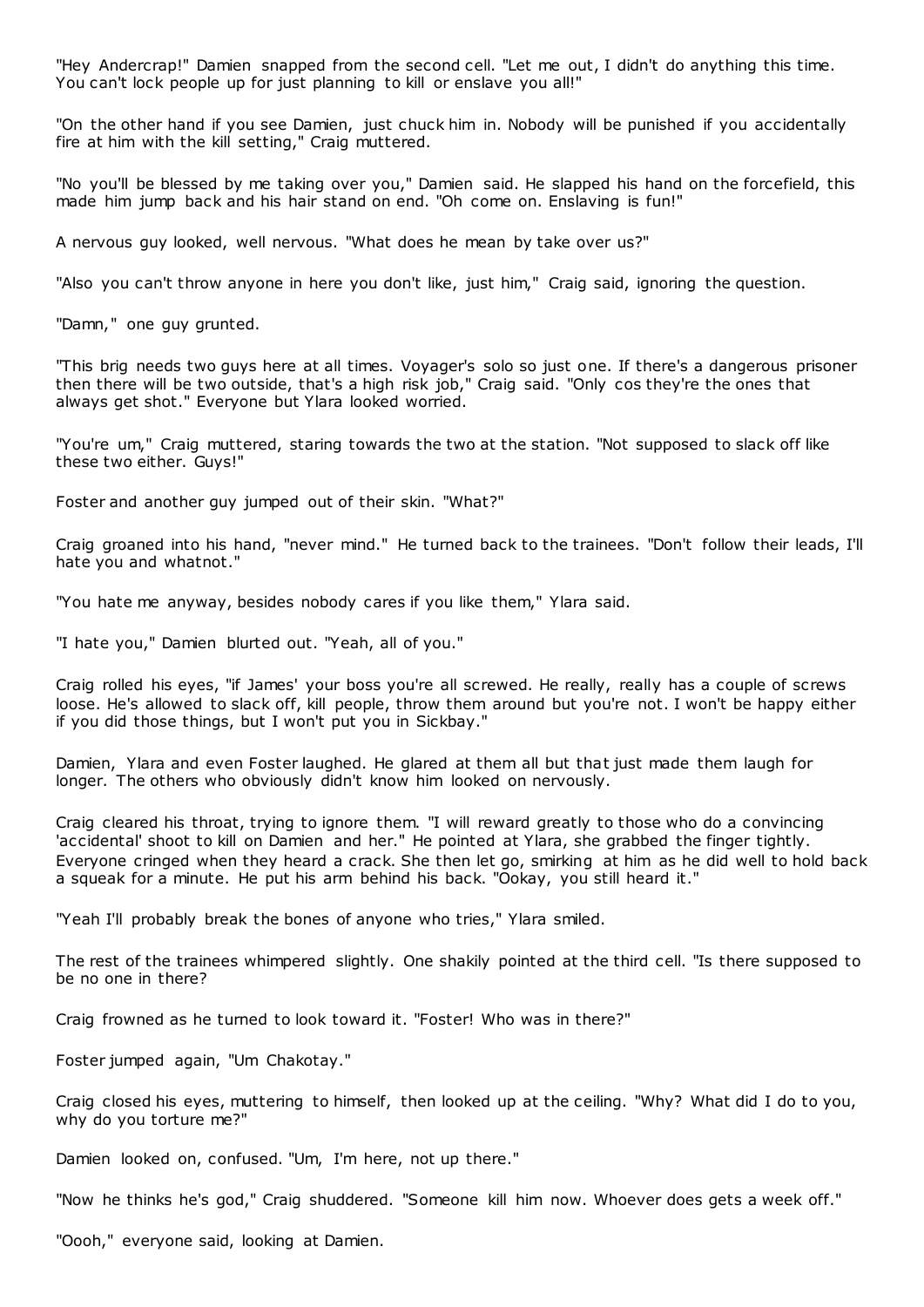He mouthed, "possessed." Then pointed at himself. Everyone widened their eyes. One trainee looked away to catch Ylara breaking imaginary people's necks, smiling sweetly. Craig spotted her too.

"Why are you threatening them?" he asked.

"Damien's my biatch," she replied.

Craig rolled his eyes.

## **The Bridge:**

Tom covered his face, his headache didn't go away or die down as he massaged his temples. "You lost Chakotay?"

Craig's voice groaned in annoyance over the commlink, "I didn't, Foster did. At least this time I don't know how. We're looking. I doubt he's left the Leda though. There's been no transport activity and the shuttles are in one piece."

"Look he got aboard at dock so how do you know for sure?" Tom questioned.

In: "Uh, Leda out."

Tom groaned as the turbolift door next to tactical opened. Jessie stepped out of it looking a bit dazed. "Jessie we're on our way to answer a distress call..."

"Crap," she muttered while taking her station.

"I want you to do one thing," Tom tried to continue.

"Um, crap," Jessie said.

"Keep your sister occupied, she's annoying me and whatnot," Tom said.

"Crap."

"Stop it with the crap!" Tom snapped.

Jessie shrugged her shoulders, "I will if you will. Snap at me again and your tongue will be detached from you again."

"Fair enough. Your sister will complain about this mission so. Furthermore Threshold was all a dream, it's the only way it can be canon," Tom muttered.

"Complain? Why, is it a stupid Starfleet humanitarian mission where the rules have made us do this and that?" Jessie questioned. "If it was a dream, how do I know about it?"

"I told you about it, just drop it," Tom snapped.

Jessie smiled sweetly, "oh you didn't just snap at me again, did you?"

"No. Hey I'm the Captain, you can't be Jessie with me," Tom grumbled. "Not anymore."

"Why not. I was Jessie with Janeway, right?" Jessie put on her fake pout. "So is it?"

"If 'it' is what I think it is, then yes. Kinda," Tom replied. "They're pre-warp."

"Then how did we get the distress call?" Jessie asked.

Kevin swung his chair around, "their neighbours aren't supposed to interfere either so they sent it."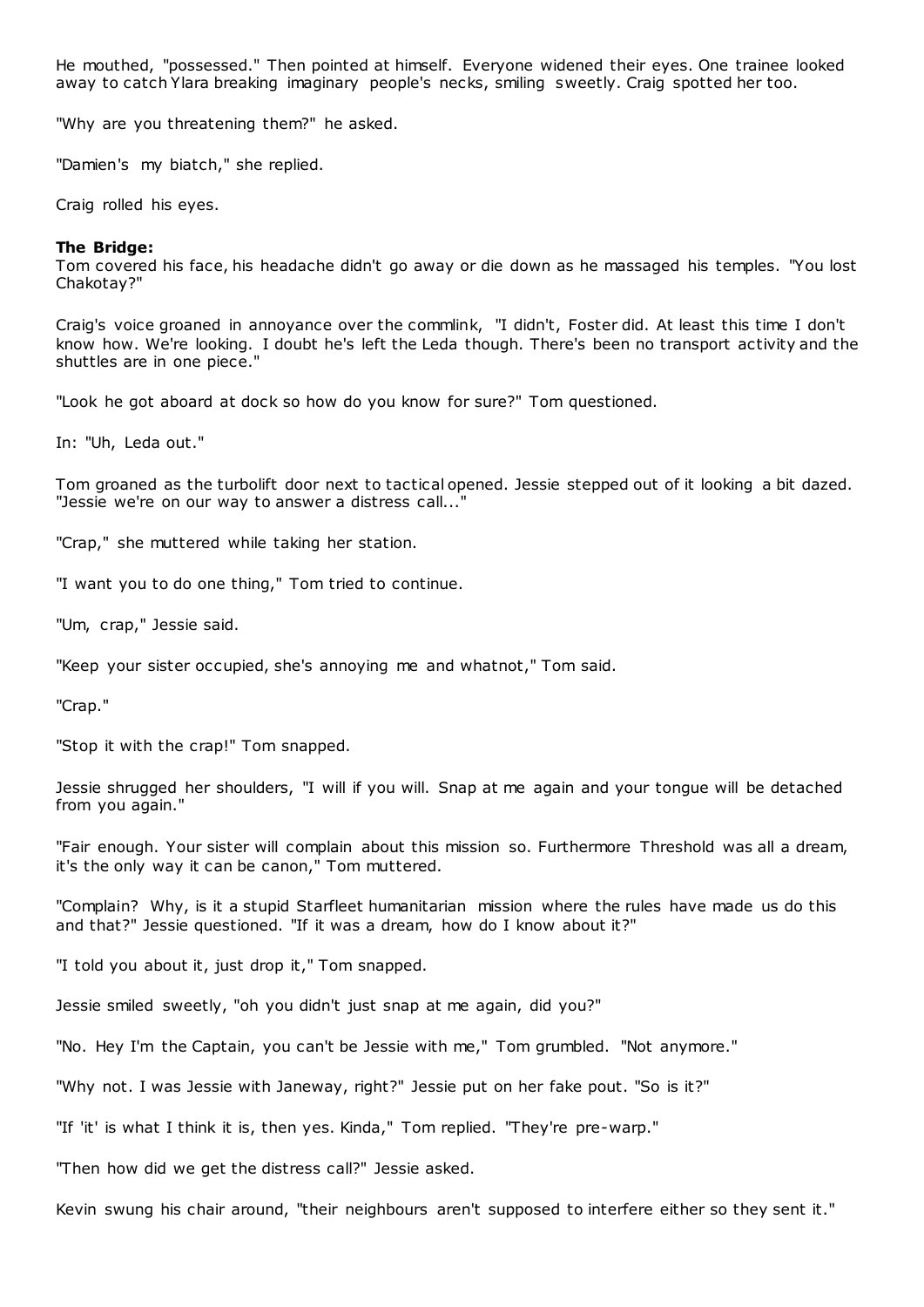"Oh, Jodie doesn't care about the Prime Directive," Jessie said.

"No but she cares about disagreeing with every decision I make," Tom said. "If she doesn't know, then she's agreeing."

"Yeah but we still shouldn't..." Jessie muttered.

"Gah, you all do it don't you!" Tom grunted, throwing his hands up in the air. "Look the warp aliens did the call, so it's ok."

"No it isn't," Kevin commented.

Jodie re-entered the bridge eating a sloppy sandwich, leaving a trail of breadcrumbs behind her. "Jess, can we talk in private somewhere?"

Tom eyed her suspiciously, "I knew it. You have meetings to discuss better ways to torture me." He put his hands on his hips to try to make himself look more commanding. "No more breaks until 1600, you can't. I forbid it."

Jessie stared blankly at him for a second, then turned back to her sister. "Sure." The both stepped into the Ready Room.

"Hey, and on my turf too!" Tom moaned, stamping his foot.

"You asked Jessie to distract Jodie, you can't complain," Kevin said with a shrug.

"Yes I can. The Conference Room is free," Tom moaned.

Inside the Ready Room, Jodie and Jessie sat on the sofa looking right at home. Jodie still was getting crumbs everywhere.

"What's up then, you sounded an incy bit serious?" Jessie asked.

"Uh well, I have to tell you something," Jodie said. She finished off her sandwich, then licked her lips and finally the sauce and crumbs off her fingers. Jessie watched her in disgust as she turned to face her. "Ah hem. You're going to be an aunt."

Her eyes widened, "oh god, who did Nathan get preg... No wait, not him, is it you?" Jodie nodded her head. "Really, wow."

"That means we'll be pregnant together, isn't that neat?" she said.

Jessie didn't look so sure, "er yeah, great. You're taking this very well."

Jodie smiled at her, "why shouldn't I, it's great isn't it?" Her smile quickly turned into a huge frown, then she burst into tears into her hands. "Oh god, it's awful. I'm sick all the time, I already feel bloated and ugly."

"Hmph charming," Jessie muttered with a look that could kill on her face. She jumped as Jodie grabbed her arm.

"Please Jess, you're used to it, carry it for me," she stuttered.

Jessie's eyes managed to get wider in horror, "what? You just said, you know I'm... Used to it?"

"Exactly," Jodie casually said.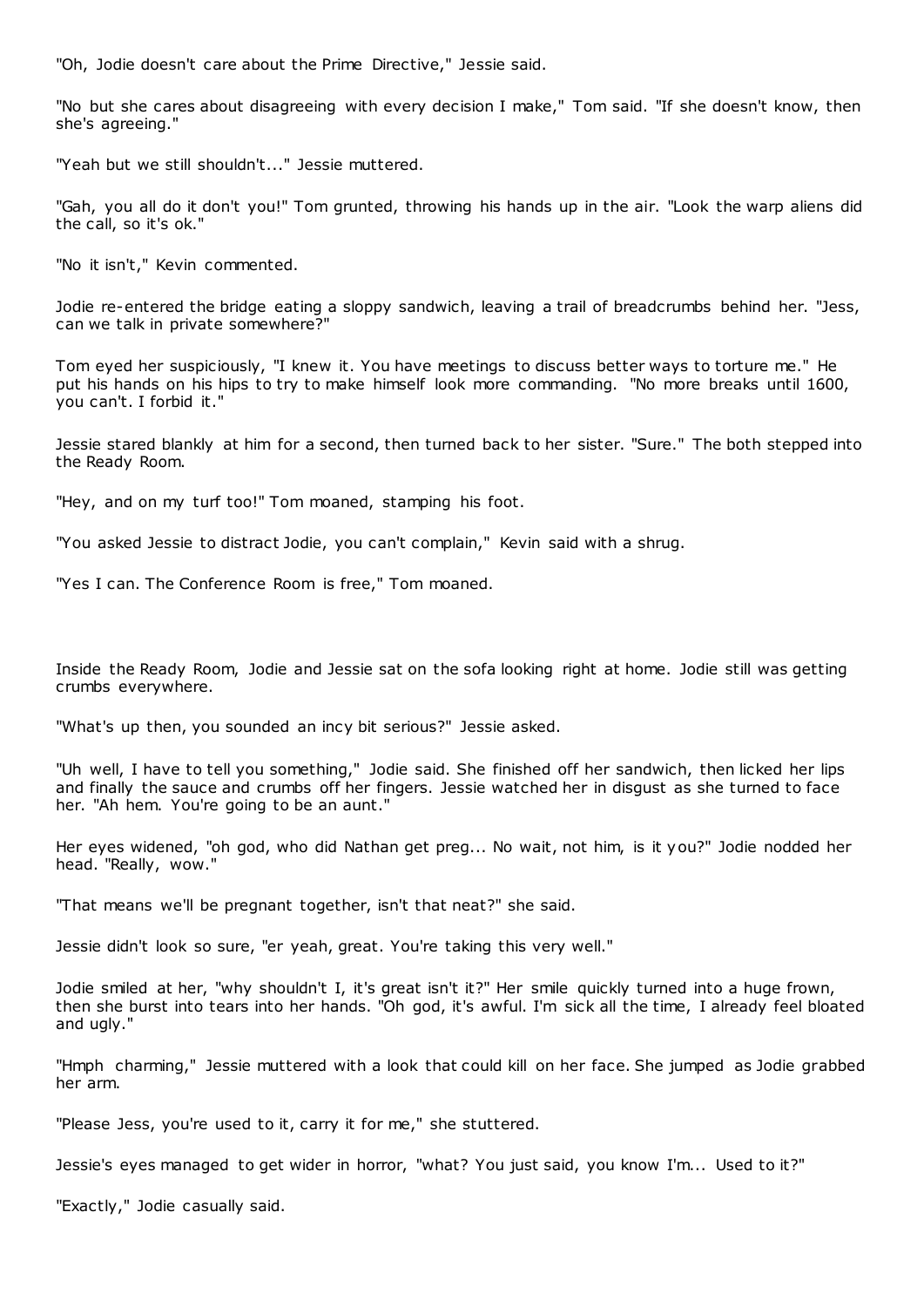"No! There's no room in here for another, and I'm not used to it," Jessie angrily muttered. "Besides when have I ever carried a baby full term? The answer is never. First time was five and a half. Second time, one month. Third time after three months I was dead for two, she was premature by two weeks. Fourth only six months," she rambled. "I'm the baby booby prize. Get me as your mum and you're guaranteed to come out early, with a forty percent chance of dying."

Jodie blinked a few times, "how sweet. Look B'Elanna carried Duncan for you, you owe it to someone."

"I didn't really have a choice in the matter and I'd only owe her," Jessie groaned. "I can't when I'm already pregnant anyway. I'm risking another infection by carrying my own."

"You're two months ahead of me, you could..." Jodie said.

Jessie jumped to her feet, "oh no no no!"

"Oh come on, you always have them earlier. You'd still have room for mine afterwards. Four months take away probably another two, I'd only have to put up with it for three. It's perfect," Jodie said.

"I am not going to carry yours, no way. Unlike me you're perfectly healthy in that aspect," Jessie grumbled. "And I'm currently occupied, no room at the inn!"

Jodie pouted, huffily folding her arms as she stood up. "Fine. I have no sister. " She stormed out of the room.

"Crazy," Jessie muttered as she slowly followed her to the bridge. Tom stood outside waiting, looking at her anxiously.

"Good work Jess."

"What?" Jessie frowned. Tom winked at her, then tried to walk away. Jessie grabbed his ear, he of course squealed in response. "Don't ever wink at me!"

"Ow, I order you to stop. Stop it!" Tom squealed as he tried to wriggle out of her grip.

"No, explain why and apologise," Jessie grumbled, now pulling at his ear.

B'Elanna meanwhile stepped onto the bridge holding Miral. She began clapping at the sight of her dad's misfortune. B'Elanna groaned, "Jessie stop it."

"No pull," Miral squeaked happily.

"I think I have to listen to the cute kid," Jessie smiled.

Tom whined as he tried to pull away, but that made it hurt even more. "I was just hinting about keeping Jodie occupied. I didn't want to say it out loud as she'd hear. You ruined it, so no sorry's!"

"Huh occupied?" Jodie muttered. "More betrayal Jess?"

Jessie rolled her eyes, "oh yeah I'm such a terrible sister just because I won't carry my sisters own ba..." Jodie shushed her. Despite being in pain Tom did a fake cough, with the usual nosey look on his face. "Miral, what should I do next?"

"Pinch his nose," Miral replied. B'Elanna tried to shush her but obviously failed.

Jessie reached to grab Tom's nose with her other hand, he quickly covered it with his own. "Ok, I'm sorry I winked." Jessie let go, but still gave him a hard slap in the face. Miral giggled, clapping her hands again.

"What else do you say?" He looked at her puzzled, covering his slap wound with the hand he hid his nose with. She pinched his nose as hard as she could, he started squealing again. "Say it!"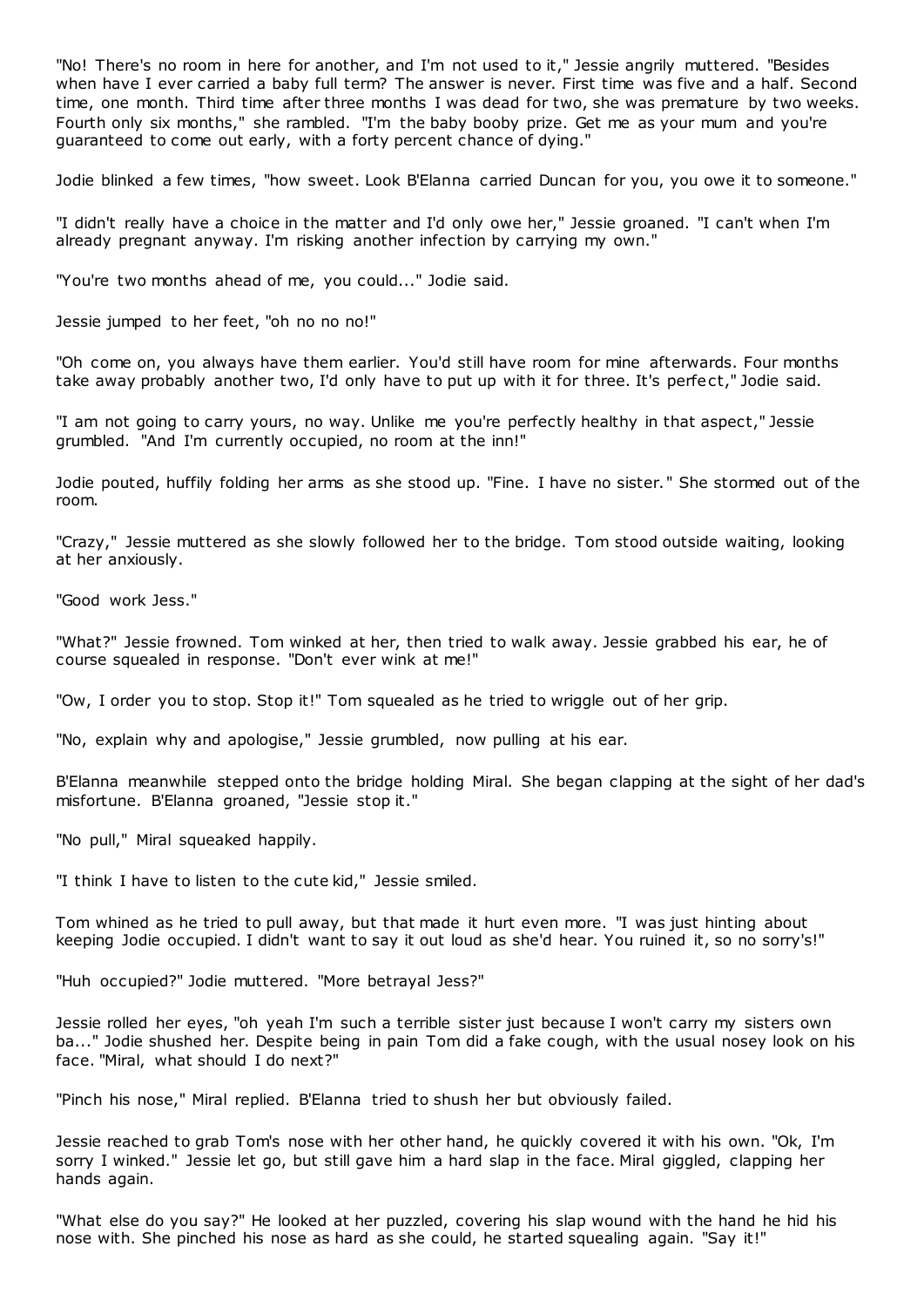"Say what?"

"Bitch," B'Elanna whispered. Miral repeated what she said. "No you don't say it."

"Um, you're a bitch? No that's not it," Tom stuttered. Jessie promptly punched him in the gut, making him double over.

"No, you're my bitch," she said.

"Oh," Tom wheezed before he collapsed onto the floor.

B'Elanna rushed over to his aid, Miral just clapped happily. Jessie returned to her station with a smile on her face.

"Who needs a stress ball when you've got Tom."

## **Meanwhile:**

Duncan sat in his chair, drumming his fingers with a bored look on his face. The two blonde twin girls sat near him, with the same look on their faces. The teacher, Mrs Appleton attached a padd to the computerised blackboard. Writing appeared on it. She then began repeating what was there in unnecessary detail.

The nearby door opened, Bryan stuck his head through it. "Yes?" Appleton said.

"Um," Bryan nervously said. The rest of his body appeared in sight. "I've been sent here. This..." He noticed Duncan, and frowned in confusion. "I must have got the wrong room, sorry."

Appleton moved forward when Bryan attempted to leave. "You must be Bryan. Take a seat next to Duncan."

Duncan glanced up, pulling a face. Bryan turned back with a look of horror on his face. "But isn't Duncan in a school?"

"Yes, aren't you five?" Appleton smiled politely.

"Crap, uh no," Bryan stuttered.

"Young man, you've never been to school. Your superior has the right idea. Take a seat."

"Why next to me?" Duncan moaned.

"Hey what's your problem?" Bryan grunted as he looked toward him.

Duncan shrugged his shoulders, "I dunno, are you like your dad still?"

"Still?" Bryan pouted. "That's Johnathan."

"I see you boys are acquainted already," Appleton said, gesturing her hand to the chair next to Duncan. Bryan reluctantly sat down there.

"I suppose, he was kinda my brother for a while," Bryan muttered.

Duncan rolled his eyes as he rested his chin in his hand. "Ugh I thought I blocked that out."

Appleton frowned, "confusing."

Bryan pouted, "what's wrong, I was a good brother. You can't compare."

"I don't actually have a brother, lucky for you I can't do that," Duncan muttered. "You were annoying."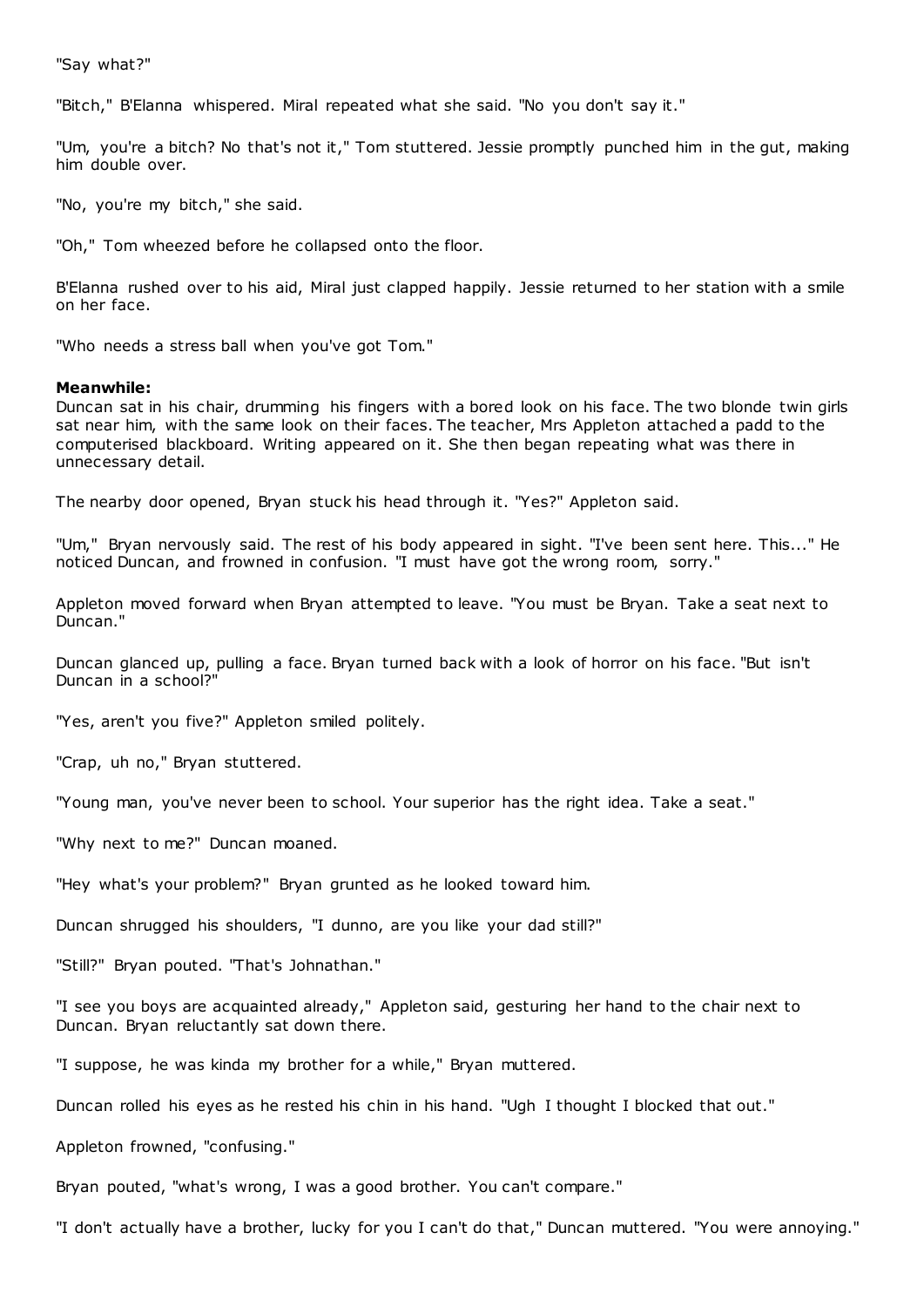"You always cried!" Bryan snapped back.

"Can you blame me with your dad around, plus I was a baby jackass," Duncan muttered.

"Boys, let's get some work done. And no more swearing," Appleton said.

Voyager and the Leda hovered in front of a large dark blue alien vessel, which was twice the size of Voyager.

## **The Conference Room:**

The main senior staff sat around the table with two very pale skinned aliens.

"We've got two operatives who keep an eye on these people, but they have strict orders to not interfere," alien one said. "Anyway they've reported a strange epidemic ."

Alien two nodded, "they can't find the source of it, or a cure. We lost contact with them weeks ago. It's deadly and it seems to be mystical, the last message mentioned that it was mutating."

"You've definitely contacted the right ship," Tom said like he didn't mean it. "We're experienced with that sort of thing."

"Oh god, here we go," Jessie groaned.

"I wouldn't say that, Damien thinks he's god now," Harry commented.

Craig raised an eyebrow, "so he didn't just make that up on the spot then."

Tom cleared his throat, blushing slightly. "So erm, why did you call us?"

"A lot of strange things have happened in the last few months, things that we don't understand. We hoped that somebody might, and you say you do," alien two replied.

"If it's mystical things then most probably," Faye commented.

"What do you know about this epidemic then?" James asked as he fiddled with a padd.

"Well supposedly it started with an urban legend, a curse if you will," alien two replied, alien one nodded. "It started how it always happens. A superstitious non believer checks it out, next thing you know an entire continent, possibly the whole planet is in danger."

"Strange things recently," B'Elanna muttered. "Do you think they could be related to the Corridor?"

"We have that theory yes. That corridor was what seemed to be the catalyst," alien one said. "As it's disappeared and the strange anomalies haven't, we've ran out of ideas."

"So if these other aliens don't know about other species, how are we supposed to help them?" Harry questioned.

"Simple reconnaissance," alien two replied.

"I didn't know there was a simple kind," Jessie muttered, she looked at her watch. "Damn it, I gotta pick up Duncan."

Tom and B'Elanna looked confused, James smirked slightly. "Why, it's morning," Tom said.

Jessie climbed out her chair, "he needs a haircut." She rushed out.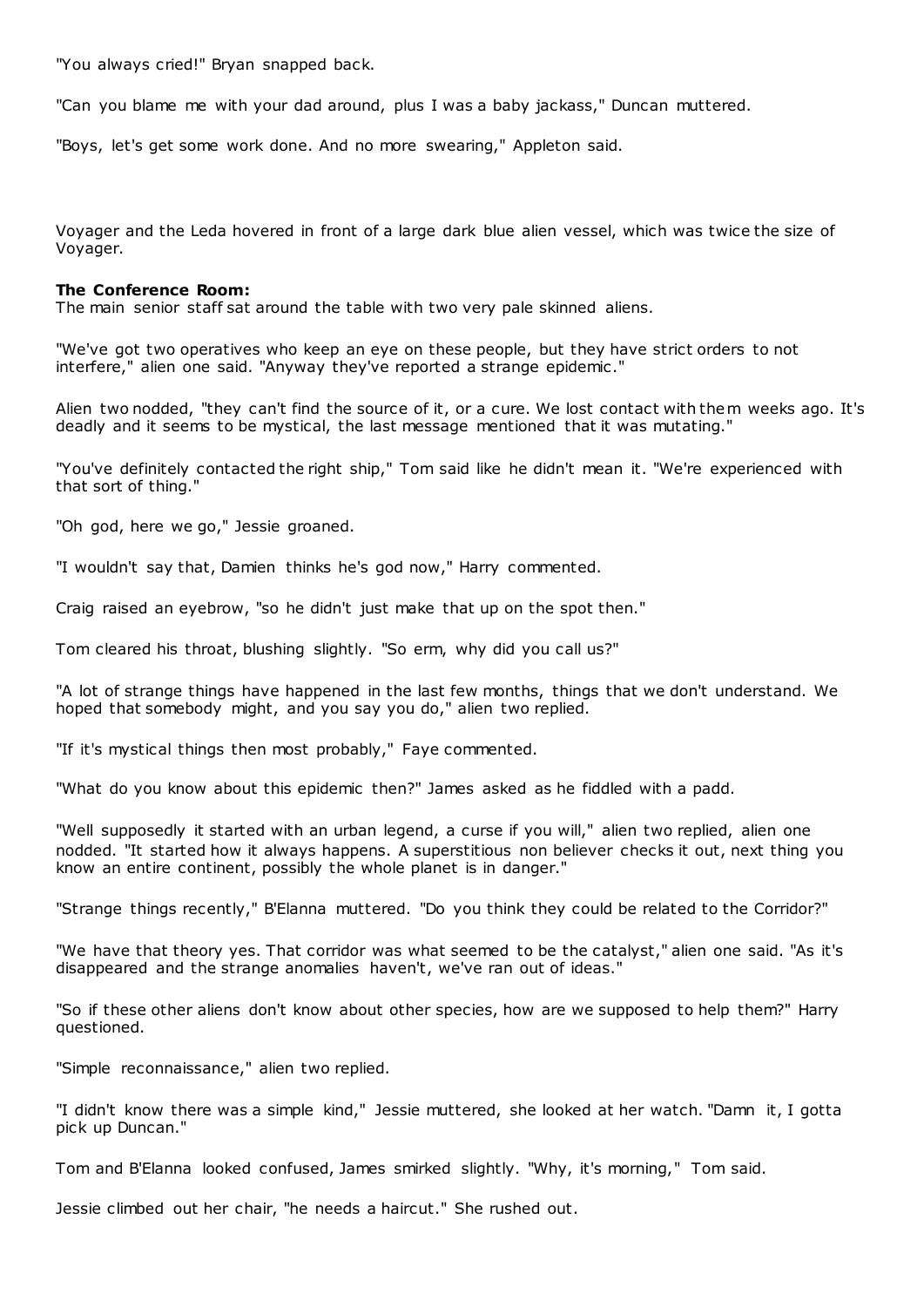"I hope she doesn't take him to the one Tom went to," B'Elanna frowned, eyeing Tom in distaste. Tom felt his shaved head with a pout on his face.

"I wanted it like this," he muttered. "Can we get back on topic?"

"Uh yeah. If we're so sure it's supernatural..." Harry said.

James groaned, "here we go."

"I'm thinking a team, a mixture really," Harry ignored him. "One Slayer, a leader, smart one, and someone who knows enough medical. You know just in case one drops dead or something."

Tom smiled sneakily at James, "which Slayer would be better at reconnaissance."

"Zare obviously," he replied.

"Actually he's right," Harry said.

"Just because she's pale like them," Tom muttered. "He's not right."

"I have plenty to do here anyway," James said.

The aliens looked confused. "What are Slayers?" alien two asked.

"We'll choose Slayers later. Medical Nikki," Tom muttered.

Faye sighed, "this is already sounding like a doomed awaymission."

"We'll need the Doc in Sickbay in case of emergency transport," Tom said. "We're short on leaders."

"That's got to be the smartest thing you've ever said in a meeting," James said. "And that's saying something."

Tom stared blankly at him, "we should kill two birds with one stone; Slayer/leader."

"Go to hell Paris," James grunted. "I got shift stuff to figure out, trainees to train, idiots to pull apart."

"I'll go," Harry butted in. "With Zare, she's not doing anything. Nikki too." He turned to the aliens. "Do you have their bio information, we'll need a new look for our mission."

Alien one nodded, "yes, we have everything you'll need."

Alien two still looked puzzled, "what's a Slayer?"

"A freak, next question," Tom muttered in frustration. "I thought I was in charge here, that team will never work. Harry's the leader, Nikki's the medic , there's no smarty pants and James isn't there to get killed."

"And Tom's not there to make stupid comments that aren't funny, which end with him receiving a broken something," James said.

B'Elanna sighed, "we all took Janeway and Chakotay for granted, didn't we?"

## **Meanwhile:**

Appleton sat at her desk, working on a computer while the kids worked on some books. Bryan was talking constantly to Duncan who looked like he was ready to fall asleep.

"Give me a break," he interrupted him.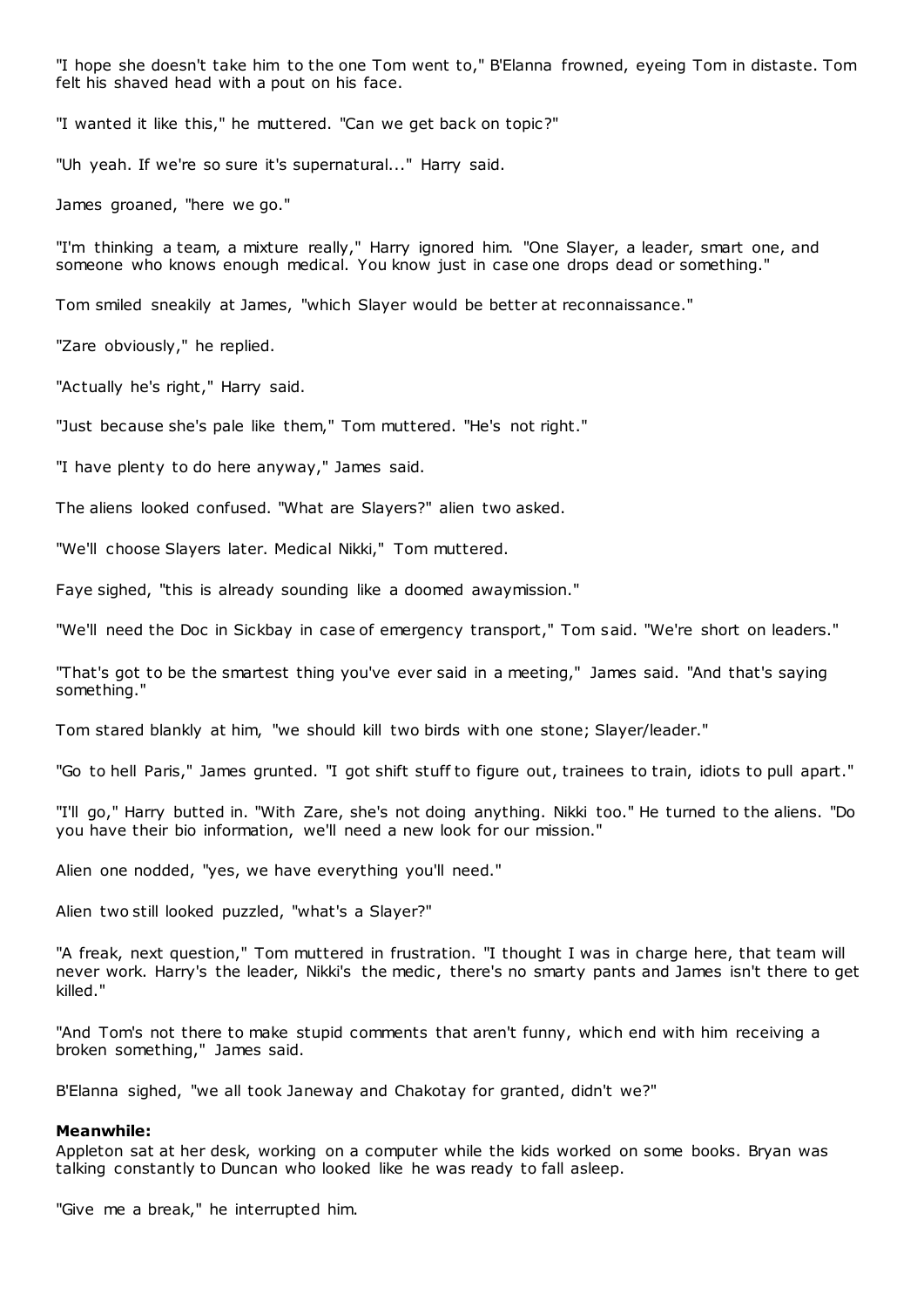"Hey, what?" Bryan moaned.

"All you do is moan about being mistaken for an adult, you've never really been a kid. That's a lot worse," Duncan said.

"It's really not," Bryan said. "I told you about that girl."

Jessie walked in, immediately frowning at the sight of Bryan. "What the?" The boys turned to look at her.

"Mum? Hey," Duncan said.

"Hi honey. What's Bryan doing here?" Jessie asked.

Bryan sulked again, "first day of school."

Duncan's face quickly lit up, "oh is it lunch time already?"

"No," Jessie replied.

Duncan grinned, "am I off today?"

Jessie sighed, "no, just a haircut."

Duncan's face quickly dropped, "but I like it this way."

Appleton walked over to them. "Actually Mrs Stuart, if I could keep him for five minutes longer so I can mark his work with him. It will be ok for him to just come back after lunch then. I need solo time with Bryan here."

"All right, but haircuts only take five minutes. You don't want your hair dyed do you?" Jessie muttered.

"Ooh red with black," Duncan blurted out.

"So glad I was joking," Jessie said. "Go on."

Duncan pouted as he collected his books. He and the teacher went over to her desk.

"So er, why were you sent to school now?" Jessie asked.

"Oh Harry got sick of me making what dad calls *oopsies*, and what mum calls *not again*," Bryan nervously replied.

"This is really your first ever day?" Jessie frowned. "How do you work that station?"

"Uh dad told me to never discuss piloting with you," Bryan said.

Jessie rolled her eyes, "it can't be that hard if a five year old can do it."

"This is mum's idea. She doesn't like me being a grown up, or something dumb like that," Bryan said.

"She wants you to be your own age, I don't blame her," Jessie said.

"But I'm a teen," Bryan pouted. "I shouldn't have to be here."

"If you've never been to school then you should," Jessie said.

"Mum and dad taught me, there's no point," Bryan huffed. "Mum only wants me here cos of that girl."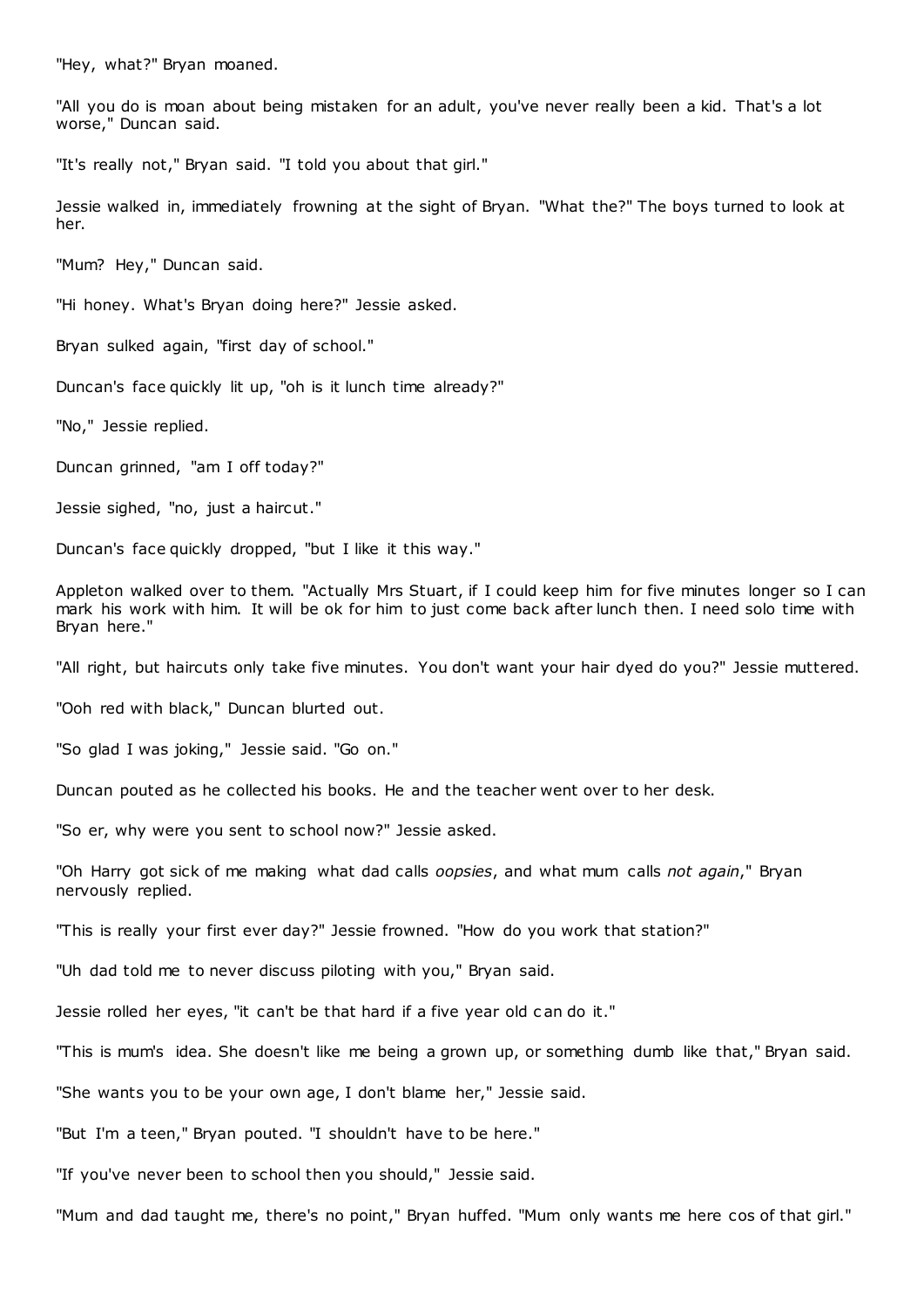"Girl?" Jessie mumbled.

"Bridge girl, she hit on me. So gross and freaky," Bryan muttered with disgust in his voice. "I'm only five, so mum got mad."

"She hit on you?" Jessie said looking worried. "Really, oh god."

"She's still in Sickbay," Bryan said.

Jessie sighed as she turned her head to watch Duncan and Appleton.

"I think mum just wants me to be somewhere where I'll get treated like a kid for once," Bryan finished off. "Sucks."

"Uh huh," Jessie mumbled.

Duncan jumped down from the chair, he ran over to her. Appleton got up. "Bryan, let's get started on your catch up."

Jessie reached for Duncan's hand, "come on Dunc , let's get that haircut out of the way, I've got something we could do after."

"I thought you had a job mum," Duncan said as she lead him away. She laughed a little.

"That's a good one honey."

### **The Transporter Room**:

Harry and Zare waited around impatiently for their team-mates. Each one of them had new forehead ridges, and marks down the hands.

"We're lucky that all of these guys have black hair," Harry said.

Zare sighed, "lucky but unlucky too. This'll be why Nikki's late."

"True, she'll just wear a wig though," Harry said. On cue Nikki walked in with the same ridges on her skin, sporting a mugger like hat that covered her hair completely. "Or she could just appear with a hat.

"I don't think that hat's going to fool anyone. We're not pretending to be thieves," Zare muttered.

Nikki pouted her lips, "what do you mean?"

Harry frowned, "where's the med kit?"

"Oh, oh crap!" Nikki muttered, stamping her foot once. Zare and Harry stared blankly at her as she remained where she was.

"We're very doomed," Zare muttered.

## **The Mess Hall:**

Only a few crewmembers sat at the tables with drinks. Jessie and Duncan were at one of them. She had her head in three large old books. Duncan held a big plastic cup in his hands, he slurped at the drink inside using the straw. His hair looked neat for once and was a little shorter.

"What are you looking for mum?"

Jessie turned a page in one of the books, "I'm still looking for a cure for your age problem."

"I thought you already looked," Duncan mumbled.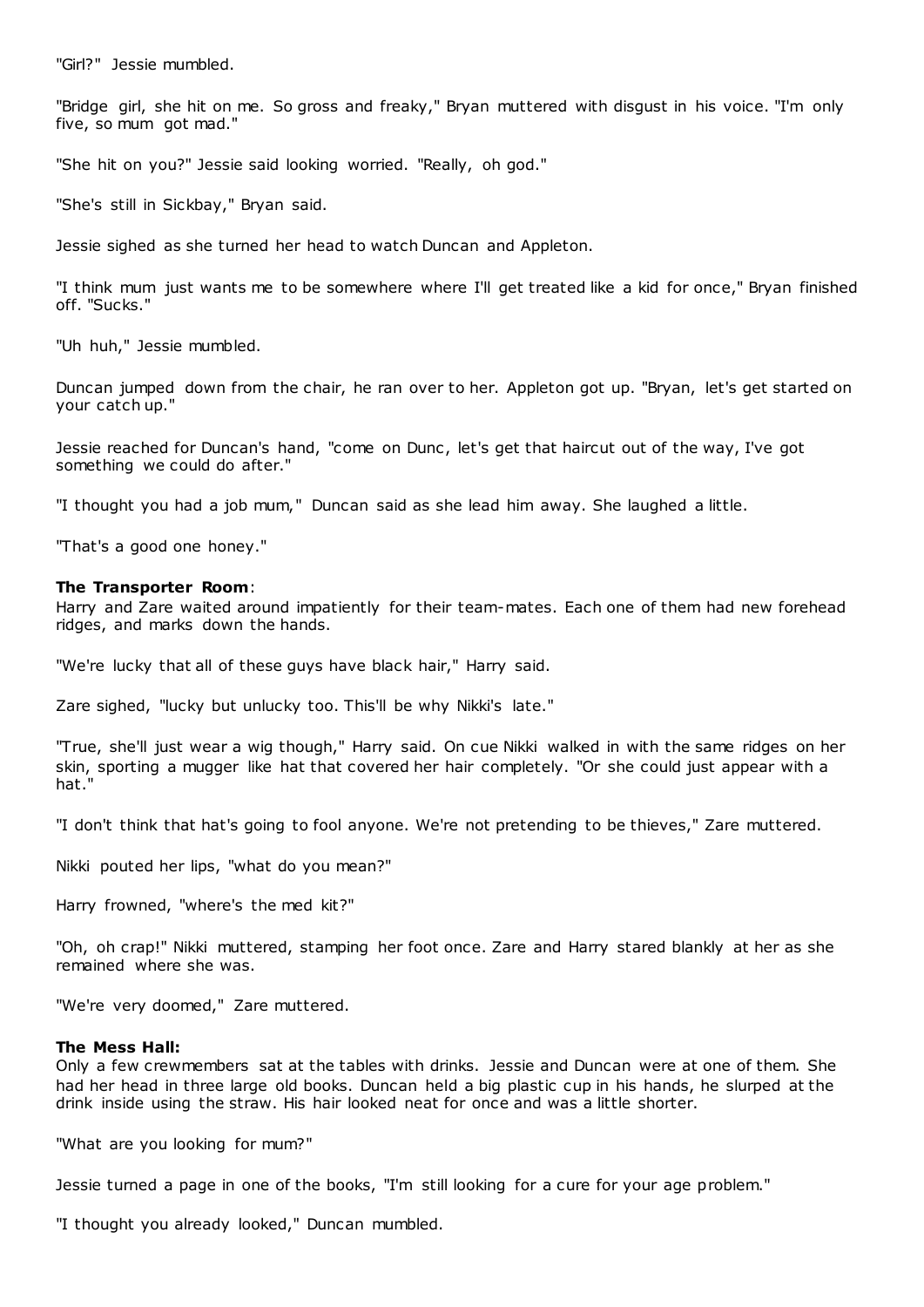"I have. Most of these spells don't make any sense. I don't know what they do," Jessie sighed, slamming one of the books shut. "Your mum's a crap witch."

"That's bull. I wouldn't be like this if you were," Duncan said. The straw went back into his mouth.

"It was an accident remember. Good witches don't mark their best moments accidents or evil times," Jessie said.

"But..." Duncan pouted, fiddling with his straw. "I don't wanna be younger. I get treat like a kid too much already."

"That might be because you are one. I won't make you younger anyway, it's just a look," Jessie said.

Duncan's pout got bigger, "I don't wanna look younger."

"I do," Jessie smiled a little. "Two reasons to find it then. Seriously, I think the one I'm looking for is to seize your growth, until you're the right age, look wise."

"Why?" Duncan asked.

Jessie sighed, "comprehensive school is hard enough when you're a Slayer with an attitude, and a personality. It would be a lot worse if you looked fifteen when all the other kids are ten and look it too."

"Wouldn't I just beat up the ones who bully me?" Duncan muttered.

"Well no, cos that never helps," Jessie said. "To tell you the truth, I don't want you growing up too fast. I don't want you to hit puberty before you're nine, older girls flirting with you and..."

"Puberty, what the hell is that?" Duncan frowned. "Flirting, gross."

"Tell me about it," Jessie mumbled.

"Why now?" Duncan asked.

"Bryan," Jessie replied with a sigh. "You've seen how he is, you don't want that."

Duncan crinkled his nose, "god no."

"I just wish I could figure these books out," Jessie sighed, glancing at a different book. "Some spell descriptions make sense, but the rest is just riddle like jibberish."

"What would evil mum do?" Duncan smirked.

"Evil mum kinda has access to it all. She wouldn't need any book, but she'd be too busy attacking people," Jessie said. Her eyes lit up, "oh, the only time she did was when she needed a top up."

"Did I just give you an idea? Neat," Duncan grinned.

"Not a good one, if I did it I'd probably turn evil before I did anything," Jessie muttered.

"But you were already evil when you did it," Duncan said.

"More or less, but it gave me a power boost. I turn if I get too much, crap," Jessie said.

"Evil's cool though," Duncan commented.

"No it isn't, especially when it's me. I hurt anything, at least a Slayer goes for deserving people," Jessie said. "We'll think of something."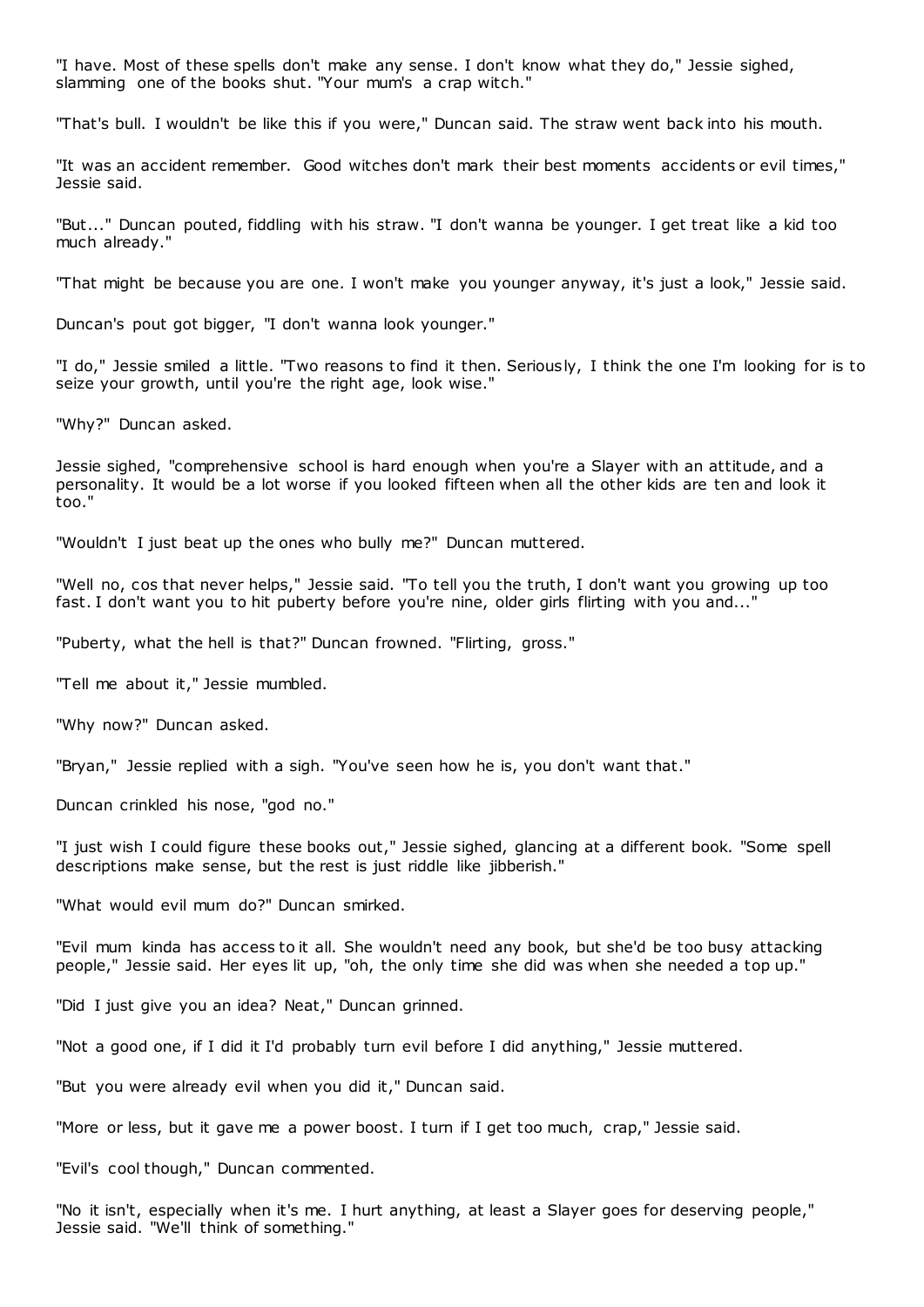"We? Cool I'm helper guy," Duncan said, pouting a little. "With a crappy new hair cut."

Jessie smirked as she reached out to mess up his hair, for once he didn't protest. "There, better?"

Duncan blew his own strands of hair out of his face. He smiled as she moved them back where they used to be before the cut. "Yep."

"So cute," Jessie said, smiling at him. "I wonder if your hair would grow if I found the spell. I could keep you like this forever."

"A kid forever? Eugh no," Duncan groaned.

"Are you sure, nobody would ever hit on you," Jessie giggled. "Only kidding anyway. Lucky you, you'll always be a cutie, I'm so jealous."

"Weird," Duncan mumbled. "Is there other witches or maybe someone can look, figure it out."

"Probably. I still don't get why you didn't fully go back when I made the mistake in the first place," Jessie said. "A watcher may understand the books, but I don't trust either of them."

"Either, there's three of them isn't there?" Duncan questioned.

"Daniel, maybe," Jessie said. She picked up his cup to look inside, "that was quick."

"Thirsty. Teacher asks questions all the time, so I have to talk a lot. Can I have a coke this time?" Duncan asked.

Jessie glanced at her watch, "actually it's lunch time so you'll have to wait until your dad brings your sisters here."

"Eugh," Duncan groaned. "No fair."

#### **Later:**

"I just don't get it," Daniel muttered.

Li'Chin polished his already clean glasses with a small white cloth. Sighing impatiently he placed them back on his head. "We're Watchers, we should look the part."

"Been there, done that, plan to kill myself if I do it again," Daniel groaned. "You look like what my people call a dork. Nobody wears glasses anymore cos they can fix any eye problems now."

"Ah but it's..." Li'Chin raised his finger to protest.

Daniel quickly butted in, "fine, look like a dork. If you lose your memory I'll be saying I told you so."

"If I did, would I remember that?" Li'Chin gloated, smiling too proudly for his own good.

Daniel rolled his eyes, "I wasn't serious. Look up bad joke in your books."

Jessie walked over to the pair. "Daniel, word please."

"If it's alone then I lo... no, too much. Like you," Daniel muttered.

Jessie pulled a face at him, "it is."

"Why would you ever need Mr Lavine, other than OTT awful hair style advice," Li'Chin chimed in.

"Because he's the Watcher that gives me the less creeps. Plus if I wanted Wesley for something, it would be to test my aim."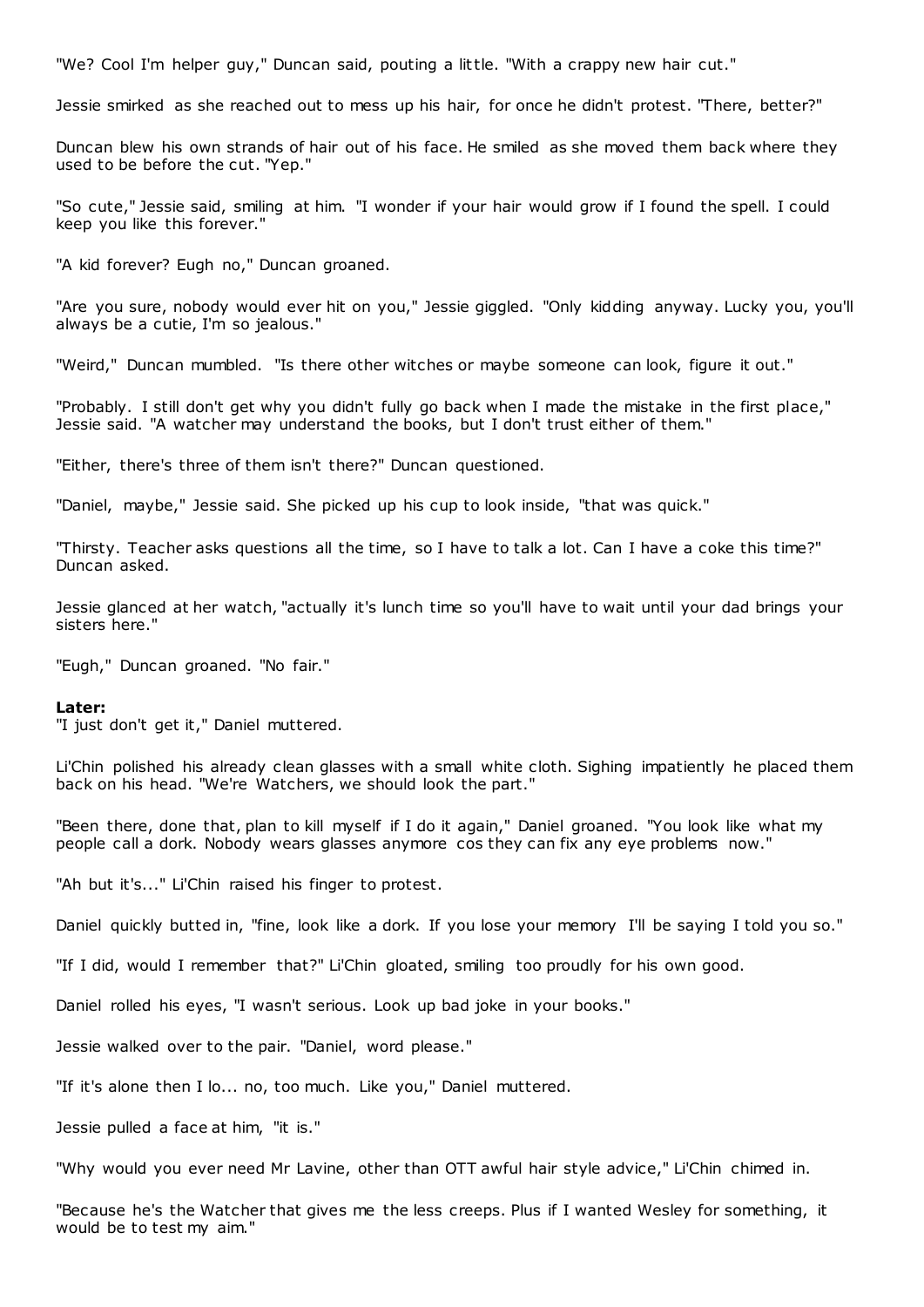"What about me?"

"I don't know, you're just annoying," Jessie muttered.

"For your information I don't bleach my hair anymore, it's shaven, not OTT at all," Daniel grunted.

"And he's not?" Li'Chin sighed.

"I didn't say he wasn't. Besides I barely know you. You heard what happened with Ligod," Jessie said.

"Ah yes, I did," Li'Chin said.

"Wait," Jessie narrowed her eyes suspiciously at the chirpy watcher. "Li'Chin, Ligod... Li plus some word."

Daniel smirked at Li'Chin, "she's right, maybe we should arrest you."

"Huh?" Li'Chin stuttered in confusion. "I'm not Ligod. What did you want exactly?"

Jessie groaned, then dragged Daniel around the corner by the arm. "Do you know how to read certain spell books? Almost all of the descriptions of the spells are in riddles."

"I won't know until I look at it. Why, what are you up to?"

"I need to cure Duncan. I'm thinking either a freeze growth for a certain time spell, or backwards ageing. Possibly a reversal spell that'll actually work fully."

Li'Chin followed them around the corner. "Ah the young Slayer boy, I heard about him."

"Would you stop it with the aaahs," Daniel muttered.

"I have heard of a growth freeze spell, if you've got the correct book it will be easy," Li'Chin said.

"Which book then?" Jessie questioned.

### **The Transporter Room**:

Zare, Nikki and Harry were still waiting for the rest of the team to arrive.

"Can't we just go?" Zare groaned.

"Hell no, without a random faceless crewmember I'll be the one who gets infected, killed or what have you," Harry mumbled.

"I could live with that," Zare said.

A plumpish looking woman with a very chav outfit on barged her way in. "Hi guiys!" she screeched in an awful accent.

"Forget I said anything," Zare muttered, twisting her face in disgust.

Evil C followed the woman in, while he passed by her he pulled the same face as Zare. "What's she doing here?"

"Oh, Craig sent me," annoying woman replied. "And by the waiy, ma name is Lade."

Everyone stared at her blankly, not sure whether to look surprised or not. Finally Harry spoke up, "ookay." He turned to the others and whispered, "quickly before 'Lade' catches on."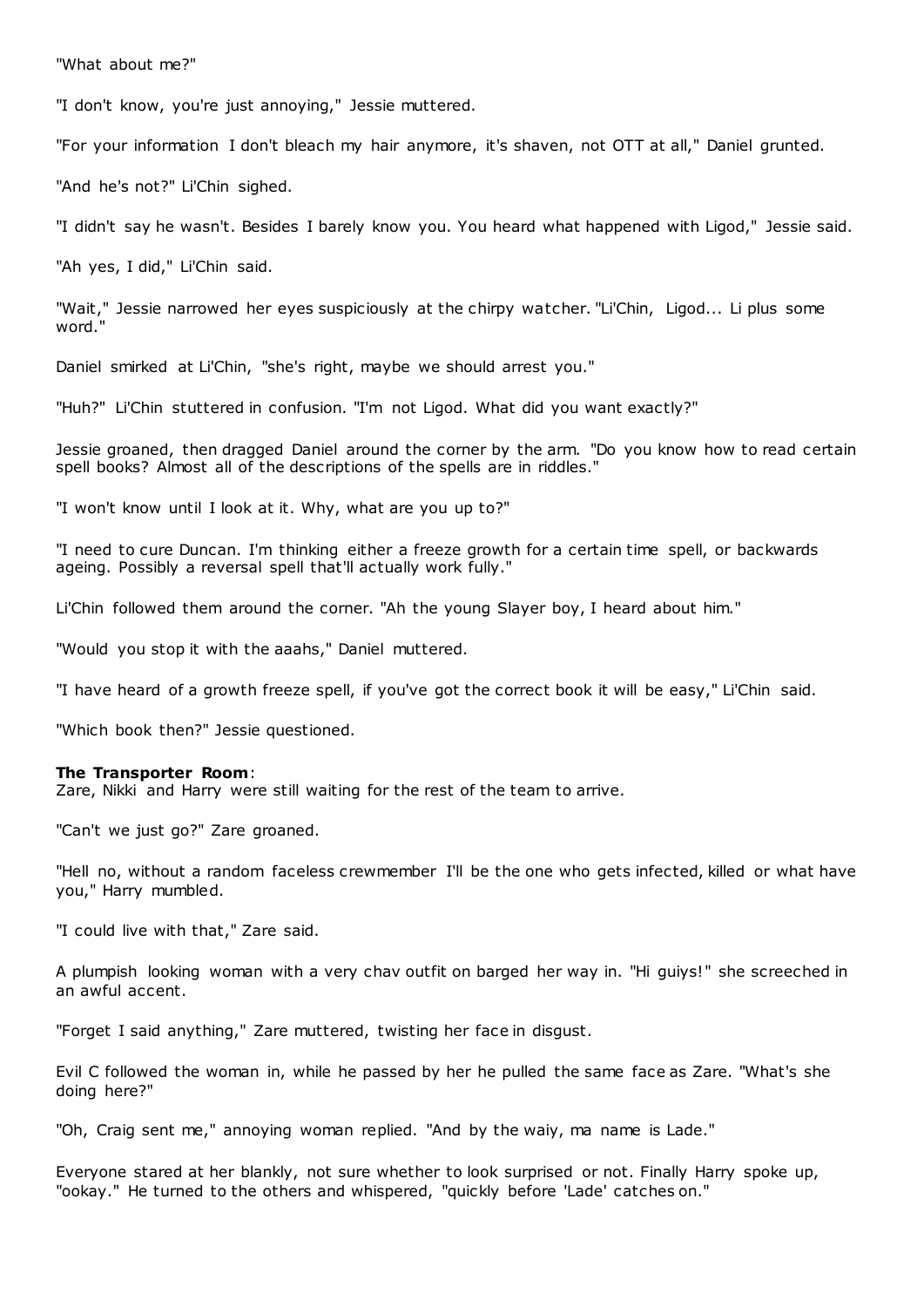"It's not Jade, it's Lade," the woman screeched while everyone else rushed onto the pad. "Wait up guiys!"

The transporter girl quickly keyed in the commands to energise, everyone currently on the pad beamed away. They soon rematerialised in the middle of a wood filled with pine like trees. Nikki whined as she looked down at the low fog blocking her view of her knees down.

"Oh my god, we're in the clouds. Eeew, eew!"

Everyone stared at her blankly. "It's fog," Harry muttered.

"What does it want?" Nikki squeaked.

"Ya supid bint," Jade grunted. Everyone looked back at her instead.

"How did you get on the pad so fast?" Zare asked.

The woman replied in her pure accent, nobody understood a word of it.

"What? Oh I don't care," Zare grumbled.

A middle aged man with the same facial marks on his skin approached them from behind. "You're the humans?"

"No," Zare and Nikki replied.

Harry groaned and rolled his eyes, "more or less."

The man raised an eyebrow, "ok, come with me please."

Later the team and the alien man were walking down a quiet street of few shops. Most were closed or abandoned completely.

"My name is Ryseek, and I've spent five years here learning about these people," the man sighed," the man sighed. "This street used to be a thriving town centre, despite it's lack of commerce."

"The virus huh," Harry muttered to himself.

Ryseek lead them down the street. The only other people around were three young girls, they quickly ran passed the awayteam. All of them looking like they were trying to protect themselves with their coats.

"They don't know how it's happening, neither do I, it's not like any disease I've seen. The entire continent will be infected by now."

Harry looked behind him to look at the girls who passed by them. "Those girls, they didn't look sick."

"No they don't. They never do," Ryseek said.

Zare groaned impatiently, "I don't mean to sound rude but are we infected now that we're here?"

Ryseek stopped and turned around to face them. "It doesn't infect that way, so no." He beckoned his head toward what looked like a newsagents. The paper bays were empty and charred from a fire. The TV store next door's window had been broken, the TV's were broken and the entire place had been vandalised.

"What? I don't get this," Nikki muttered, her forehead ached.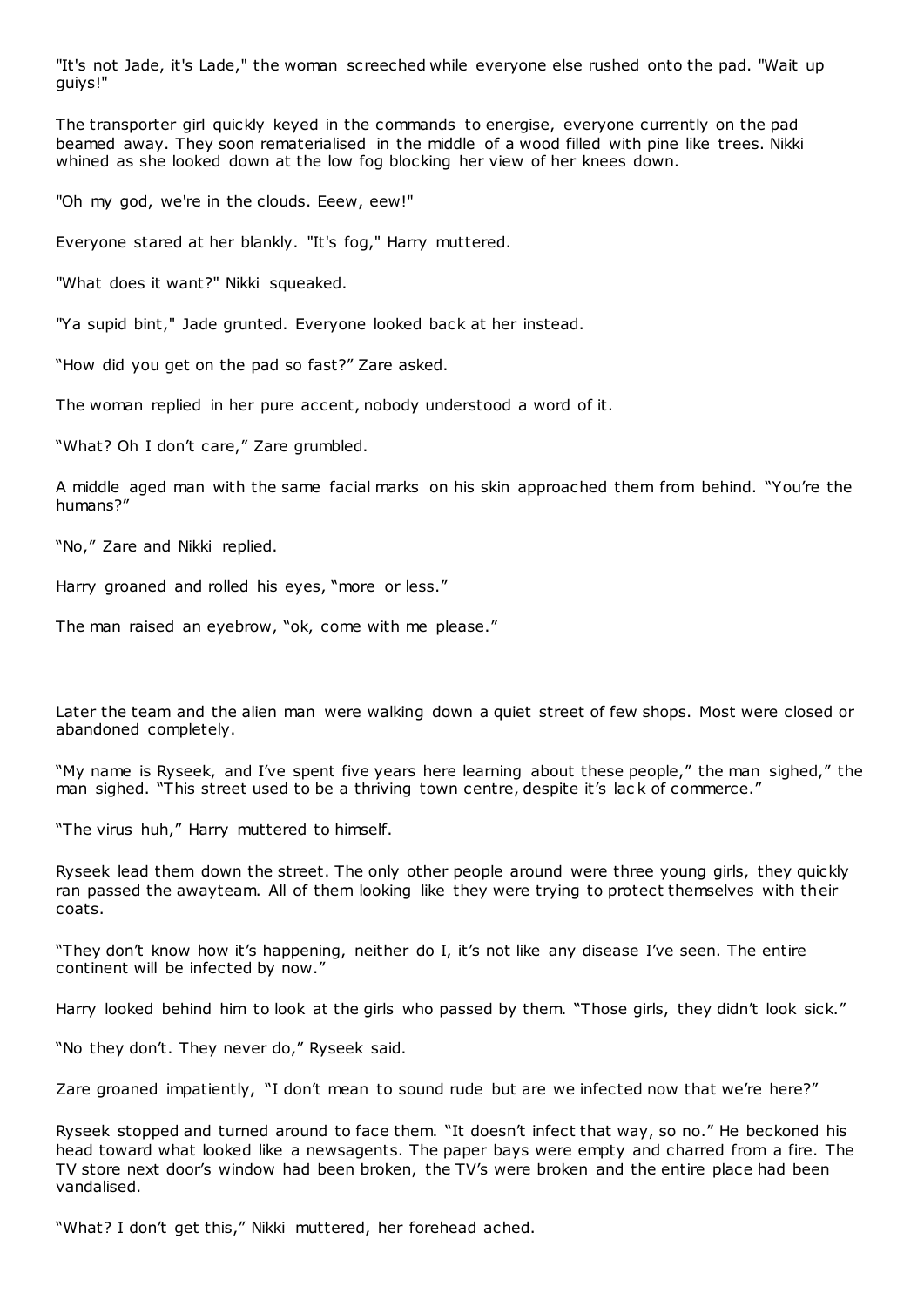"It all started with a newspaper article, then came the TV coverage, the frontpage news, the books, films. It's everywhere," Ryseek mumbled ominously. "It's a curse, spread by these people's greatest weakness: their curiosity, their need to know everything."

Zare leaned closer to Nikki and whispered, "someone's going for an overdramatic drama award."

Ryseek turned again to look at them. "If I didn't know any better, I would say that it was a computer virus. It spreads like one."

"Computer viruses don't infect people," Harry said.

Nikki briefly tried to massage the pain in her forehead away. "So er, what's the symptoms?"

Evil C shrugged his shoulders casually, "probably dropping dead."

"That's the end result most of the time."

"Most?" Zare said.

"One or two have survived it," Ryseek replied, shifting his eyes nervously. "The symptoms are primarily hallucinations."

"That's all, how does that kill them?" Nikki questioned.

"They're usually traumatic enough to induce panic/anxiety attacks, high body temperature, and paranoia," Ryseek replied. "But that's not what kills them anyway.

Harry sighed, "then what does?"

"Heart attacks. One of the few that died when it was still a myth was torn apart from the inside out. That's when it started to mutate and spread everywhere. The only way I can guarantee that you won't be infected is to keep you away from all kinds of media coverage on this."

"That means we won't be able to help investigate fully," Zare said. "Why are we even here?"

"Maybe we could examine some of the dead, and currently infected," Nikki suggested.

"That would be the best idea, but first I'll take you to a safer location," Ryseek said.

## **Stuart's Quarters**:

Jessie, Daniel, and Li'Chin stood at the high table, looking through her spell books, whic h covered most of the surface.

"Yes, this is the one," Li'Chin sighed, gesturing to the book he was looking at.

"No funny stuff mister," Jessie muttered. "Will Duncan need to be here when I do this?"

"No, you just need something of his, with his DNA on it. A comb maybe," Li'Chin replied.

"Or if he leaves plates and forks around in his room, well a fork," Daniel added on, shrugging his shoulders.

Jessie stared blankly at him, "thank you. The comb will do."

"Great, then all you need to do is get a picture of him, and a few normal spell ingredients," Li'Chin said.

"Um, I don't have any of that ingredient stuff," Jessie said.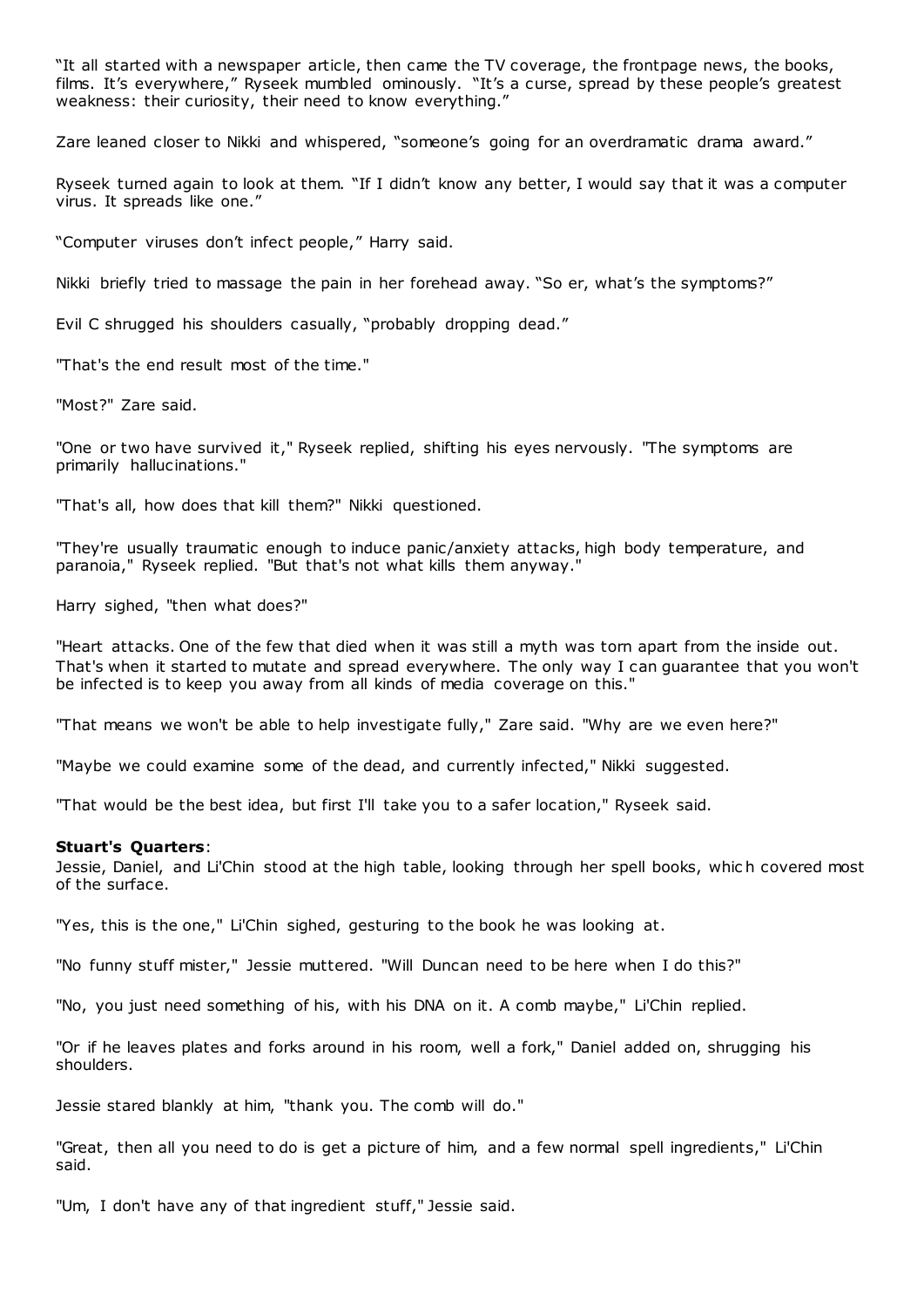"That's ok, it can be replicated," Li'Chin said. He wandered across the room to use the replicator.

Daniel turned to Jessie shaking his head. "If it's this easy how come lots of women haven't done this?"

Jessie raised an eyebrow, "don't give me any ideas."

Li'Chin rushed back to them, startling the pair, as they didn't see him until he stopped next to them. "Only a witch can do most of the spells you know."

"Jeez Chin, warn us before you speak," Daniel groaned.

Li'Chin looked confused, "how can I do that without speaking first?"

"No speaking at all is fine with me," Daniel said.

"Witches can't do the spell on themselves either," Li'Chin said.

"Damn," Jessie groaned.

"There's always Annika," Daniel suggested.

Jessie narrowed her eyes, "are you suggesting that I need to do this spell on myself?"

Daniel rolled his eyes, "god woman, you just... you said. Oh forget it, it's a miracle that you're married."

"What?" Jessie muttered.

"Forget it," Daniel groaned.

"Anyway!" Li'Chin raised his voice to get their attention. "Thank you. This spell is pretty simple for an experienced witch."

"Um," Jessie tried to butt in.

Li'Chin continued though, "the pronunciation of the chants is vital. Any rookie can get it wrong."

"But," Jessie again tried.

"A spell can end up being completely different if pronounced wrong, even just one word."

"That might explain why Duncan aged in the first place," Jessie muttered.

Li'Chin continued not to notice her. "I'm sure we won't have to worry about it with you, my dear."

"You really need some listening skills," Jessie muttered. "I'm not exactly an exper... my dear?"

"Uh oh," Daniel said, backing away a little.

"Yes?" Li'Chin blankly said.

"Oh nothing. Is that all you need to tell me?" Jessie asked, clenching both of her fists.

"Yes why?" Li'Chin replied. Only seconds later he was lying on the floor, nursing his nose.

"So, pronunciation," Daniel said, smirking slightly.

"Uh huh, this sucks, why can't they put these spells in English?" Jessie commented.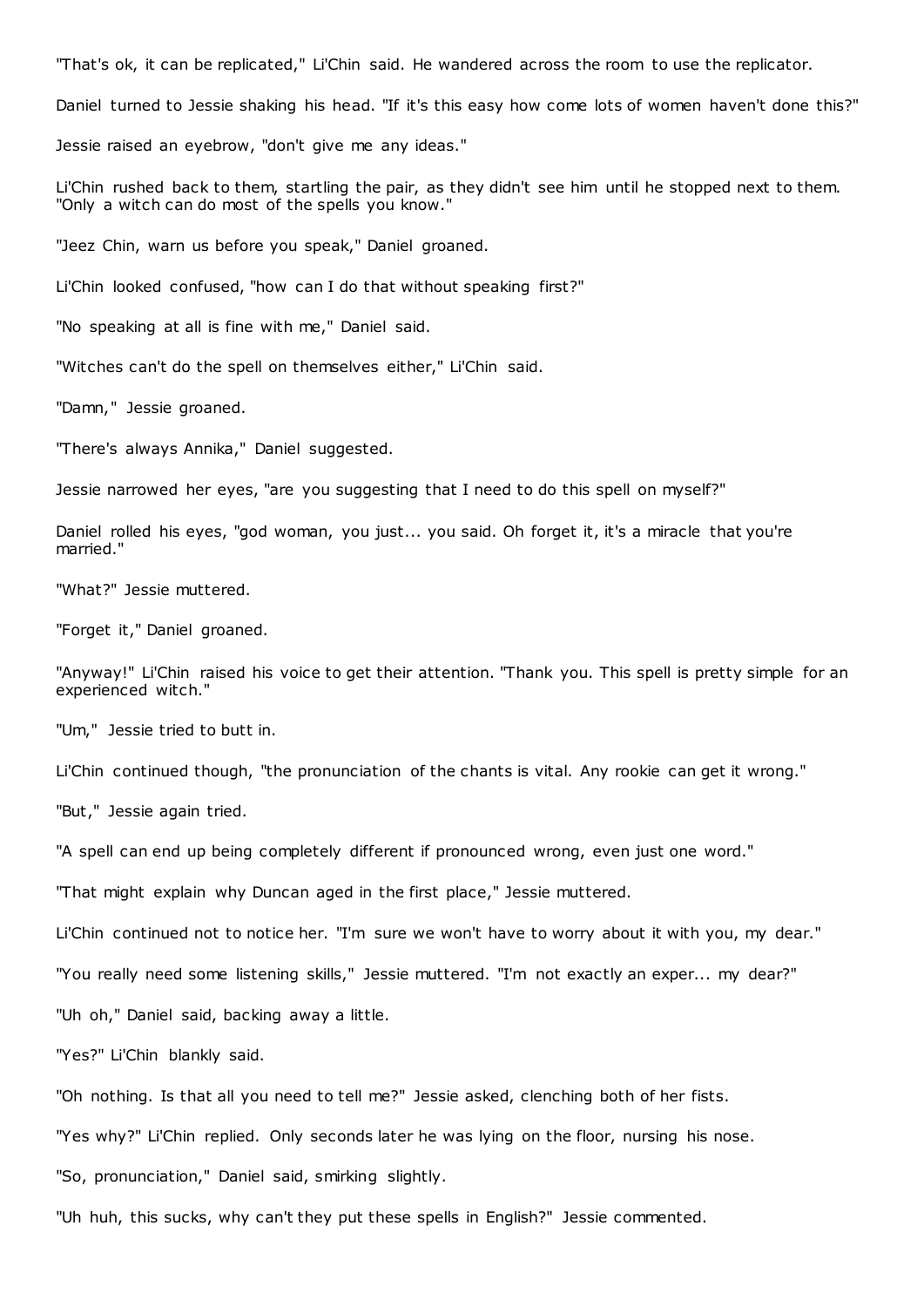"Then it wouldn't really be the same spell now would it," Daniel said.

Li'Chin stumbled back onto his feet, still nursing his nose. "Ow, that's not very ladylike."

"Yeah I'm not. Now you'll have to tell me how to pronounce the whole spell, or..." Jessie said.

"Ok, ok, we don't want young Duncan to suffer more misfortune now would we," Li'Chin mumbled.

## **Later:**

Li'Chin and Daniel stood on both sides of Jessie holding lit candles. She sat down on the floor, cross legged with the book in front of her. The book had a pad lying on one page with the pronunciation for the spell on it.

Annika walked over to stand in front of Jessie, folding her arms impatiently. "I don't think this is a good idea. I haven't died in a while so I just know that I'll be the first victim of Evil Jessie."

Jessie narrowed her eyes in her direction. "You're here to stop that from even happening. We both use our power to do it, that way I don't tap into the bad stuff. If you don't do it then I'll do it on my own, which means you will die."

"Ugh," Annika half rolled her eyes. She dropped to her knees, "you owe me."

"No I don't," Jessie said, pulling a face. "We have to hold hands and chant this together." She handed another pad to her, then held out her hands. Annika took them, pouting huffily. She quickly changed to her usual chirpy self.

"You know if I don't die and stuff, this'll be a fun little adventure. You and me should... "

"No!" Jessie butted in. "Just chant the words with me, ok."

"You got it," Annika giggled, winking at her.

Jessie shuddered as Annika took a hold of her hands. The two began chanting the spell, while the two watchers just stood there with the candles.

## **Security Office:**

Foster and the rest of his team stood by the desk looking nervous as James and Nathan were in the middle of an argument. Craig stood nearby, waiting patiently for once.

"I don't care, you don't let the guy who looks half dead out of the brig," James grumbled.

Nathan rolled his eyes, "am I not speaking the same language as you? I did not let that Chakles guy out, that was one of the alien dudes."

"You were with him, you know about Chakotay so you should have stopped him," James said.

"Yeah Nathan, you'd know that if you bothered to go to the induction I did for you lot," Craig added on.

Nathan glanced between them looking bewildered. "What the? You're saying that I should know better, even though I didn't go to this induction. None of us went because we were busy being trained by Mr Uptight Ass."

Craig turned his head to James, "you put them in training during my induction time? Hmm, who's fault is all this really?"

"You told me the induction was last week," James muttered.

Craig shrugged, "so I lied, big deal."

"Doesn't matter, I'm only getting the blame cos you don't like me," Nathan said.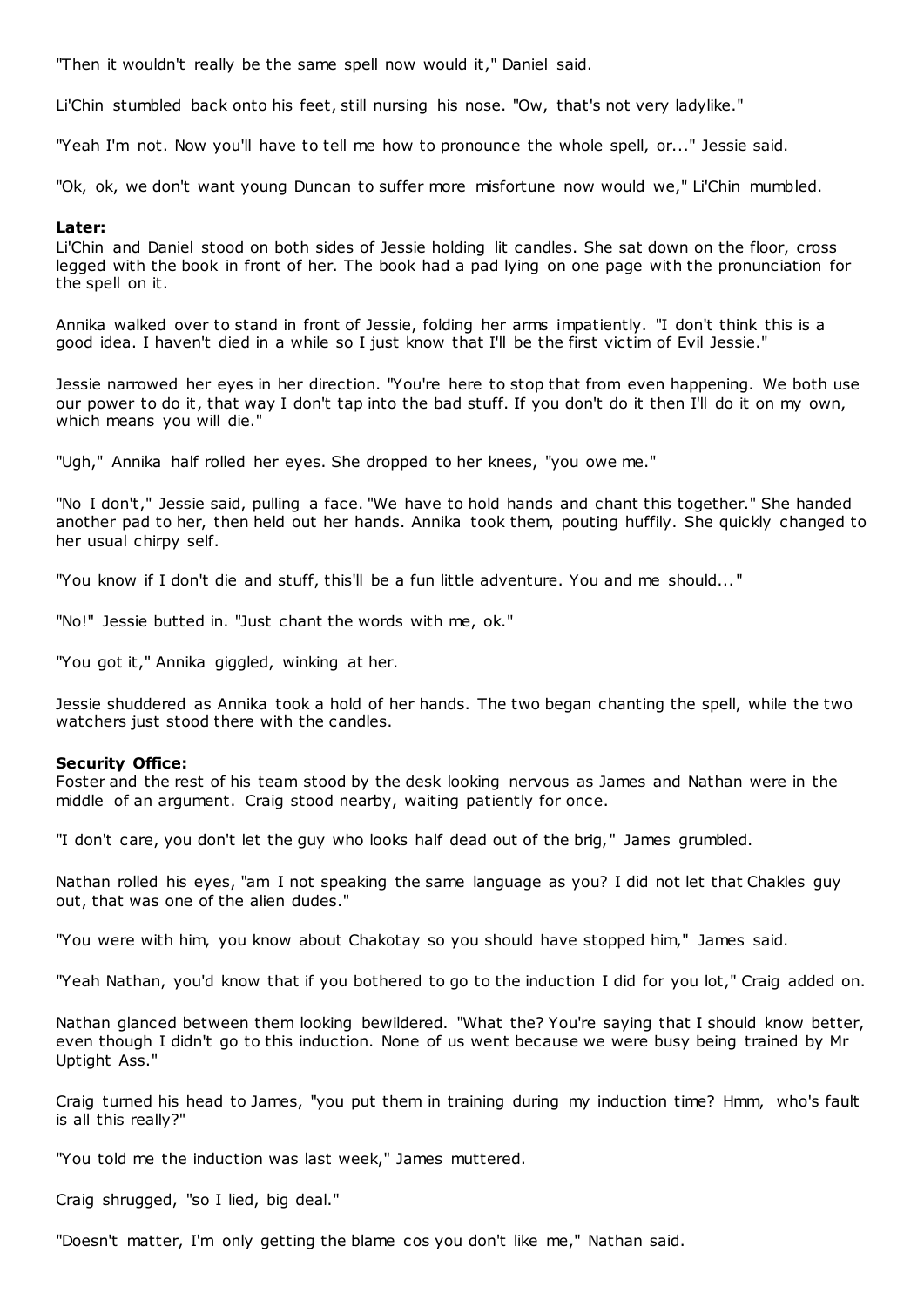"No you're not, that just makes it more fun to do," James said.

"You're Jess' sis... oh sorry brother, she probably told you about Chakotay so you should have known better," Craig said.

"What? Why would she?" Nathan said, staring blankly. "I don't look like a woman."

"Oh yeah, it was you. Yeah you said that he looked like a girl," Craig said, gesturing to James. "I get mixed up between you two."

James and Nathan turned their full attention on him instead. "What are you doing Craig?" James asked.

"Ok I was bored, if you two had a fight..." Craig replied.

"Then you'd have something to do, ie stop it," Foster said chirpily.

Craig glanced at him like he was an idiot, "no, then I'd be able to kill a minute by watching."

"What's up Foster?" James questioned, shaking his head.

"Oh we found Chakotay. He was in Sickbay for his appointment, the group with the Slayer wannabe's in it escorted him. They just failed to mention it," Foster replied.

"Thanks for that, jackass," James muttered.

Nathan stared bewilderedly again, "I wasn't even there, I work on the Bridge!"

"You said you were cos you saw it," James said.

"Oh yeah," Nathan muttered. "I obviously wasn't listening."

James shook his head, "I sometimes wonder why Jessie is the way she is despite having annoying relatives like you."

Craig put his hand up, "oh that's an easy one. Let's see..."

"Zip it or you'll be in the brig too," James muttered. "With Chakotay."

"She's annoying too," Craig finished off casually. "I don't mind being locked up with him."

"Fine, Damien then," James said, smirking in his direction.

Craig shuddered, "you really are a SOB aren't you?"

"Yeah, you met my mum. What's your point?" James commented.

Foster pouted, "that's not very nice with her being dead and all."

"Craig said it, not me," James said with a shrug. "Everyone go back to where they're supposed to be, cos it's sure not supposed to be here." Foster's team quickly left, Nathan reluctantly followed.

#### **Stuart's Quarters:**

"Well that was unremarkable," Daniel muttered looking unimpressed.

Li'Chin felt completely opposite though. "Wow that was just amazing, interesting, facinating."

"Enough," Jessie groaned.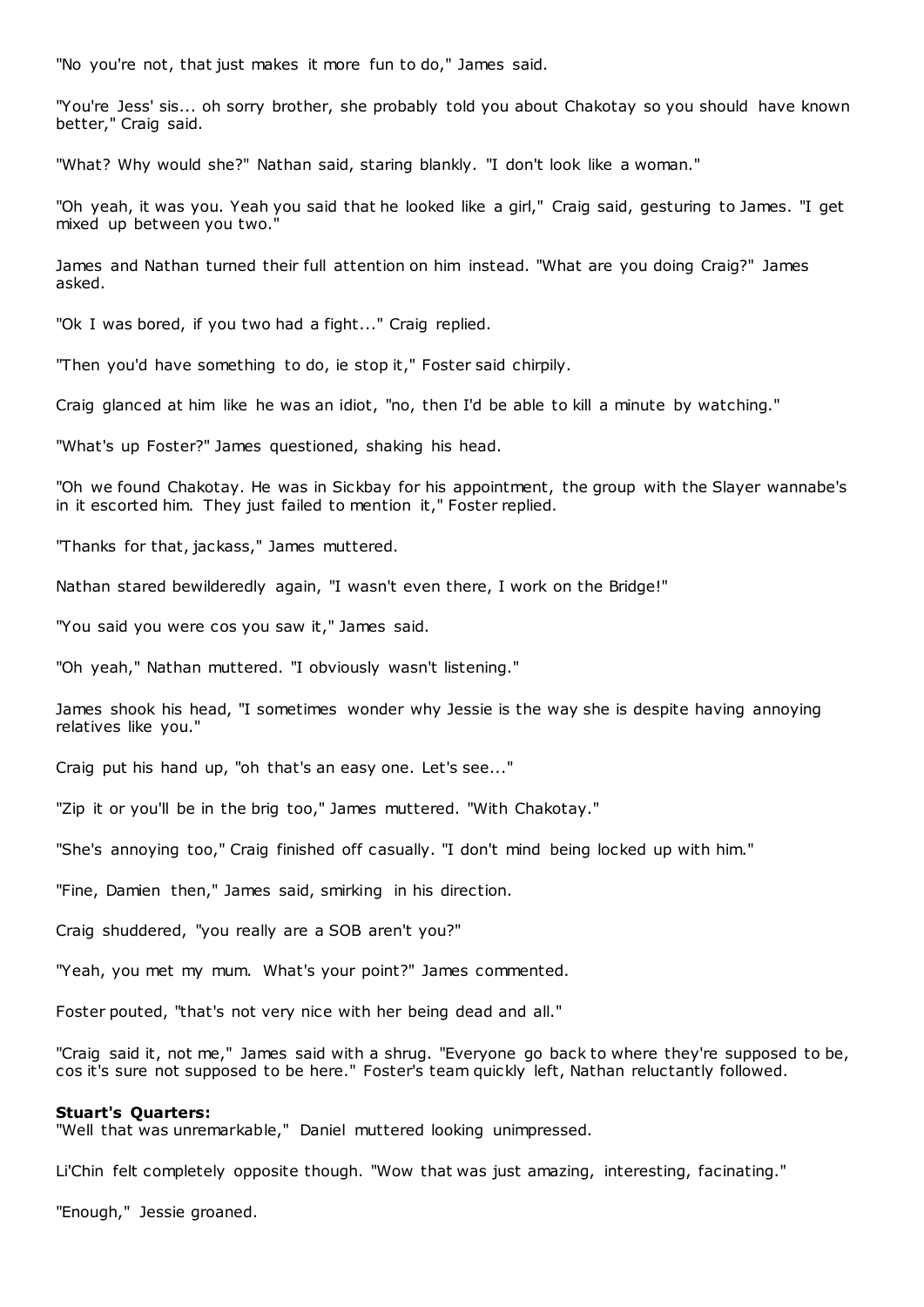"Did it work?" Annika asked.

"I hope so cos we did it twice," Daniel yawned into his hand. "Why did we?"

"B'Elanna wanted Bryan fixing too," Jessie replied. "There's only one way to find out if it worked, and another way to find out if I didn't mess it up."

"I have two days rations on it messing up," Daniel commented.

Jessie groaned, "I'm going to check on Duncan, you guys clean this up for me. Thanks." She rushed out.

"Great, you're welcome," Daniel muttered sarcastically.

Annika sighed happily, "maybe we should do it one more time. I could do with a replacement to my anti aging cream." Daniel and Li'Chin looked at each other, then walked out.

Jessie stood around the turbolift reading the padd the spell was on. The turbolift stopped but the doors refused to open. She heard what sounded like nails scratching a blackboard, but only faintly. Her eyes looked up as it got louder very quickly. She turned to the door panel and pressed some of the buttons, each one rudely screeched at her.

The doors suddenly opened, Jessie stepped out slowly.

The corridor was lit up by an eerie light blue glow that flickered on and off, leaving the room pitch black each time it did. The usual lights were off.

She looked up at the side panel on the wall. Instead of the Starfleet controls an alien language scrolled down in a sky blue colour, and handwriting style font. The buttons were blank, they were replaced by TV style static, flickering on and off randomly.

"What the hell," Jessie mumbled. Her eyes focused on the alien writing. At the corner of her eye there was a darker flash amongst the flickering static . Slowly she looked towards where she thought it came from. It seemed the same as it was earlier for a minute, then all of the lights went off completely leaving the corridor in complete darkness.

"Crap," she tapped her commbadge. "Bridge. There's a screwy problem on Deck... whatever Deck I'm on."

The screen where the writing was suddenly showed static like the rest of the panel did earlier. She covered her ears as the blackboard and nails noise came out of nowhere, and echoed down the corridor. It finally stopped after a minute, the static screen went black again.

The sound of bare footsteps grew closer, then stopped. Just then she felt a cold breath against her ear. A ghoulish voice whispered so softly that it was muffled. The static across the panel resumed. Then she saw a distorted blurred reflection of a figure behind her through the screen. Her eyes widened, she swung around and found herself face to face with a shadowed head. All she could make out was the evil smirk on his or her face. It giggled creepily, the sound of it echoed down the corridor.

A hand crept onto her shoulder. She jumped out of her skin and turned around to be suddenly blinded by the normal corridor lights. Standing between her and the wall panels, which were normal again, was an unknown crewmember.

"Are you ok, you look a little freaked out?"

She turned around again, nobody was there anymore. Tom's irritated voice grumbled over the comm, "Jess what's screwy?"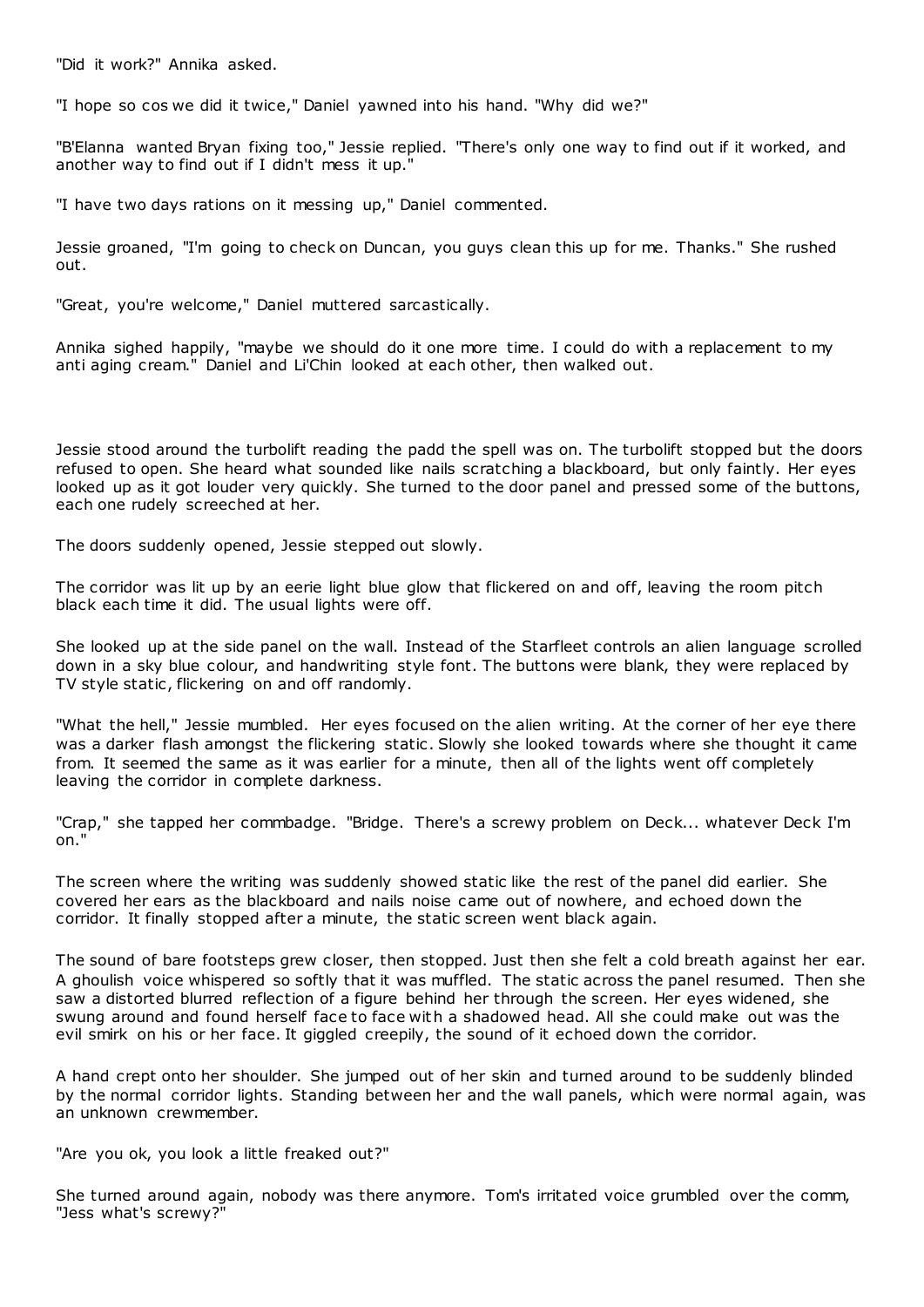"Uh never mind," she mumbled.

## **The Bridge:**

Tom paced the bridge, impatiently drumming his fingers against his leg. "Voyager to awayteam, respond."

Jodie sighed, "give it up, it's not getting through."

"Why not though?" Tom snapped.

"Something down there is blocking it, I don't know what," Jodie muttered.

Jessie stepped off the turbolift, still looking a little freaked out. Tom turned to look at her. "What happened down there?"

"I'm... I don't know," Jessie replied. "Doesn't matter."

Tom sighed, "can't you even detect their life signs or anything?"

"Hang on," Jodie groaned. Her station began fluttering on and off, and screeching like the turbolift controls did to Jessie before. She looked across.

"Don't."

"I'm not going to. That's too screwy for my taste," Jodie muttered.

Tom walked over half of the way, "what was that?"

"I don't know, I tried something to connect to their signal to contact them but, I don't know what it was," Jodie replied.

Jessie walked over to her slowly. "Has that happened before?"

"No why?" Jodie questioned. "I don't even know where the interference is coming from."

"Jess?" Tom said with worry planted on his face.

"That's what happened, but it was... I didn't even do anything like Jodie did," Jessie said. "It was probably just me, after the spell."

"Spell? Oh boy," Tom groaned. "So you're doing this?"

"I doubt it," Jodie rolled her eyes.

"Once again you're trying too hard to disagree with me," Tom muttered.

"I wouldn't do it so much if you were right once in a while," Jodie said.

"So awayteam down there, no contact, what do we do?" Kevin asked uneasily.

Tom sighed, "either wait for them to sort it out, or send another team with transporter modules."

"Send another team? Probably some... wait they probably can't," Jodie said.

Tom groaned, "do you have a better idea?!"

"Yes, shuttle," Jodie replied.

"Those would just crash," Jessie said.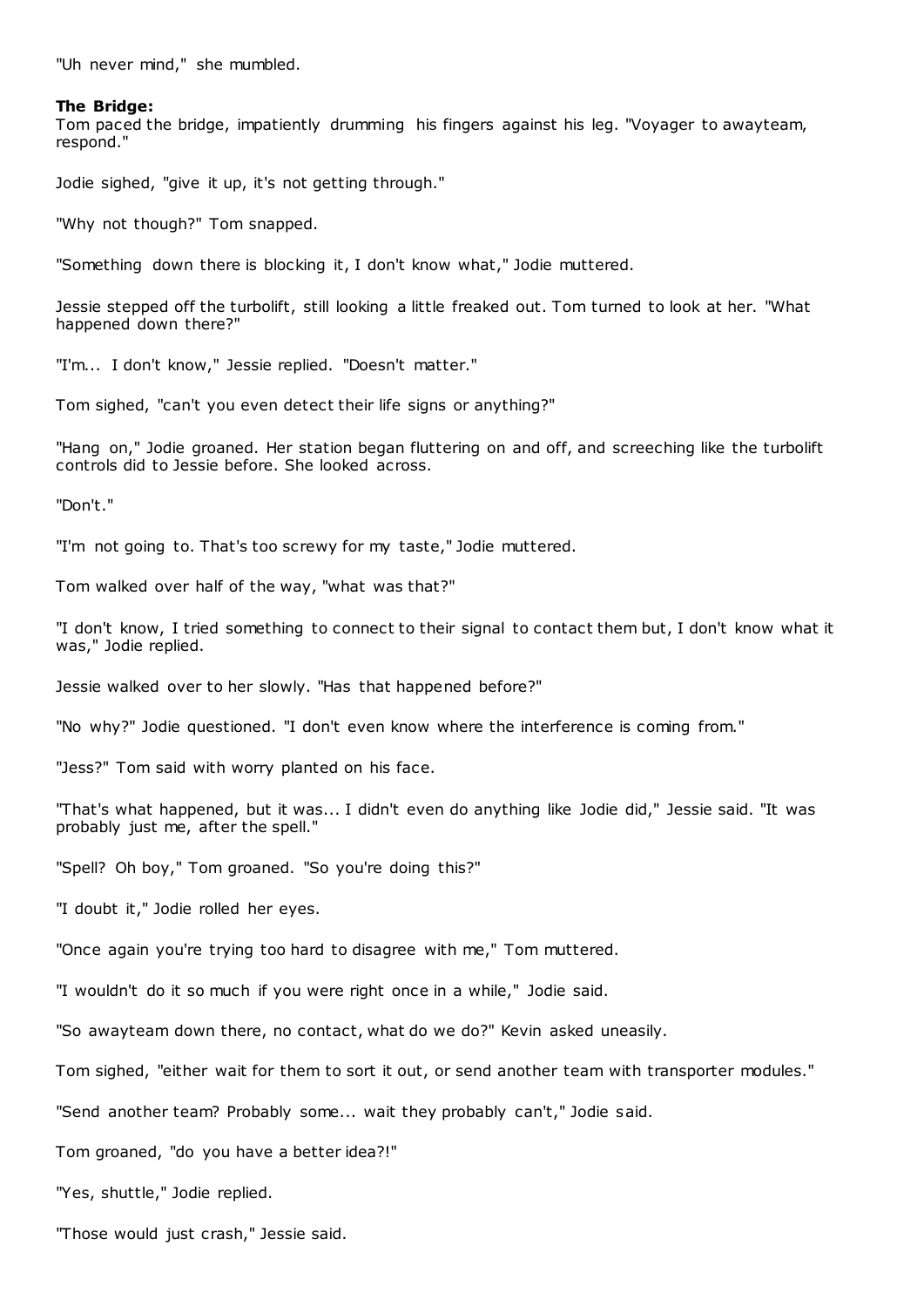"So at least they, oh forget it," Jodie said.

"All we can do is send one team with a transporter module and..." Tom said.

"And what, hope and prey? Jeez Tom, eleven years and you haven't learned a thing," Jessie muttered.

"Well I don't hear any better ideas," Tom grumbled.

"Fine you're the boss, go put another team in danger," Jodie said.

"You know, I could just send you two," Tom muttered.

"Send yourself," Jessie said.

Kevin turned his chair fully around. "Wouldn't we be better off taking a shuttle down anyway? The transmitters will work better than the commbadges, and may get through the interference."

"When Voyager itself can't, yeah right," Jodie said.

"Well with Voyager on one end and the shuttle on the other, it might work," Tom said. He glanced at Jessie, "if it doesn't crash anyway."

"The aliens said it was probably supernatural, so I could go," Kevin said.

"No offense but..." Tom said, laughing slightly. "Sorry that was it."

Kevin frowned at him, "I'm still a hell of a lot stronger than you."

"Yeah but..." Tom sniggered.

"So you're suggesting we send James or Ylara?" Jessie questioned, rolling her eyes. "Just send Kevin, he needs the experience."

"Jess, we're dealing with something probably supernatural and a technical issue. Ylara's well, you know, an idiot. Kevin is an idiot," Tom said.

Kevin groaned and turned back around, "typical."

"They're both from different times and still are not used to our technology. Zare won't be able to help down there, alien who isn't used to Starfleet stuff either. I was right, James should have gone," Tom said. "But noooo, everybody ignores Tom's ideas because he's only the Captain. Perhaps everyone can learn from this."

"What about Harry and Evil C for god's sake, they're supposed to be smart," Jodie said.

Jessie smiled, "ha, Kevin go." Kevin looked around, she tried to smile sweetly at him without looking disgusted.

He smiled back, "anything for you Jess."

"Excuse me while I gag," Tom groaned. He tapped his commbadge, "Paris to Stuart, Anderson and Lavine, report to the shuttlebay for a rescue mission. Bring at least one minor guest star with you for the red shirt effect."

Kevin got up to go too, Tom quickly stood in front of him. "Go and tell James that you thought you had a chance with Jessie there."

"Oh please," Kevin said. "We're both Chosens. Oh whatever."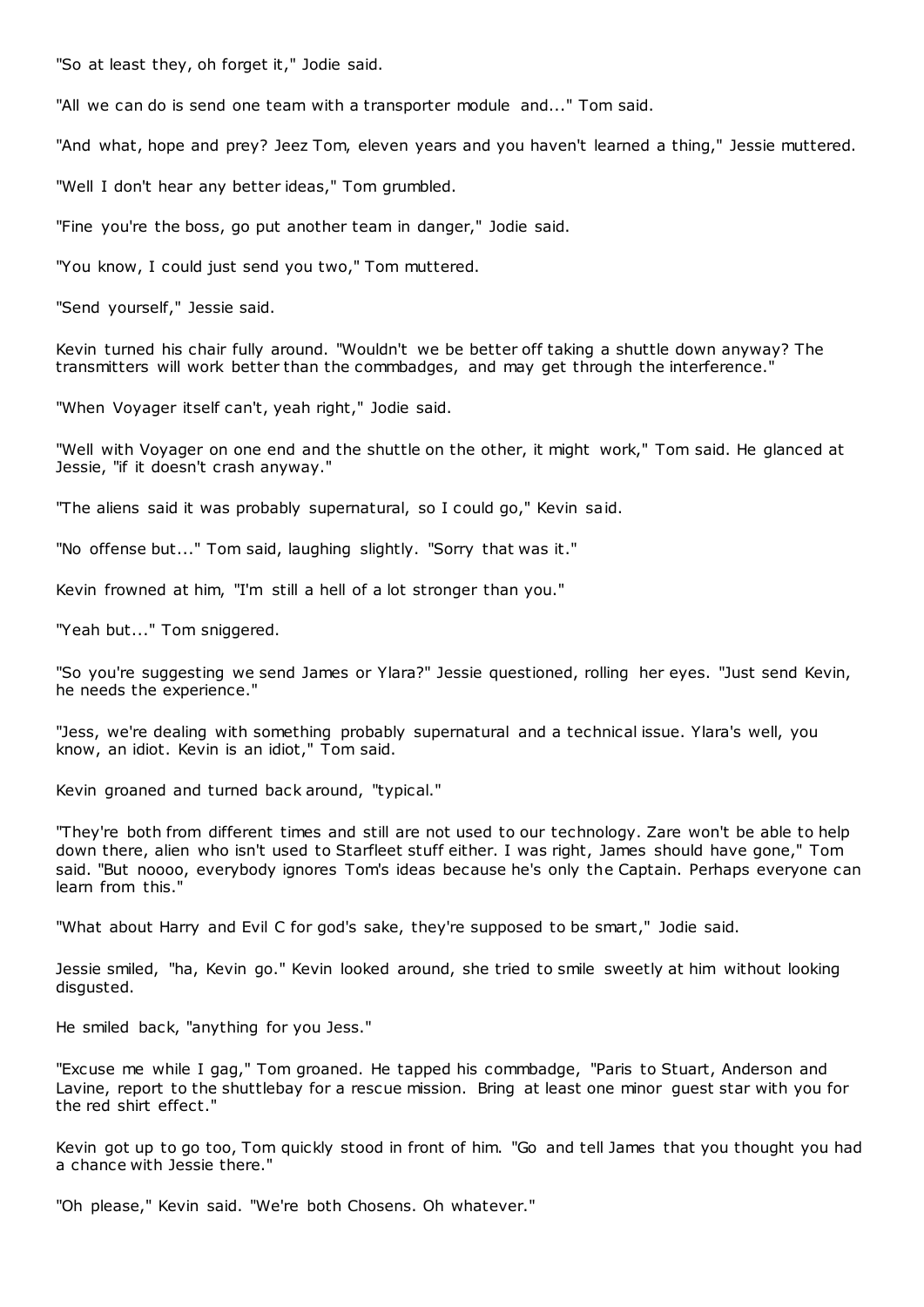"Why did you ask Craig and Daniel?" Jessie asked with a raised eyebrow. "Sending those three together is a recipe for disaster."

Tom frowned in confusion, "why's that?"

Jessie groaned as she turned to go to her station.

The latest team sat inside the Delta Flyer which was flying towards the planet.

"Ok I get Craig and Nathan, maybe James, but why am I here?" Daniel muttered, with his feet up on the station right at the back.

"I was with you until me. What do you mean?" James asked.

"Somebody's trying to get rid of us, or we wouldn't be in a shuttle," Daniel replied.

"With a guest star on it," James said.

"Somebody's going to die," Craig said in a sing song voice.

Nathan looked at the others, confused. "Hmm, a new guest star or the regular die-er," Daniel muttered to himself.

"We'll see soon enough. We're getting ready to land so nobody try any last moment thing," James said.

Craig rolled his eyes, "all right, enough already."

Daniel smirked as he lowered his feet so he could lean on the console instead. "What did you do?"

"I didn't do anything," Craig groaned.

"No but he did say a little too much," James said. The shuttle shook lightly. "There, landed. That was too easy."

"You're right. Oh god," Daniel muttered.

"I know, James being right," Nathan said.

"No, well yeah," Daniel said. James turned to raise an eyebrow at the two of them. "But this means something else is going to happen instead. There's no such thing as an easy shuttle mission."

Craig headed for the door, already holding a rifle. "Come on you wussies, we're not going to kill ourselves." He disappeared outside, slamming the door behind him.

"Craig called us wussies? Times really have changed," Daniel muttered.

James got up to collect a rifle as well, "don't be fooled by the brave act. He wants to die so he can stalk my sister again." He followed Craig outside. Daniel shrugged and did the same.

"Over my dead body he will."

Nathan sighed, "we don't even know what we're supposed to be doing." He finally followed the others, "are all missions like this?"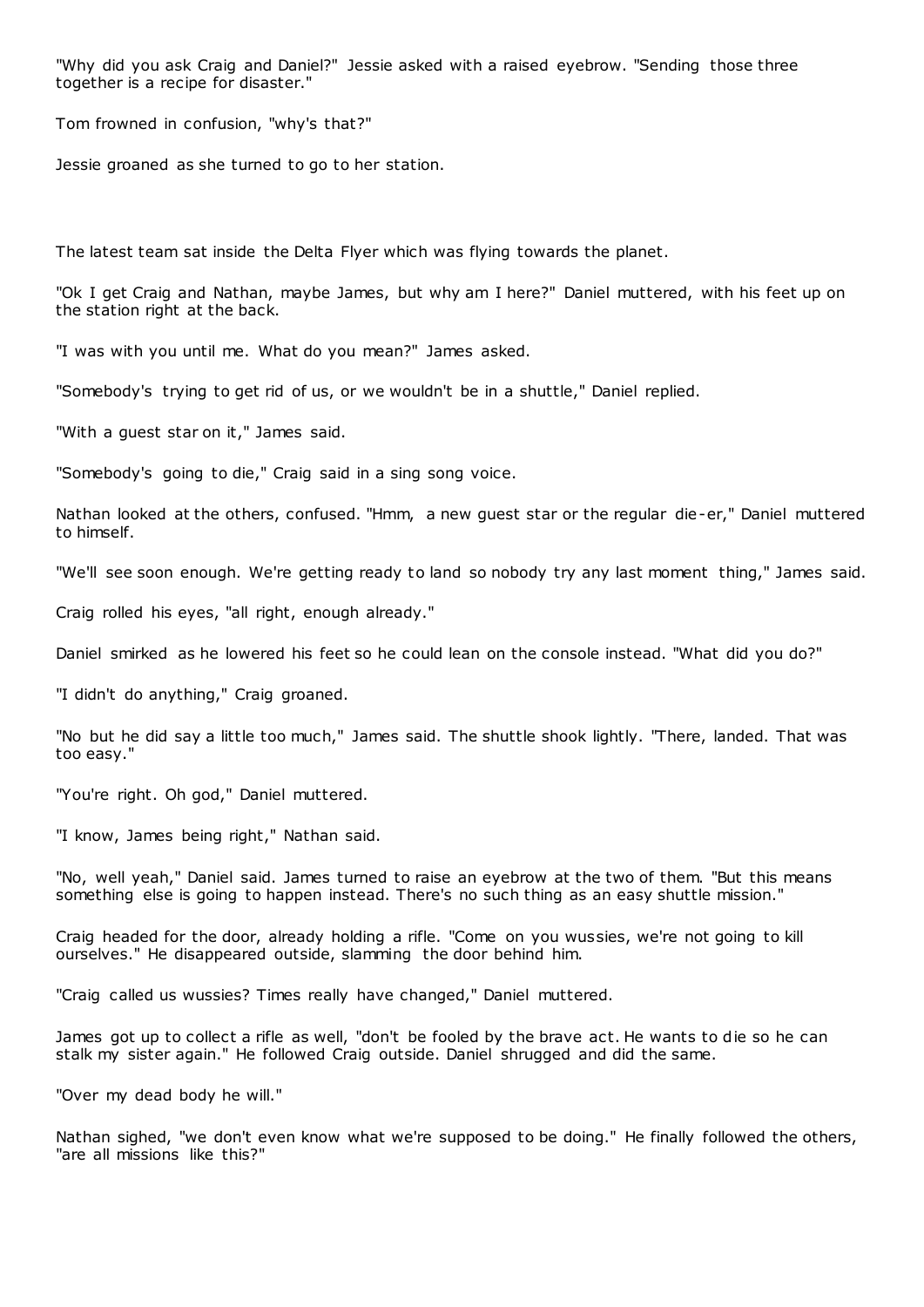Ryseek guided the team through the thick forest into a small clearing. There stood a small rundown cottage. It looked like it had been abandoned for at least a decade.

"Eugh you don't live here, do you?" Nikki whined, twisting her face.

"No but I have stayed here during the crisis to avoid infection," Ryseek replied.

"Something doesn't sit right with me here. You know about this, but you're not ill like the others," Harry muttered suspiciously. "How do you..."

"Know what's happening then?" Ryseek sighed. His hand reached out to open the door to the cottage. "I'm one of the few survivors, and one of the first known to get infected."

The team reluctantly followed him into the cold, dark cottage.

Zare accidentally walked through some cobwebs, she quickly tried to brush it off. "So if you know how to survive it, why call us for help? Eew."

"Back when I was infected the disease was on a minor scale. There was only one way to be infected and treated. Now with different sources for infection, it's difficult to know," Ryseek replied.

"You knew all this but failed to tell us until we got here and now we're struck in this dump, unable to help," Zare grumbled.

Ryseek's eyes shifted nervously, "well you see..."

"She's right. What was the point? I bet if our ship finally manages to contact us it would just infect them too," Harry said. "What do you want us to do exactly?" He frowned. "And how exactly did you contact your friends about this? Our fleet may already be infected now."

"No no. I did that before the virus spread to the televisions, radios and whatnot. There was no way to contact them afterwards so I could warn them," Ryseek said quickly. "It would be safe for your ship to transport you from here, the virus wouldn't have migrated to anything as advanced as that, especially out here in a dead zone. I'm sure they'll do that if they don't hear from you. Besides there is something to do here."

"Here it comes," Evil C muttered.

"Well the virus started right here," Ryseek quietly said.

The team stared blankly for a minute or so, they all then ran out of the cottage more or less at the same time as each other. Ryseek quickly followed them.

"Wait! It won't affect you!"

Zare swung around and roughly pushed him to the ground. "You said we'd be safe here in this so called dead zone!"

"We are, I swear," Ryseek stuttered. "There was only one way to be infected back at the start, and it's not even here anymore. It is safe."

"What do you mean?" Harry asked.

"I er, we... the source was removed for research. That is how it all started," Ryseek muttered.

"Let me guess. It was you who did that," Evil C said.

Ryseek's eyes twitched nervously, his head glanced away. "No, there was..."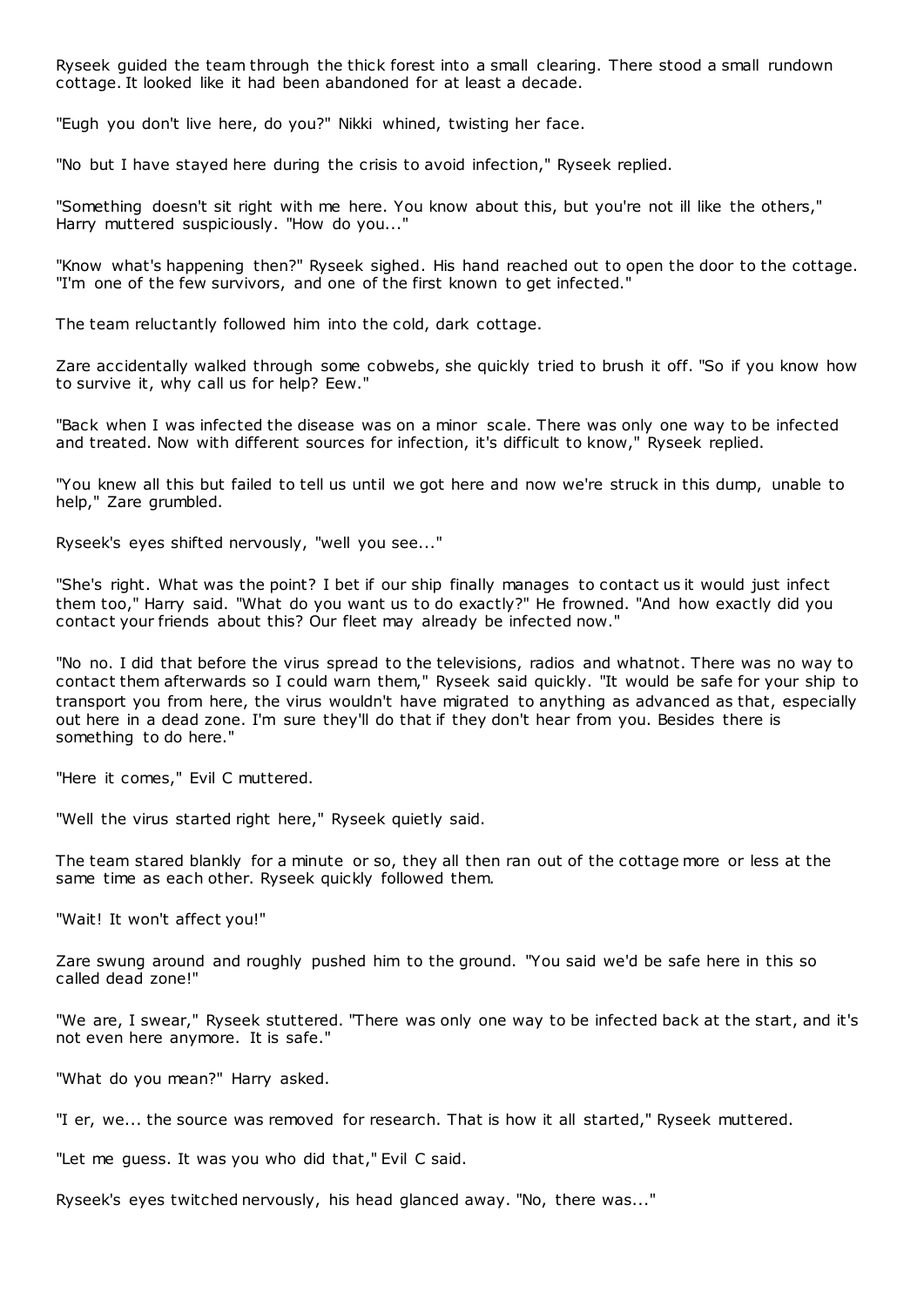"And you had the nerve to blame it on these aliens curiosity, when it was yours," Zare said. "Now we're trapped here, brilliant. This is probably the reason why your kind aren't allowed to interfere with them."

"You don't understand. There were victims before me. I came here to investigate a threat to our planet," Ryseek said, he pulled himself to his feet.

"Well done, there is now. Ironically the one who spread the virus survived," Zare said. "Maybe that's the cure."

"Oh no, it's another Ring parody, isn't it?" Harry groaned, rolling his eyes.

Nikki pulled a confused face as she folded her arms. "Hang on. He said it started with a news article right? Why would an alien spy get a reporter job, isn't that like interfering? It couldn't have been him that did that."

Zare and Harry looked at one another. "Huh, that's weird. She's right. I thought Nikki had no, well brains," Zare said.

"It's probably because we had that other dumb girl in our team," Evil C muttered.

"Speaking of which, where is that dumb girl with the accent?" Harry asked.

He, Zare and Ryseek walked back into the cottage again. They immediately found Jade sitting in front of the TV, watching a black screen with writing on it. She was squinting her eyes in a vain attempt to read it.

Ryseek's face turned very pale, "can't be." He rushed over to read it himself. "You will die in two days, if you want to live you must..." Zare then hit her fist against the top of the TV, it turned to static . "Oh no."

"You stupid girl. Weren't you listening," she muttered. "No TV, radio or books on the matter!" Jade looked at her with a clueless look on her face, ok with her normal expression.

Ryseek covered his face with his right hand, "well at least I already know the cure for this one, despite someone cutting the message off, AGAIN!"

Zare frowned, "what, I was helping."

Jade held her stomach, groaning a little. "Ugh I don't feel too good."

"Wait, why would we even want to cure her?" Zare asked.

"We could be infected too now," Harry replied with a worried expression on his face. "Was that the original virus?"

"That was it in its primary form. I don't get how it's possible, it was taken away from here. With it being a dead zone, I don't know how it could have been re-transmitted," Ryseek said.

"So we've got two more days of her and we're rid of her," Harry said. "What about us?"

"We're ok. We didn't see the transmission from the beginning, she must have." Ryseek knelt down next to Jade, "did it start with a message?" She nodded, then quickly turned away from everyone to be sick. Everyone groaned and turned away from her as well.

Nikki stepped through the doors, Evil C was just behind her. "Ok I don't get this, you said..." she said.

"I know. I was so sure. That was what infected me. It'll only transmit the virus if you were around for the whole thing," Ryseek said. He pressed a button on the TV to turn it off, then another button. A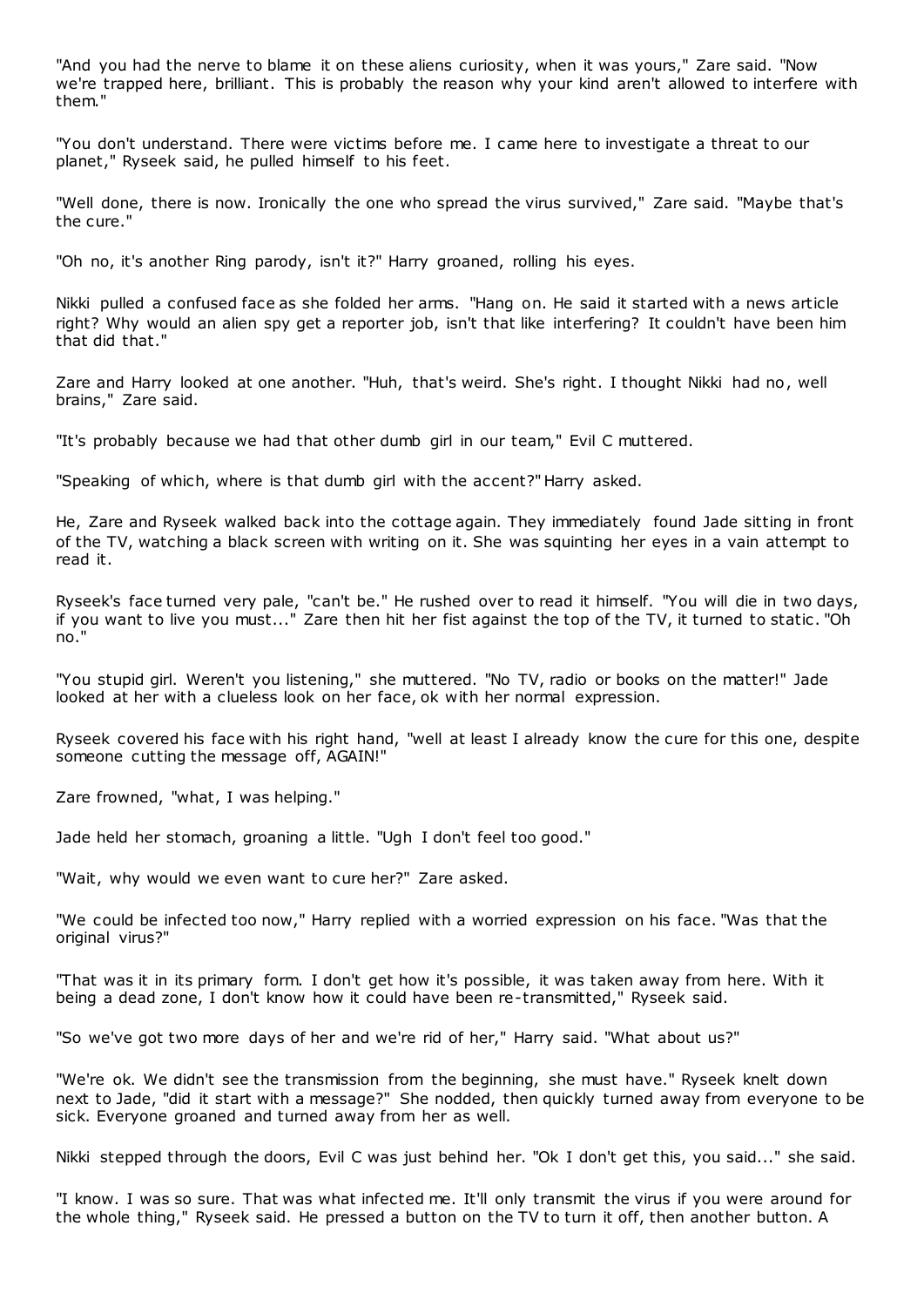square disc only about ten centimetres wide popped out from under the screen. "Great, it was recorded again. Only the girl and I can study this."

"For the love of god. I thought you already studied it," Harry groaned.

"I have, but I stupidly destroyed the copy I had before it mutated. The one I copied to let my teammate look at was taken by the authorities. I need to see if there's any clue to the mutated version of the virus. Perhaps this girl can help."

Harry laughed slightly, "she could only help you if the cure was to swear and burp at something. Or throw up I guess."

"Eeew, gross," Nikki whined.

Ryseek stood back up again to face the rest of the team. "It's not safe for the rest of the team to help analyse the transmission. It's not even a good idea to look at my notes from last time, so there's only one thing you can do."

"What's that?" Evil C asked like he didn't want to know.

"This place is connected with the virus somehow. I ran out of time before I finished investigating, I stumbled on the cure by accident. Once I was cured I stopped working, you could continue with that," Ryseek said.

"How, there's nothing here?" Zare grumbled.

"On the contrary, this is or was a small library of a nearby village," Ryseek said, pointing to a nearby door. He handed a device to Zare, "scan each book with this, it'll translate it for you. You have to speak a few words into it first so it knows. Nothing in there should effect you, translating it probably makes you immune to it."

Harry edged to the door, then slowly opened it. "Oh god," he said when he flipped the light switch on. Zare and Nikki rushed over to look too. Inside there were a dozen bookcases crammed into a tiny room, books had filled up all of the shelves and most of the floor as well.

"This'll take a while," Harry muttered.

#### **Meanwhile:**

The second awayteam were looking around the alien town, well almost, Nathan was too busy looking at what remained of a newspaper.

"This is weird. Where is everyone?" Daniel asked.

"Probably in their graves, maybe you should look there for a new brain," Craig muttered.

"God that's lame," Daniel rolled his eyes. "We detected lifesigns so not everyone is dead."

"Yeah well it doesn't mean that all of the survivors are supposed to be running around the street, just so we can talk to them," Craig grumbled.

James rolled his eyes as he turned away from them. Nathan meanwhile turned one of the pages, both of his eyebrows raised and a smirk appeared on his face. "Sweet."

"They probably ran away when they saw Mr Fake Angst Boy coming," Daniel said.

Craig clenched his fists, he stepped up to face him. "What did you say?"

"Ok, that annoys you?" Daniel smirked, turning to face him. "This should be fun."

"Your voice alone annoys me," Craig muttered.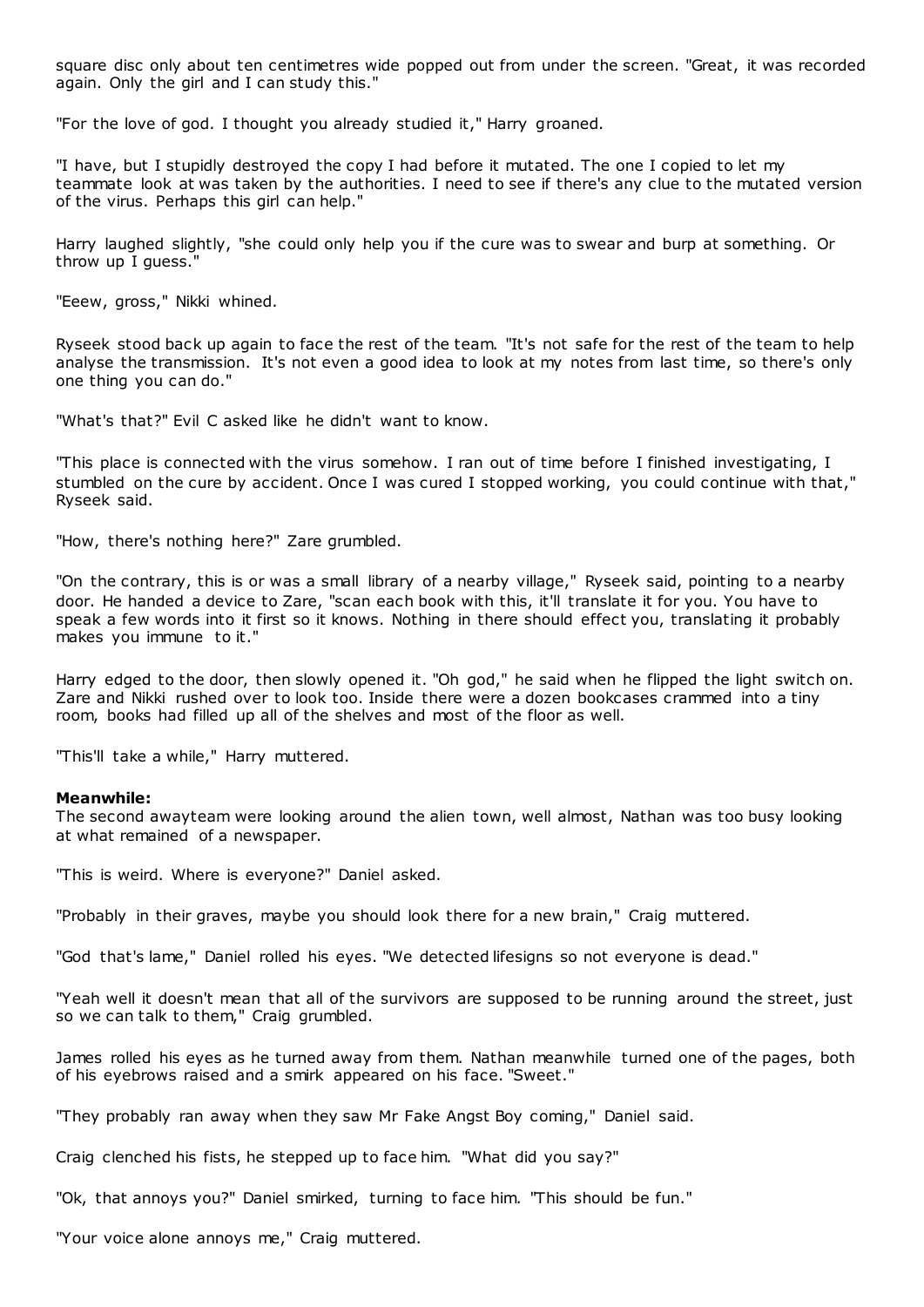"Yeah well I can't help that, I'm sure in a few years you'll hit puberty and your voice will sort itself out," Daniel said.

Craig shoved him roughly, "you're all talk watcher boy."

"Oh yeah, I take back the puberty comment after that," Daniel said. "Give it ten years then."

"What, are you scared or something? Huh, huh?" Craig grumbled, pushing him again.

Daniel smirked at him while tightly folding his arms. "So it's true, little boys do push people who they fancy."

"Right, that's it," Craig grumbled, raising his right fist.

James groaned, he walked over to the two and punched them both. They both fell onto their butts.

The pair angrily looked up at him, holding their bruised cheeks, and I'm not just taking about t heir face ones.

"What did you do that for?" Daniel snapped.

"Your so called fight was boring me," James replied.

Craig rolled his eyes, "must have been going on for too long, any he's involved in last five seconds."

"Are you trying to insult me now, with that?" James shook his head in disbelief.

Daniel shrugged, he pulled himself to his feet. "Told you, acting like a child."

Nathan was too engrossed in his newspaper to notice the last few minutes. An article on the far right caught his eye. Most of it had been cut out, leaving only the headline. It was in the alien language so he couldn't read it. He shrugged as his eyes went naturally back to what he was looking at that took up the rest of the page.

Craig stood back up, glaring at both James and Daniel as he did. They didn't notice as they had their backs turned, that one alien had just walked out of one of the buildings. His bearded face lit up as he spotted them. A smirk grew on his face, he tip toed slowly up to them. His smirk turned into a mad grin as he got closer.

At the last second James grabbed him by the arm without even looking behind him, and threw him over his shoulder. Craig and Daniel looked on, very amused at this. Nathan was still looking at his paper. The man sat up a little, James wasn't done though. He took out a knife, knelt down to place it against his face.

"Is there a problem?" he laughed.

"Why were you sneaking up on us?" James asked.

"Oh come on. I was just having a laugh," the man replied.

"And that we did," Daniel smirked.

James straightened back up, and put the knife away again. "It wasn't even funny, what I did was."

"Did you want something?" Craig muttered while folding his arms.

The man jumped to his feet surprisingly quickly. "My name is Birch. I am one of the spy's that was sent to this continent."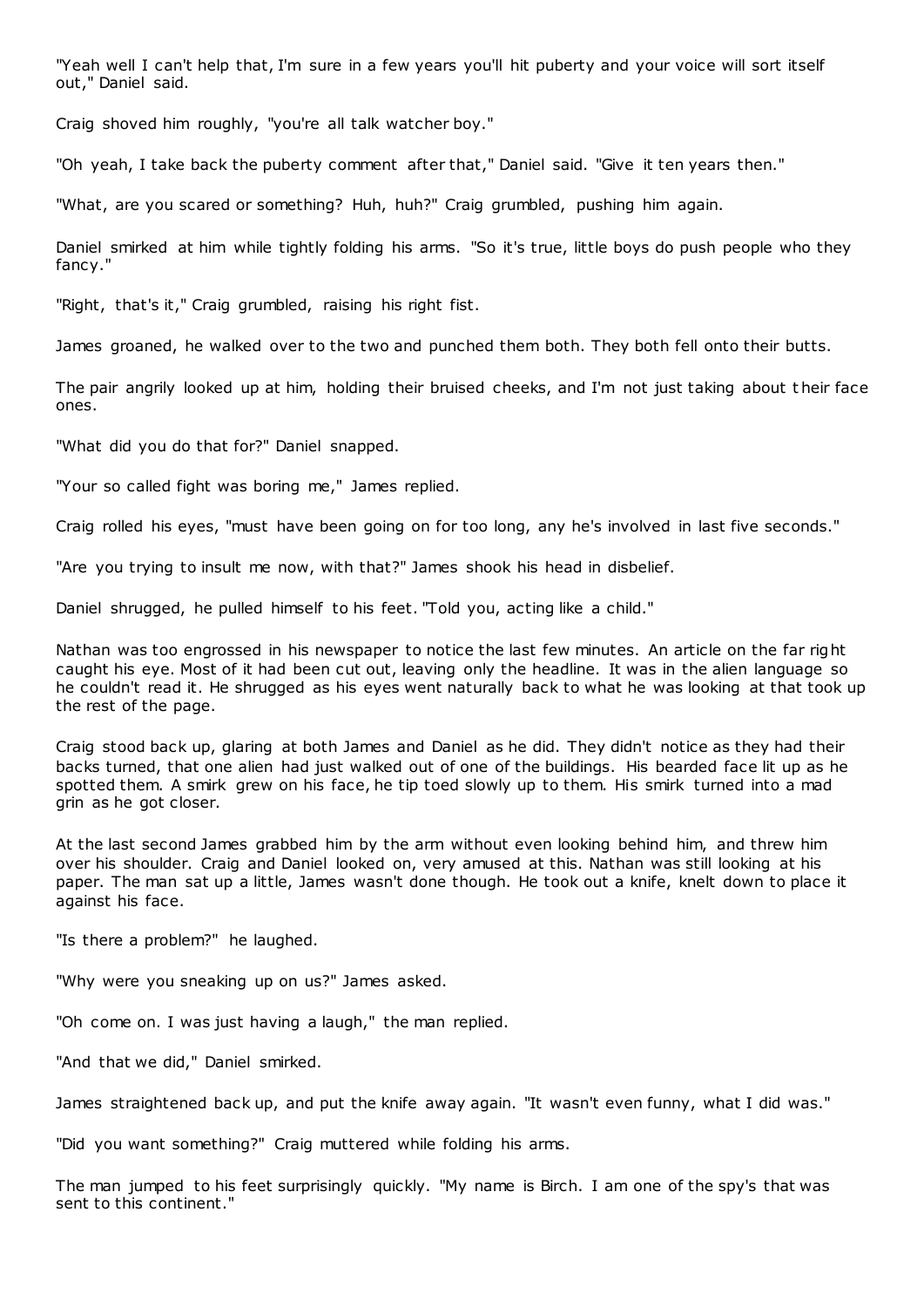Daniel frowned, "Birch as in tree, or..."

"Yes I'm a tree," the man said, laughing squeakily. All three of the listening team members pulled a face like somebody had just put on the Umbrella song.

"Ok, somebody more annoying than Damien," Craig muttered.

"I saw more of you guys earlier with my pal Ryseek," Birch said. "Oh by the way, you look really out of place."

"Damn it, our alien disguises," Craig said.

"Not that it matters, not many people are around," James said. "Anyway, our guys?"

"Now now, I'm not allowed to tell you anything but I am allowed to tell you that I know," Birch said. The team stared blankly at him. "Oh sorry, old habits. I used to run a singer's website."

"Oh, what happened. He or she killed you?" Craig questioned. "Or is going to anyway, we can only hope."

"Don't make me ban you," Birch said.

"Who should hit him first?" Daniel asked.

Birch shook his head, "sorry mates, did it again. Nobody respected my authority so I banned everyone, well almost. Then I gave away stuff for free, then bitched at others who did it too. Fun times." The team continued staring blankly. "Anyway she released the music I gave away, we were both shocked when it didn't sell. Mystery that. Silly blighters who I banned kept saying she should have just sold ones I didn't gave away as she had loads of songs, that would have been stupid. She has been on ice for months now but that's over."

"Um," was all the team could say.

"The ice broke, now she's selling the same thing here. Another reason why I'm here guys, to spread the great name of Birch. I mean, erm," Birch said, looking confused. His forehead wrinkled up as he tried to use his brain. "What was the name of my singer?"

"Oh please. No singer's career could be that tragic," Craig said.

The five men stood in silence for a while, waiting for something to happen.

"Yeah, nobody would be stupid enough to have somebody like that run their website," Daniel said.

Again, they stood in silence.

"I work for free," Birch winked at him.

And again, this time it was broken by Daniel giving him a smack. "Don't ever do that."

"Oh come on, realistically they'd of just delayed the album if Bitch here gave it away," James said.

"They did, a few months," Birch said, obviously not noticing the erm, accidental mistake with his name.

Another silence, a cold breeze went passed and tried to turn Nathan's pages over. "Ha nice try," he said while turning back to it.

"And it was still the same thing that you gave away?" James questioned.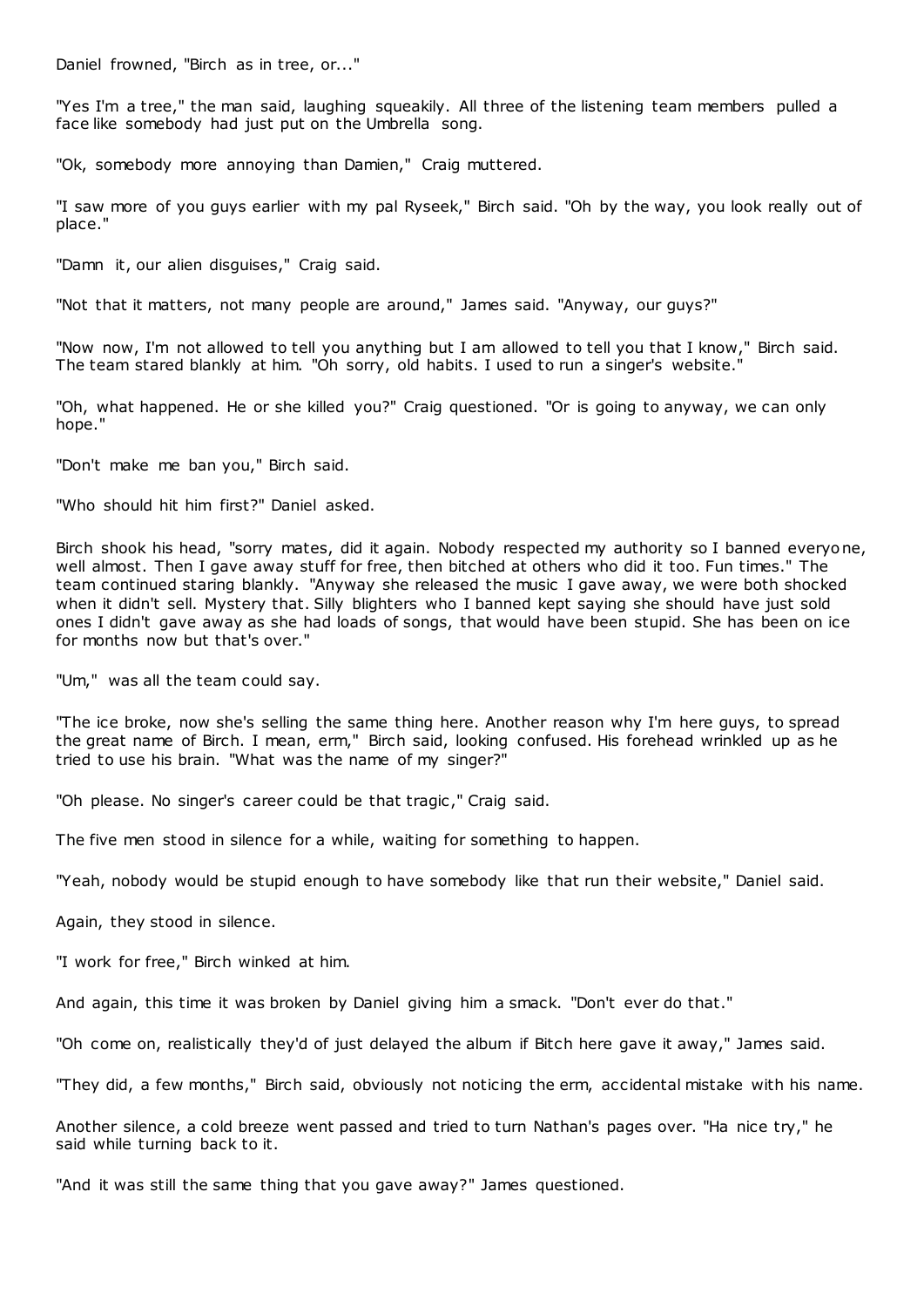"Yep, oh don't worry it will be different, but it won't be, there will be another release that we'll change our mind about later," Birch replied.

Another silence. Nathan tilted the newspaper a little, "neat, it's a 3D holographic newspaper."

Craig laughed, "he's just messing with us, of course." James and Daniel nodded in agreement, for once anyway.

"It's true boys," Birch said.

James sighed, "yeah sure, next thing you'll be telling us is that they got the tracklisting wrong on the back. Or despite having a few extra months, they still didn't sort out the rights to the only track you didn't give away, so they replaced it with the one they gave away years ago."

"Wow that's amazing dude, you must be like psychic or something. Have you visit ed before, are you a fan?" Birch giddily asked.

"Yep, messing with us," James said.

"You are so banned," Birch grumbled.

Daniel cleared his throat impatiently, "our team, you saw them."

"Right right. They met up with my old buddy Ryseek. I did overhear something about communications problems. He took them away somewhere," Birch said.

"Well we wouldn't be here if we didn't already know about the communications problem," James said.

"I thought as much," Birch said. He handed a small device to him. "Here you go High Sprung."

James rolled his eyes, "right. You expect us to use a device given to us by a stranger, a complete loon one might I add."

"Dude, you don't trust me do you? Good thing I banned you," Birch said. "They could have sent smarter guys but they didn't, shame." James narrowed his eyes, Birch patted him on the arm. "Chill dude, have a sense of humour."

"What else is he going to call us?" Craig muttered to himself.

"Seriously, these people don't know about aliens so why would one trick you like that?" Birch said. "It's just a transmitter. Ryseek and I had some trouble contacting our own continent, so I made this. It hasn't worked for us, but it should get to your ship."

Nathan finally turned around to join in, he snatched the device off him to look at it.

"So why aren't you with your partner?" James questioned.

"Partner? We're not being gay together," Birch laughed again. "We had a disagreement about the virus. He went a little..." He rolled his eyes several times and squeaked, "cuckoo, cuckoo."

"So like you then?" Craig said, raising an eyebrow.

Nathan groaned, he put the device in his pocket and went back to his newspaper. With a sigh he put the paper under his arm and walked away.

"Nah mate. He claimed that this little lurgy was supernatural. He's just lead you here for nothing. Your other friends will have their ears talked off now about mystical nebulas, shapeshifting vampires or some crap like that," Birch muttered.

"So what is this virus then?" Daniel asked.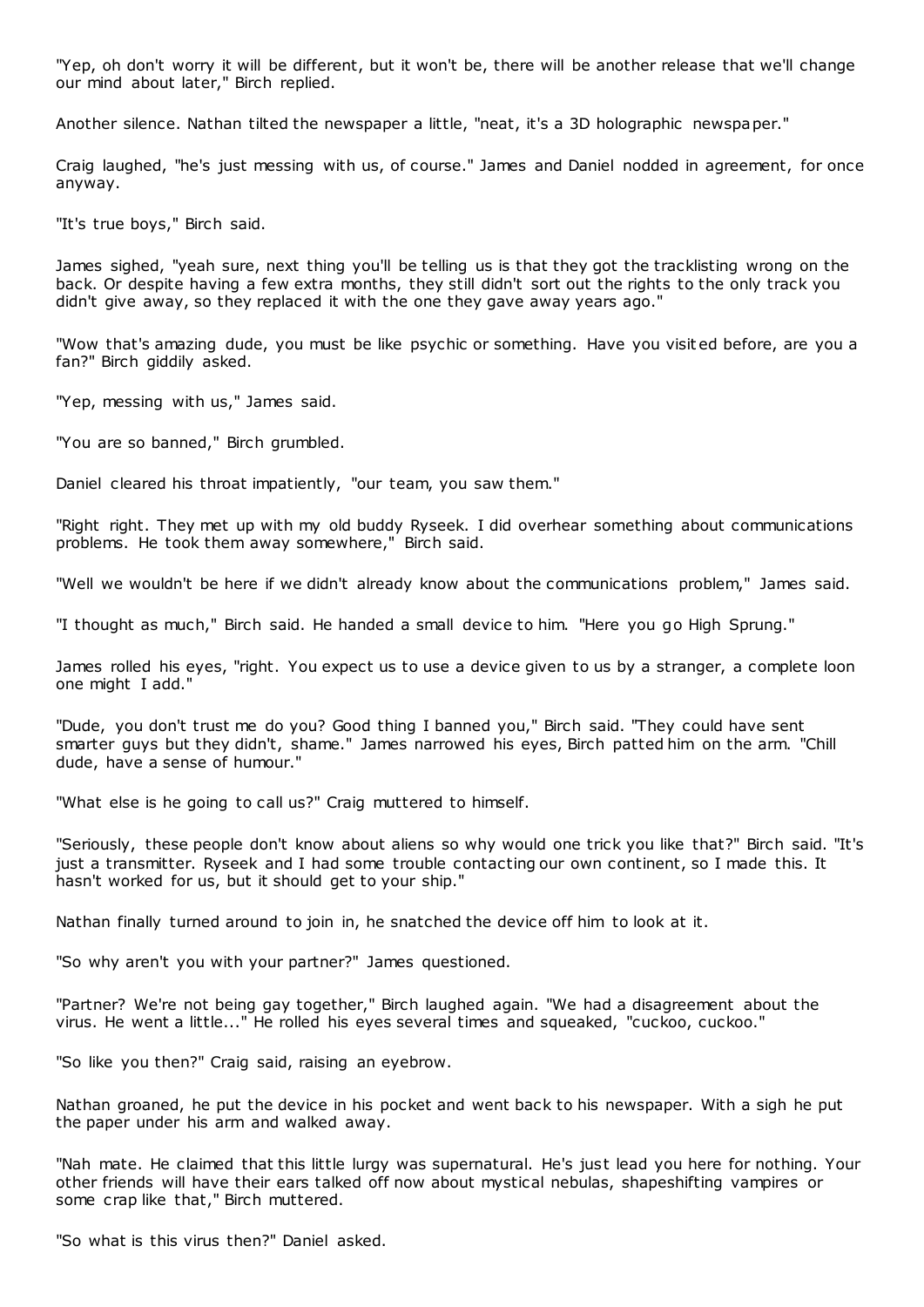"Oh it's just a OTT flu, doc's are working on it supposedly," Birch replied.

James frowned in confusion, "OTT flu? It was described as a plague."

"Ugh," Birch rolled his eyes. "Ryseek probably described it that way. I would just get out of here before you're infected too."

"What about our team then?" Craig questioned.

James turned around to look for Nathan who wasn't anywhere in sight now. "It'll be too late," Birch said.

"Where's Nathan?" James muttered. The rest of the team turned around as well.

#### **Voyager:**

Jodie's station beeped at her, waking her up so to speak. "We're getting a transmission from the surface."

Tom looked around, "finally, let's hear it."

Jessie's eyes widened in panic, "no, don't!"

In: "Nathan to Voya..." His transmission was cut off as the lights began flickering on and off. All of the computer screens filled with the same alien text Jessie saw earlier. The lights went off completely, the only light came from the blue writing.

Jessie looked around the bridge frantically. "Oh god, don't look at the screens."

"What?" Tom muttered in confusion.

"I think we're infected," Jodie blankly said, squinting her eyes.

"Power down the bloody ship!" Jessie yelled.

Tom looked around, mouthing, "how?" The stations turned completely blank, the whirring sound of the engines died down. "What just happened?" he asked in the complete darkness.

Kevin knocked his station, then turned his chair around. "It appears that somebody did what Jessie said." Someone at the back flashed a torch directly in his eyes, he covered them with his hand. "Hey, watch it!"

"Sorry," a sheepish voice mumbled.

More torches were turned around all around the bridge. Tom walked over to stand next to Jessie. "Jess, what's up with you?"

She turned her head toward him. "I don't know."

## **Meanwhile:**

Nathan shook the transmitter in his hand, and tried speaking into it again. "Hellooooo?" James rushed over to him, Craig and Daniel slowly followed.

"What are you doing?"

Nathan turned around, "they cut me off. That was rude."

"It must have only worked for a second," Daniel said.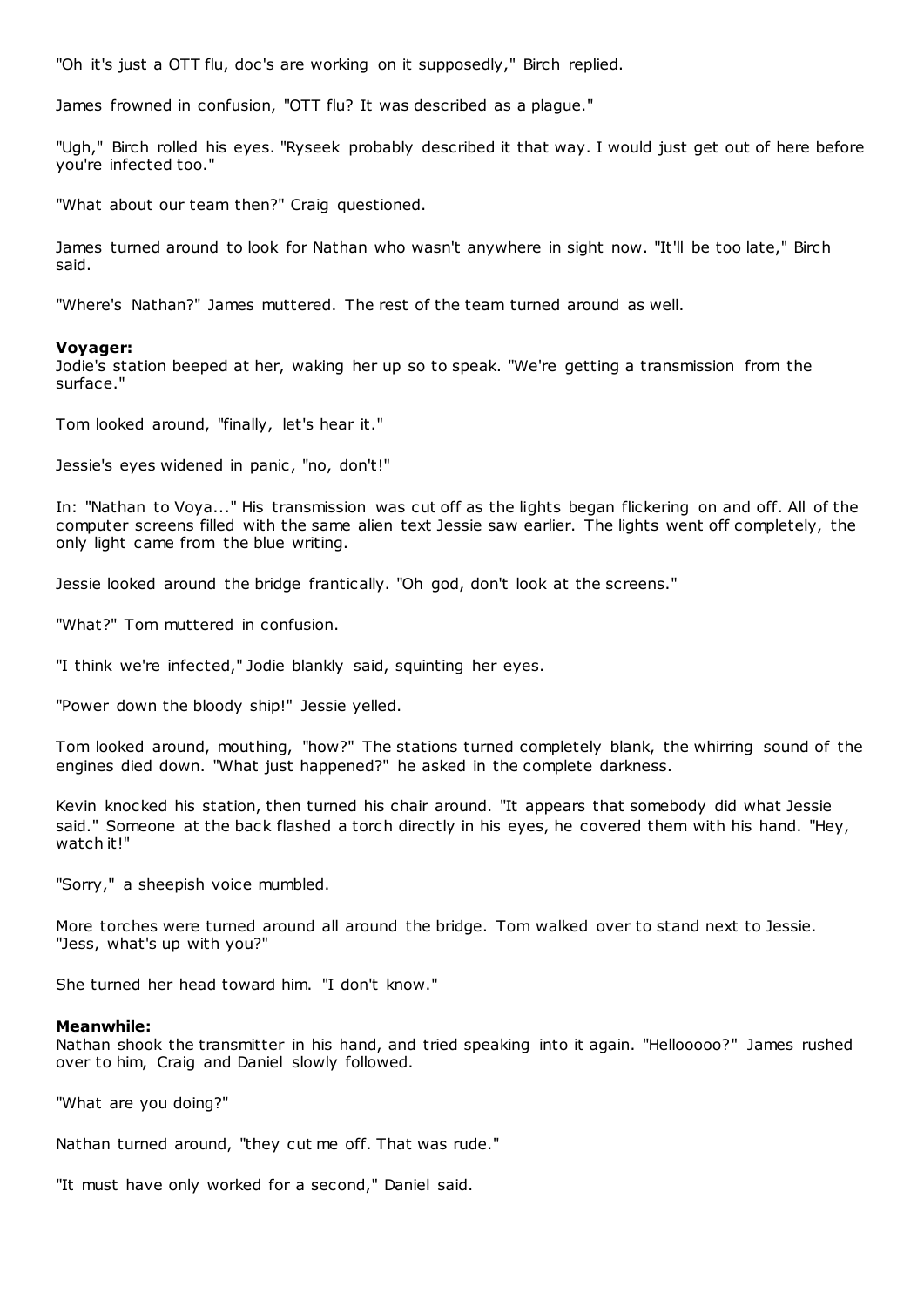James sighed before looking back over his shoulder briefly. He frowned, then turned around fully. "Where is that Bitch guy?" The rest of the team turned around as well to find Birch had disappeared.

"How did he, how?" Craig stuttered.

James snatched the transmitter off of Nathan, staring intently at it. "Why did you do that?"

"I was just testing it. Unless the other teams has one of these babies, I couldn't test it by talking to them. What's the problem?" Nathan muttered.

"The problem was Birch," James said, raising the transmitter in front of his face. "Something about the guy didn't seem right."

"Something? Everything wasn't," Craig said.

Daniel eyed the newspaper under Nathan's arm, "what's that?" He snatched it off him, Nathan quickly tried to grab it back. James snatched it off them before a tug of war begun. He pulled a face as he looked at the page Nathan was so engrossed in.

"Gross Nath," he groaned while crumpling it up in his hands.

"No!" Nathan whined, reaching out for it way too late.

"What?" Craig said, raising an eyebrow.

"Page Three girl," James replied, shaking his head. Daniel and Craig smirked at Nathan.

"Oh please, you wanted to see it too," he grunted.

"Ok guys, we're not getting anywhere here," James muttered.

Daniel shook his head, "that's not true. We know our team met up with the contact, the virus is blown out of proportion."

Craig pulled a disgusted face at him, "oh come on. If it's just a flu, how come so many people are dead?"

"And why is everyone but Birch hiding?" James added on.

"He said it was OTT," Daniel said.

Nathan fidgeted slightly. "Are you done with that now?" he pointed his finger at the paper still in James' hand. He groaned as he chucked it to the ground, Nathan quic kly grabbed it.

"Look I don't trust that guy, he gave us that transmitter for another reason," James said.

"For once I agree with him. The town's deserted and vandalised, something's definitely weird about this virus," Craig said.

"Ok let's split up," Daniel suggested. Craig and James both groaned. "What?"

"That's a great idea, but a better one is to shoot ourselves now to save someone else the trouble of picking us off," Craig muttered.

Daniel narrowed his eyes slightly, "or I could just shoot you, everyone wins."

"Why don't you two stick together then, at least then your attacker will just stand and watch you squabble like little girls," James said.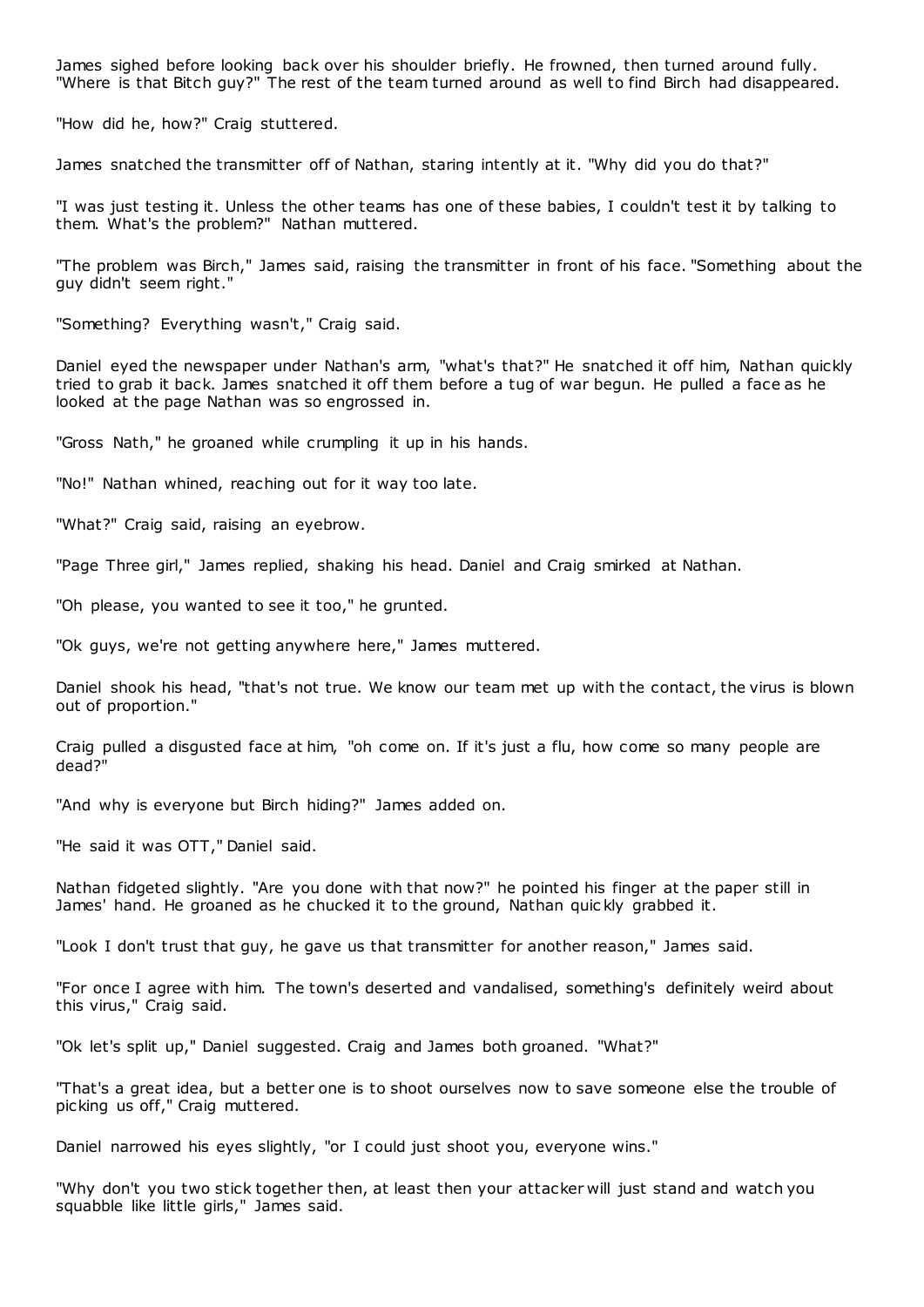"Aaaw man, she's all wrinkled now," Nathan whined as he stared at his paper again.

"And if somebody attacks us two, they'll go for the Page 3 girl," James muttered, shaking his head.

"Better not," Nathan said.

"Why don't we do this differently, Nathan with Craig, you and me," Daniel said. "If he stays with me..."

"I have no problem with that," James said.

Daniel groaned, "no, we'll not accomplish anything."

"Fine. Craig you go look for Birch, and we'll..." James said.

"Nope," Craig groaned as he walked off. Nathan blindly followed.

"You know you should take that as a compliment, he's just trying to copy off you," Daniel said.

"Compliment?" James muttered.

"Yeah you're right, what was I thinking," Daniel said.

# **Voyager**

### **Engineering:**

Flashlights were being randomly shone around the room as Engineers rushed around. B'Elanna climbed down the ladders, barking orders everywhere.

Tom squeezed through the partially open doors, holding a torch of his own. "B'Elanna?"

She sighed as she made her way over. "Don't ask Tom. There's no reason why the power went off, or why strange writing appeared on the stations. Though we didn't have much time to explore the second one, did we?"

"Jessie doesn't have authority to power down the ship, does she?" Tom awkwardly asked.

"No. She was messing with magic earlier, you know trying to fix Bryan," B'Elanna replied. "It was probably her, I'd keep an eye on her, well eyes actually."

"Yeah but she was freaked, she said she saw the alien writing thing in a hallucination," Tom said. "Do witches even get visions?"

"I wouldn't know," B'Elanna muttered. "If it was her doing then we don't have much chance of fixing it, do we?"

Tom shook his head and folded his arms. "Yeah. I'll ask her when she calms down. I just wish I knew what the alien writing thing was about. It happened right when Nathan contacted us."

"You might not have to ask her, if she calms down it may just undo itself," B'Elanna said. "As for the alien writing, the only theory is that somebody down there was tapping into our system."

"But you said there was no reason for..." Tom said.

B'Elanna groaned, "I told you, we didn't exactly have much time to check it out. Where is Jessie anyway?"

"Nursery. I figured somebody should check up on the kids," Tom replied.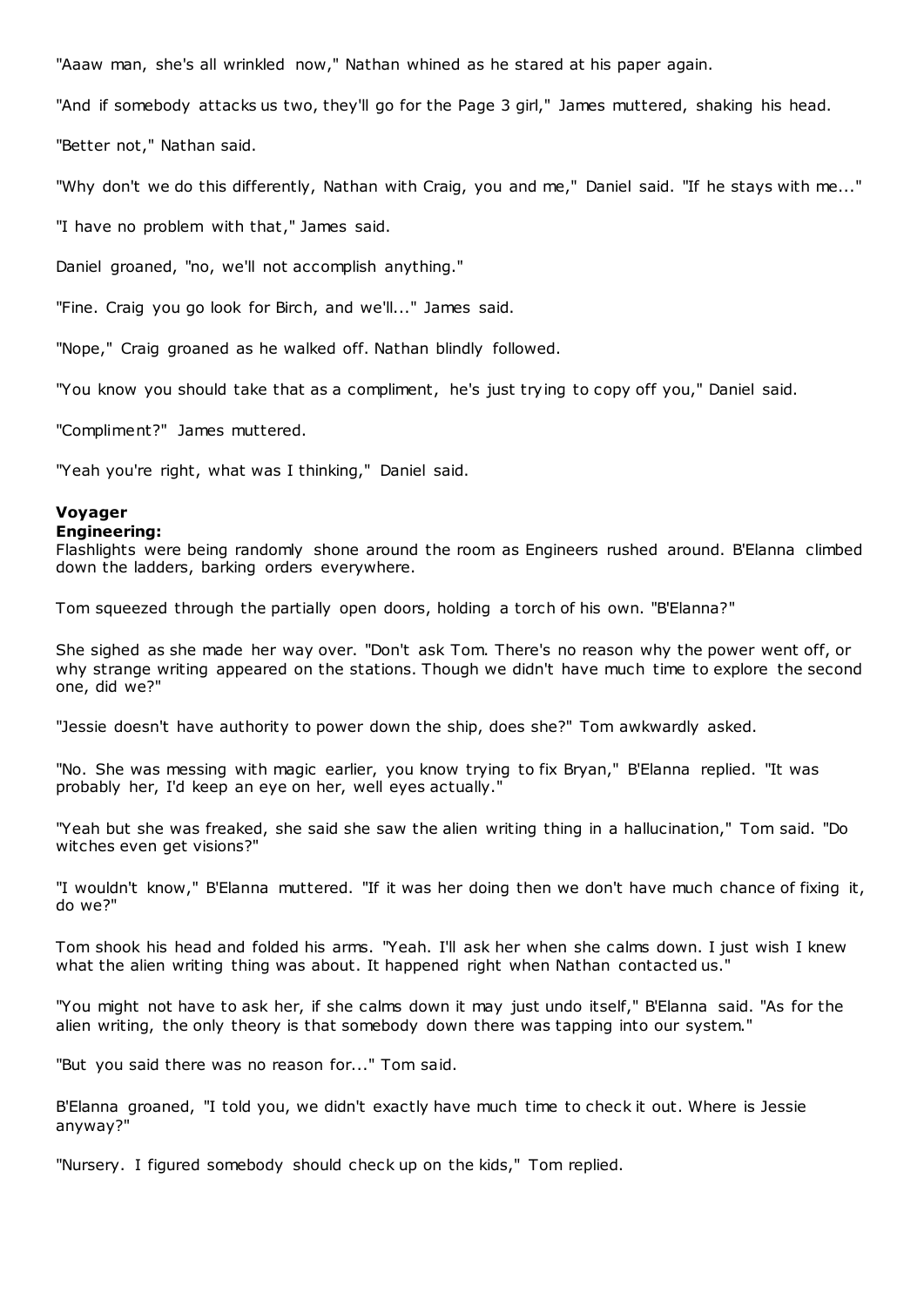## **Meanwhile:**

Jessie walked down the corridor, clutching herself protectively. An unknown crewmember followed behind, lighting the way.

"Eugh, I hate the dark," she mumbled.

The crewmember stopped in his tracks, breathing heavily. He frantically looked around him, swinging the torch around.

Jessie turned around frowning. "You're not scared of the dark too, are you?"

"There's something here," the man stuttered.

"What, like what?" Jessie asked, she looked over her shoulder. The guy shakily raised the torch to help her see. A dark figure ran around the corner, the pair jumped at the same time. "It's ok, it could have been a crewmember."

The guy's eyes widened as a hand crept across his shoulder. He screamed and ran over to hide behind Jessie. She jumped in shock, then looked around to the spot he was at before, snatching the torch away. A voice started sniggering as she raised it, it shone on a familiar face.

"Damien!?" she screeched.

He laughed at the two. "What? Lights go off and you get all edgy. I'd of been a fool to ignore it."

Jessie stepped forward to push him roughly. "It's not just a power down!"

"Oooh really?" Damien smiled deviously. "Are we being invaded by aliens, demons, vamps? Oh, ghosts huh?"

"I don't know, but let's hope you're a victim of it," Jessie muttered. She attached one of those devices that opens the doors, to a door nearby and pulled it open. Inside they could hear lots of kids voices yelling, crying or talking.

Jessie slipped through the door, the crewmember nervously followed, keeping a keen eye on Damien. He smirked then mouthed, "ghost kids." The guy looked into the room, then back to find Damien right in his face. "BOO!"

He stumbled back, but got stuck in the door.

Jessie placed the torch alongside two others on a table that barely lit up the room. "Amy, Sasha?"

One of the teachers, Jacqueline walked over to her with Sasha. "Mummy, what's going on?" Jessie knelt down to pick her up.

"Amy isn't here," Jacqueline said.

"What? How long's she been gone?"

"My guess is before the power cut, because every exit was blocked until now," Jacqueline replied.

Jessie groaned, "just great, thanks for nothing." She went back towards the door. "Damien, pull him out will you?"

"Heaven no, it's funny," Damien whined.

"There's another door on the inside wall that goes to the school. It's already open," Jacqueline said. She turned around, "Duncan, your mum's here."

Duncan appeared from one of the dark corners. "Mum, something weird's going on."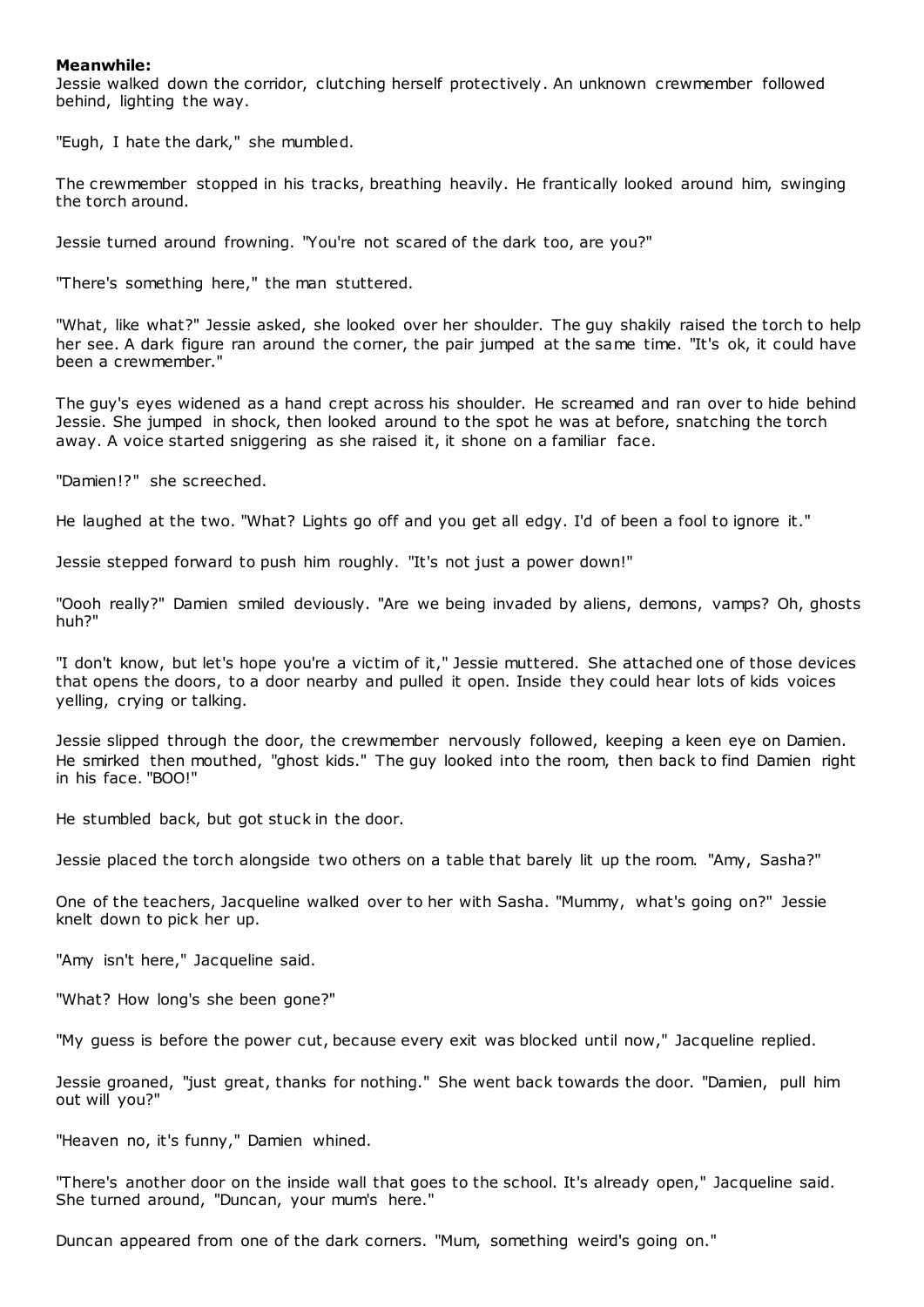"Tell me something I don't know. We should go, can you do something for mum?" Jessie asked.

"Ok," Duncan casually shrugged his shoulders. He moved forward to push the guy out of the door. He shuddered afterwards, "mum he's not coming." He pulled a face at Damien as he stepped out.

Jessie followed him. "Why, what's wrong?" Duncan took his mum's hand to pull her down the corridor. He looked behind him at the crewmember. "Duncan, what's the matter, that guy's harmless." He pouted his lips as he looked up at her. "Never mind, let's find your sister first."

"She got scared of the funny writing and she hid under the table. She didn't have time to run out," Sasha said quietly.

"What are you saying then, is she still under that table?" Jessie questioned when she stopped.

Duncan kept trying to pull her along, "mum, come on!"

"Duncan honey." Jessie knelt down in front of him. Sasha kept clutching on her arm. "I haven't seen you this scared, what's wrong?" She placed her hands on both sides of his face. "Duncan?"

"I saw someone," he quietly replied. "Grab the teacher right before the lights went out. Now she, she looks weird."

"Weird how?" Jessie nervously asked.

Duncan pointed back at the guy, "that guy too."

Jessie sighed, "what was she doing before then?"

"Working on the computer blackboard, alien writing appeared on it," Duncan replied.

"Mummy," Sasha moaned, tugging on her arm. "Amy."

"You think she's in the nursery still?" Jessie questioned.

"She probably was until you opened the door, she's sneaky like that and tiny," Duncan muttered uneasily.

"That's great," Jessie mumbled. She looked around when they each heard a few kids voices yelling.

Miral and Johnathan were amongst the children who were escaping the nursery. Jacqueline appeared at the doorway. "What's the matter?" Miral bumped into the crewmember, for once she looked pretty scared.

"Aaaw, what's wrong cutey?" he asked. She kicked him in the leg and ran off squealing.

"Crap crap," Jessie muttered. "Tom's kids, I forgot." She got up so she could quickly rush after Miral first. The tiny girl squirmed in her arms when she was caught. "Duncan, get Johnathan," Jessie said, while trying to calm the little girl in her arms down.

Duncan rolled his eyes, he ran after Johnathan to catch him, which didn't take long at all with the height difference between the two.

"No, creepy teacher!" he whined.

"Great, let's go find Amy and get back to the bridge," Jessie sighed in relief.

Miral growled while still squirming, "no no, daddy annoying."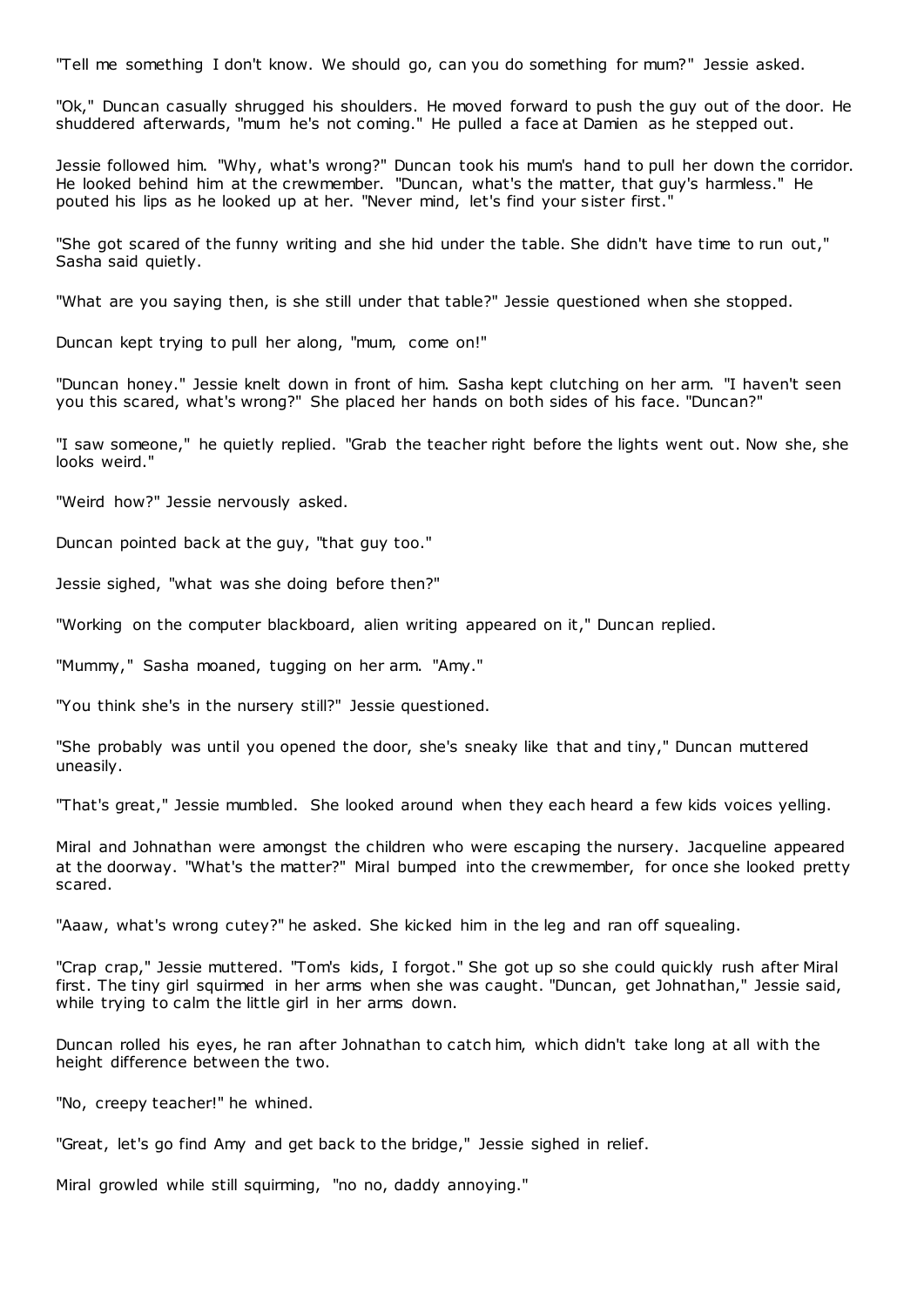Jessie pulled a face as she knelt down to pick up Sasha as well with her other arm. Miral tried then to get free, she kept a tight hold of her. "It's ok, dad asked me to babysit."

Another teacher, Grace rushed out of the nursery to collect the other kids who escaped. When she was done, Jessie stopped her.

"Did you see where Amy went?"

Grace sighed as she held one of the runaways in her arms. "Before the lights went out she got scared and hid under the table. The lights off scared everyone else, but she got unnerved by something else."

"Never mind. If you see her, I'll be on the bridge," Jessie said.

"Sure," Grace said.

"Where's Bryan?" Jessie asked.

Grace frowned in confusion, "Bryan?"

Jessie groaned, "the teenager that should have been with Duncan."

Grace shook her head, "no, he was only with two girls."

"He said he was going to the bog mum, can we go?" Duncan moaned.

"Ok ok." Jessie walked away with the girls, Duncan dragged Johnathan with him. Grace watched after them, shaking her head. "I should have took that job in New York."

Damien meanwhile had gone inside the nursery to look around. The rest of the kids were huddled in the corner where the lights were, looking a bit nervous. The other teachers stood around the other side of the room, looking twitchy.

A faint blue light caught the corner of his eye. His head turned to look for the source, it turned out to be a small alien symbol on the blackboard. He stepped closer to it to get a better look.

One of the kids ran up to him, he tugged on his leg. He looked down just as the one symbol turned into a few, and flashing on and off. "What?" he asked, pulling a disgusted face.

"Don't do that, teachers looked too."

He frowned at the child, "yeah so?"

"Creepy person got them. Come out of the board," the boy pointed at the blackboard.

Damien squinted his eyes as he turned back to the board. The symbols were gone, the board was completely blank once again. His head soon turned toward the teachers, "weird."

### **The Conference Room:**

Only a few people were sitting around the table. Jessie had Sasha sitting on her lap, Duncan sat beside her on a chair of his own. "I don't get it."

"You told me to power down the ship, then it happened. B'Elanna found no reason for it, something's wrong," Tom said.

"Something's wrong, that's our series slogan isn't it?" Jessie said.

"No that's 'better late than never'," Tom groaned.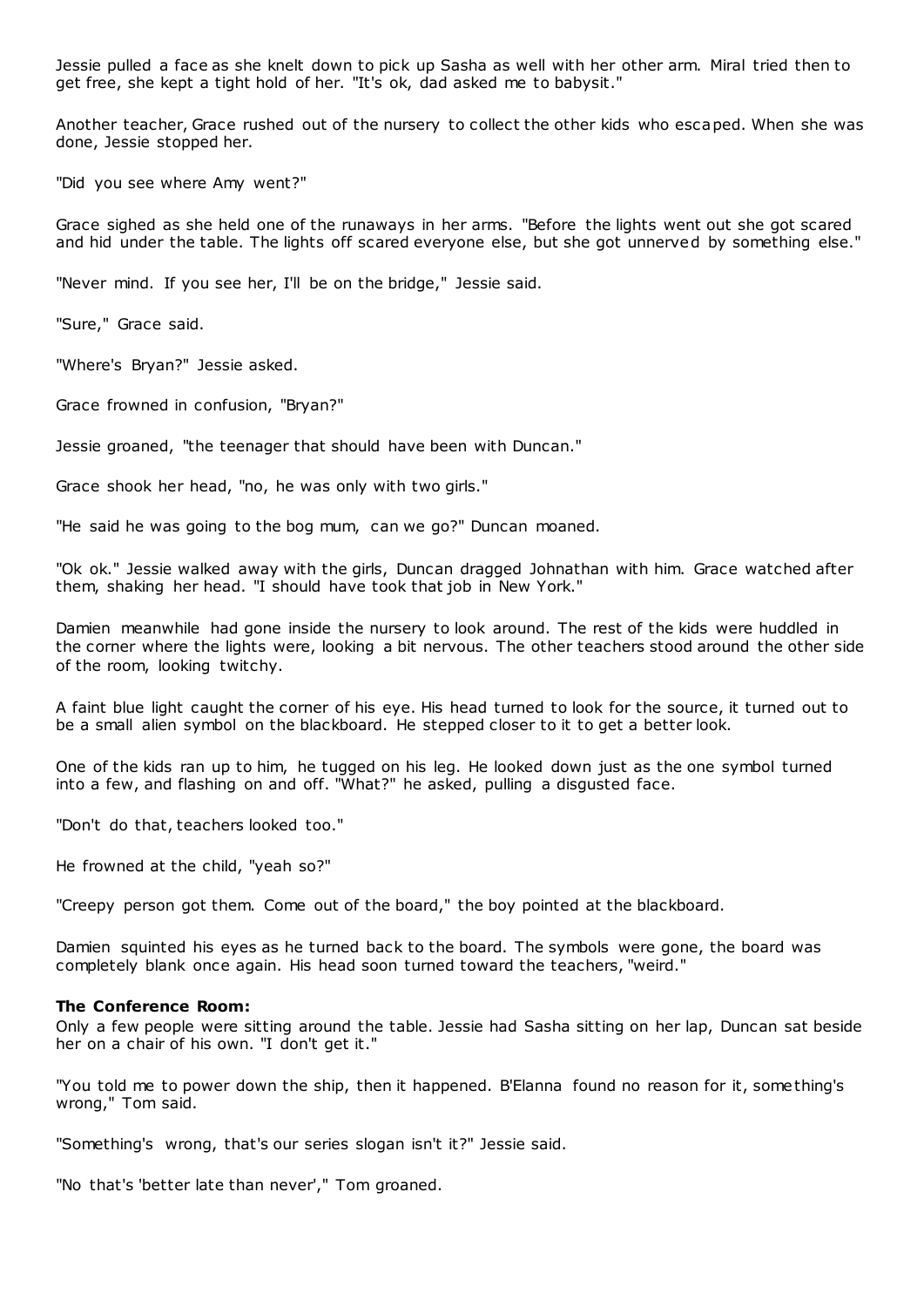Jessie shook her head, "never mind. My Amy's missing, all of the kids seem scared of most of the teachers, and that guy as well."

"No," Tom said, looking around the room frantically. "Has anyone seen Miral?" He exclaimed in pain, then cringed, "ow! Never mind." He looked under the table to see Miral sitting here, smiling cutely.

"You little devil's angel." He picked her up. She grew a huge pout on her face when he gave her a little kiss on the cheek. "Where's your brother?"

#### **Meanwhile on the Bridge:**

Johnathan sat in the Captain's chair, kicking his little legs gleefully. "Report lowly minion."

Kevin looked up from the helm and back at him. "Wow Captain Paris, you've shrunk haven't you?"

Jodie appeared out of the Jeffries tube entrance at the back of the bridge. She walked around to the centre of the bridge. "I think we have an intruder aboard."

"Woah," Johnathan looked up at her with wide eyes. He jumped down from the chair, then ran to the open Conference Room door.

"What's his problem?" Jodie muttered.

Kevin glanced in her direction, "intruder?"

"All the way there and back it felt like someone was watc hing and following me," Jodie said, while rubbing the back of her neck. "Has the life support been affected too, it's really hot in here."

"Yes and no. Yes it is affected as it's freezing, no it's obviously still working a little which is more than I can say for everything else," Kevin muttered.

"Whatever," Jodie groaned. "I hope all kids don't react like that way around me."

"Oooh why, thinking of making little Jodie and whoever you're dating Juniors?" Kevin smirked.

Jodie was too distracted by the darker end of the bridge to hear him.

Johnathan ran to his dad, tugging on his arm. "Dad, Jodie is one of them."

"One of what?" Tom asked carefully.

"Weird people, like teachers," Johnathan replied.

Jessie frowned in his direction, "Jodie?"

Tom looked very confused, "ok I must be an episode behind. There's so much going on, someone explain."

Jessie looked at him, sighing. "I told you. All of the kids were freaked out by some of the teachers."

"They saw a symbol on the board," Damien said as he appeared at the doorway.

Jessie and Tom glanced over, Duncan looked up with a nervous expression on his face. "What?" Jessie said.

"How much is this information worth to you?" Damien smiled smugly.

Jessie got out of her chair and walked over to him. "Your nose intact, tell me."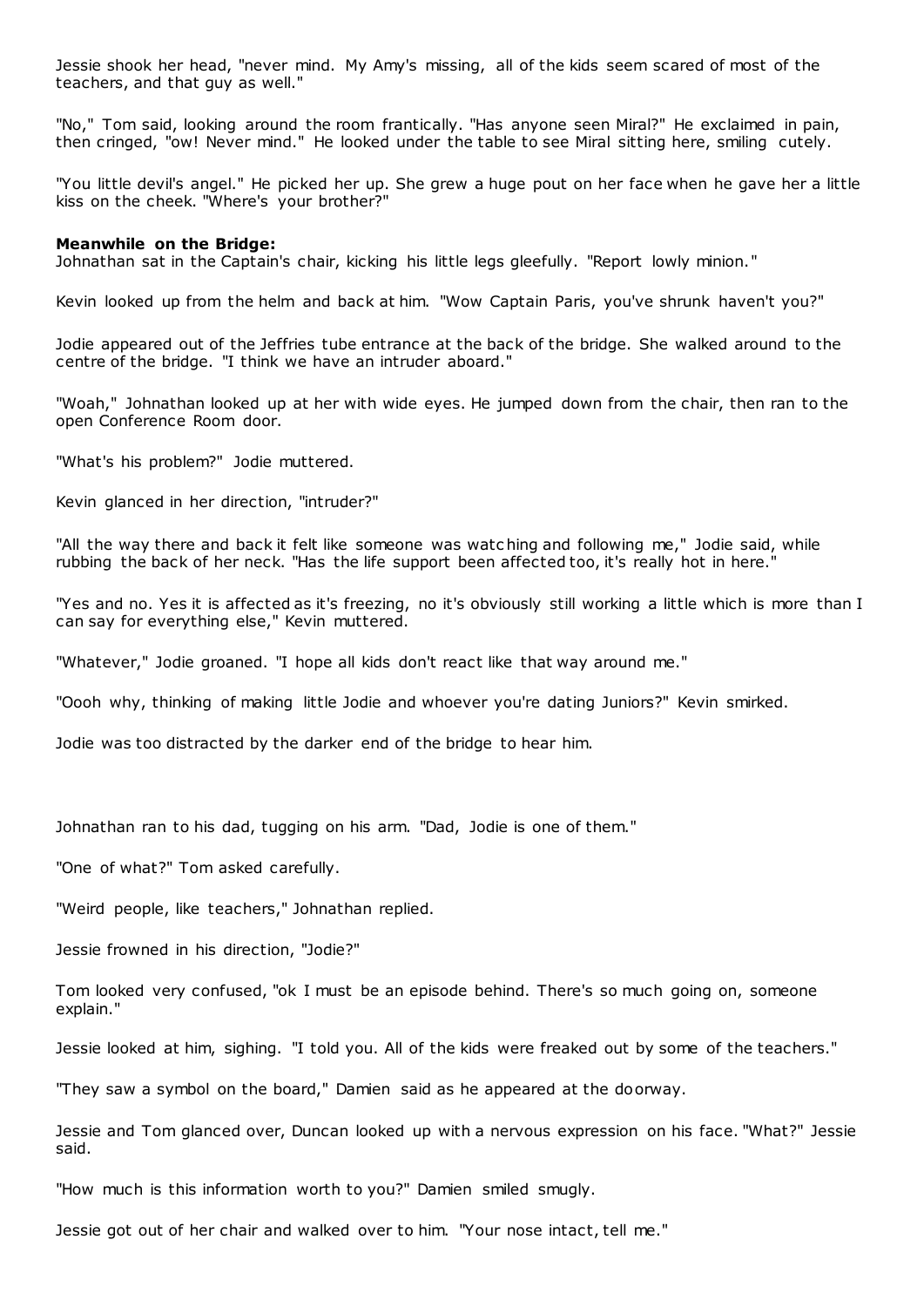"Fine," Damien groaned. "I saw a blue symbol on the board. Some kid told me the teachers saw it before lights out, then something came out and grabbed them."

"What I saw was similar," Jessie muttered to herself. "No I can't get visions, why did I see this before any of it happened?"

Tom covered his face with his hand, "no wonder this episode is causing huge writers block."

"Maybe you're doing it," Damien replied. "You and me should team up sometime and..."

"Duncan do your mum another favour," Jessie groaned.

Duncan quickly got off his chair, Damien backed out of the room before he got the chance.

"Ok let's break this down for the people who are me," Tom said as he climbed out of his own chair. "Virus on a pre-warp continent. Team beams down who we can't contact or beam back. Jessie walks onto the bridge after hallucinating or whatever, probably cos of her spell."

"What I saw was similar to what happened on the bridge before the blackout, and the writing Damien said. I did see something in the console, I figured it was just a reflection," Jessie added on.

"Right. Another team is sent via shuttle. Nathan manages to get through to us. You panic and tell us to power down. Consoles go weird texty, lights off, then all of the power but life support goes off," T om continued.

"Do you always have to dumb the episodes down," a bored Duncan groaned.

"Hey it wouldn't happen if the writer didn't have millions of lame ideas for this episode, and tried to mix them ALL!" Tom snapped. "Anyway, kids get scared of random people."

Jessie shook her head, "it's not random people." She carried Sasha, and lead Duncan out of the room. Johnathan pulled a face before following her.

Tom finished his ramblings, looking more confused than he did when he started. "Well they said it was likely supernatural. I bet this doesn't have a plot. God I hate this show."

Miral watched him with her big blue eyes, she gave him a swift kick in the left ankle and ran out. He exclaimed again, and started hopping about on his good foot, holding the bad one.

# **Early next morning**

**The planet:**

Harry, Zare and Evil C were surrounded by hundreds of open books, each of them obviously hadn't slept. Nikki was busy sleeping in a pile of books nearby.

"Ryseek could have brought some coffee to this dump," Evil C muttered.

Zare eyed him, "why does everyone like that crap anyway?"

Harry yawned while he scanned the next book with the device. "This thing is ingenious. Who'd of thought that it could decipher an entire language, its written language just by hearing a few of its words." Zare and Evil C narrowed their eyes in his direction. "Well excuse me for having an interest in something."

"You've already said that twice," Evil C muttered. "I found it a little interesting too, a hundred books ago."

"Too bad we can't take it back to Voyager," Harry said.

Zare rolled her eyes, "oh my god." As she was sitting in the middle of the two it was easy to give them a light slap each.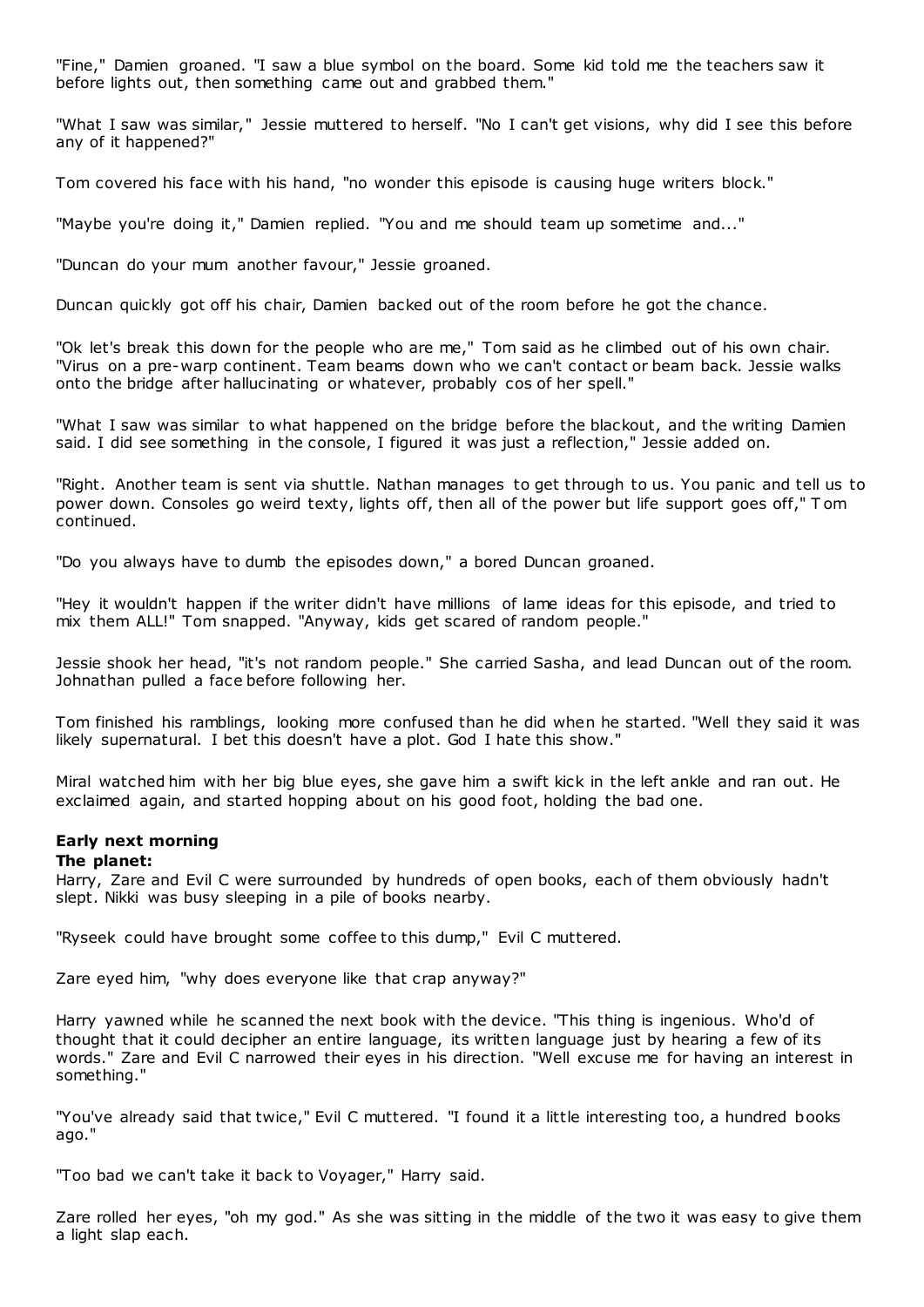The door opened, a very worried Ryseek stepped inside. "How are you doing?"

"Not good, we haven't found any book even close," Harry replied.

Ryseek sighed, "I have bad and good news. Which do you want first?"

"Good," Harry replied, fearing the worst.

"Well I haven't shown the symptoms for the virus, so I didn't get infec ted. This means you four are in the clear as well," Ryseek said. "I know I said you were anyway, but this virus is full of surprises."

Zare groaned, "the bad news is probably that the Jade girl hasn't died yet."

"No it's worse," Ryseek said. "I was too busy researching to notice right away. She's developing unusual symptoms."

"How is that worse?" Harry frowned.

"See for yourself," Ryseek muttered as he disappeared out of the door. Harry and Zare got up first and followed him. Evil C eventually followed suit. They all stood in front of the door, looking toward Jade.

She sat on the mucky sofa, stroking a brand new baby bump. "Aaaw, Leroy is going to be so happy. Unless it's Jake's, then he won't be."

The awayteam's eyes were now very wide. Ryseek raised his shoulders meekly, "if you watch you'll probably catch it growing."

"Growing?" Harry stuttered, he couldn't take his eyes off Jade. "What do you mean?"

"I really doubt that your unborn offspring grow that fast," Ryseek replied.

"No, it takes nine months usually. She looks about five," Harry said.

Evil C started blankly for a moment, then glanced at the others. "Am I the only one reeling from the 'two guys willingly slept with her' part?"

"That's what booze is for," Harry muttered.

"You'd need more than that," Zare said, pulling a disgusted face.

The second awayteam had split into pairs again. One half were looking around some of the abandoned shops.

Daniel slapped the tricorder in his palm, grunting angrily. Meanwhile James was looked in the direction of the burnt out TV store and newsagents.

"All this technology and it never does any good," Daniel grumbled. "Maybe we should just go back to Voyager."

"Yeah," James mumbled, only half listening. "What do you make of this?"

"What?" Daniel walked over to his side. "Odd but." A scream in the distance interrupted him, he and James rushed to find where it came from.

A young alien woman ran toward them, trembling violently. Daniel put his arm around her. "Hey, what's the matter?" She pointed ahead of her at the empty shop nearby.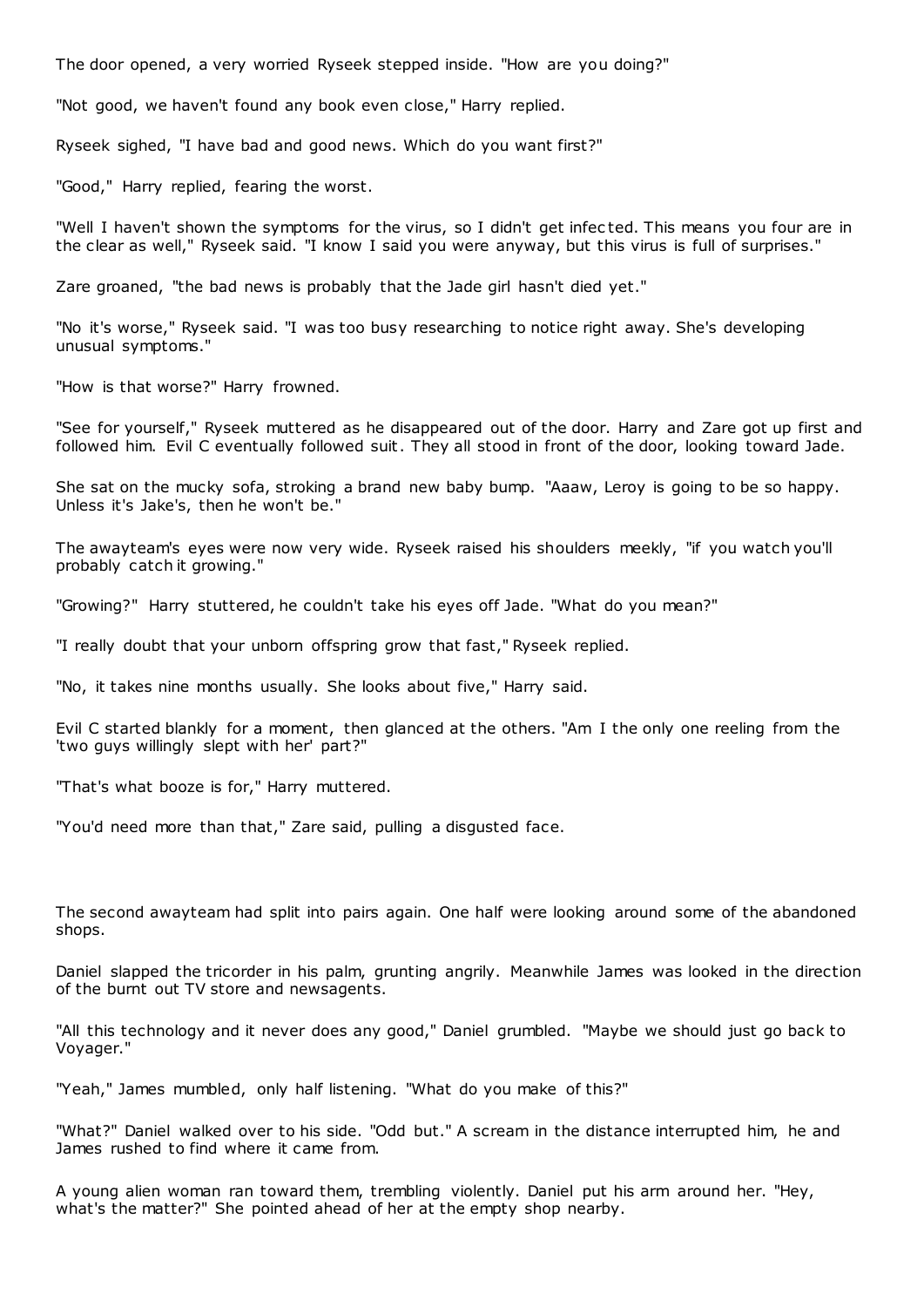"My friend, she she... oh my god!" She then collapsed in his arms.

James went forward into the shop while Daniel gently lay the girl on the ground. "She fainted."

"Stay with her," James said quietly as he stepped inside. Right in front of him lay a heavily pregnant girl, twitching violently, her face cringing in agony. He knelt down to hold her still. Then he noticed a lot of blood pooling around her closed mouth, and pouring from her ears and even her eyes.

She screamed as the pain intensified, blood from her mouth went everywhere. Then her body just went limp.

"No no," he stuttered. As he backed away a little, the baby bump on the girl started growing before his eyes. "What the?"

Meanwhile Daniel managed to wake the previous girl. She gasped at the sight of him, and kicked him in between the legs. Daniel cringed as he covered himself, he could only watch as the girl made her escape, screaming hysterically.

Back in the shop, James had backed off into the wall, now on his feet again. His eyes were very, very wide. "Oh god." He pulled a knife from behind his back as he now faced a scrawny, scaly demon with very long bloody claws, and spiky teeth. It was drenched in the young woman's blood.

"How did you... how..." he stuttered, without blinking.

It answered by swinging its claws at him. He ducked and kicked it away. An ear piercing scream came from it as it leaped on top of him, pulling them both to the ground. It bared its teeth as its head went down to his neck. As he tried to push it away, it slashed its claws down the side of his face and neck.

The knife was raised and quickly plunged into the demon's back just as it was about to bite him in the face. It only managed to scratch with the teeth before it screeched again, seconds later it went limp.

Daniel limped in, he stared at the woman's body, or what was left of it anyway. "What happened in here?" He looked down at James, his eyes widening. "What the?"

"Yeah," James grunted as he pushed the demon off of him.

"You seem to bring these guys wherever you go, huh?" Daniel commented.

James got back onto his feet. "No, it came from her," he pointed at the body.

"What? How, how did it..." Daniel stuttered.

"That's kinda what I said," James muttered. "She either spent the night with one of those things, or..."

"Or what? A demon parasite." Daniel looked at the body, grimacing at the state of it. "I can see why the girl freaked then."

"Lucky for her she didn't see it," James said as he gently felt the scratch down his face and neck. "At least we know it was supernatural like they thought."

"Yeah but if this is the virus, how come we haven't seen any of these guys until now?" Daniel questioned.

### **Voyager's Bridge:**

B'Elanna paced the command centre, drumming her fingers on her leg. "Repairs are pretty much on the nada side. We don't know what caused it, there's no reason why it's down."

"So we can officially blame Jessie now?" Tom uneasily said. "She has gone all spell-o-rama on us, you don't think she's evil again because of that age spell, do you?"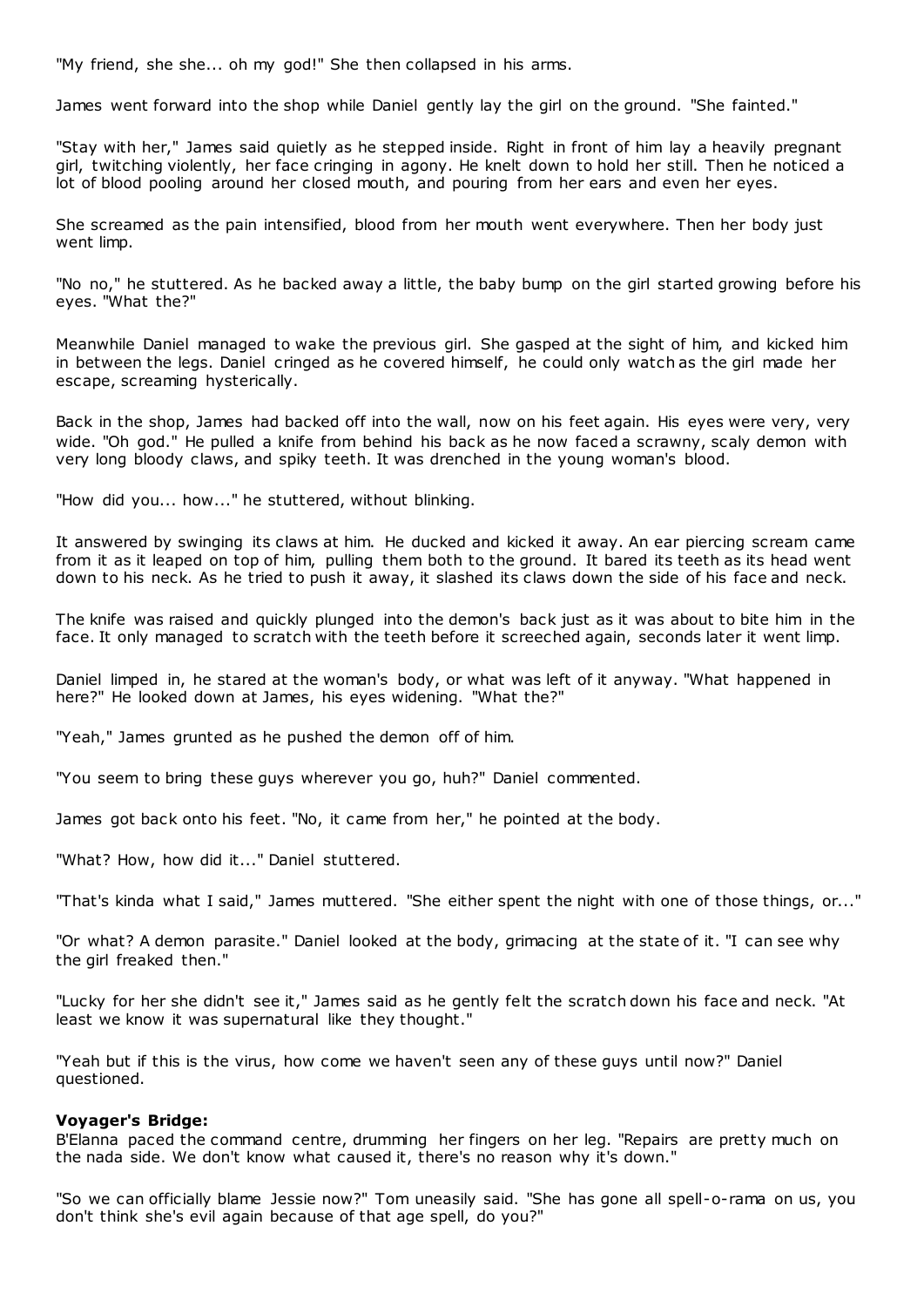"She'd have black eyes then wouldn't she?" B'Elanna groaned.

"We can only hope," Chakotay's voice startled everyone. He climbed out of the Jeffries and helped a pregnant girl out with him. Tom's eyes widened in horror.

"Woah, how many is she having!?"

"Tom!" Chakotay snapped. "Listen to her for a second."

The girl steadied herself with the banister. "You see um, I'm late."

"No kidding," Tom said.

"By one day," the girl finished.

"One day? I hope you just mean you discovered you were pregnant nine months ago, after one day of lateness," B'Elanna muttered.

"No," the girl mumbled. "I was a little sick after the lights went out, and felt a little bloated. I woke up this morning like this, only a little smaller."

"Ok this was confusing before, oh migraine," Tom whined.

"Where is our witch anyway?" Chakotay asked. Annika raised a hand to wave it at him. He shuddered. "I meant Jessie!"

"She's looking for her other daughter again. She went missing yesterday before the blackout," Tom replied. He beckoned his head toward Sasha sitting in the Captain's chair, and Duncan standing around nearby.

### **Meanwhile:**

Jessie walked down a corridor holding her own torch, this time on her own. "Amy? Come out honey ."

In the distance a wall panel flashed on only for a second. She pointed the torch in its direction, her eyes wide in panic. "That can't be good."

### **The Leda:**

Bryan strode across the bridge, glancing at everyone he passed like he owned the place.

Faye let out a sigh when her station beeped. "Got word from Engineering. They're almost ready for the power transfer."

"It must be a lengthily procedure, Voyager's been dead for less than a day," Bryan said as he took the helm.

"It is, if you're colourblind and stupid," Faye muttered. "I told them it was a blue button, and where it was."

Foster smirked away at her, "we always thought that the Leda would blackout first with those guys in charge."

"I wonder what happened," Bryan said.

"I don't know. Something really bad, I can feel it," Faye said.

# **Later on Voyager:**

"This is very odd," B'Elanna said, eyeing the pregnant crewmember.

Kevin meanwhile climbed out of the turbolift looking a little frazzled. "Guys, you won't believe what I..." he trailed off when he spotted the girl. "Woah."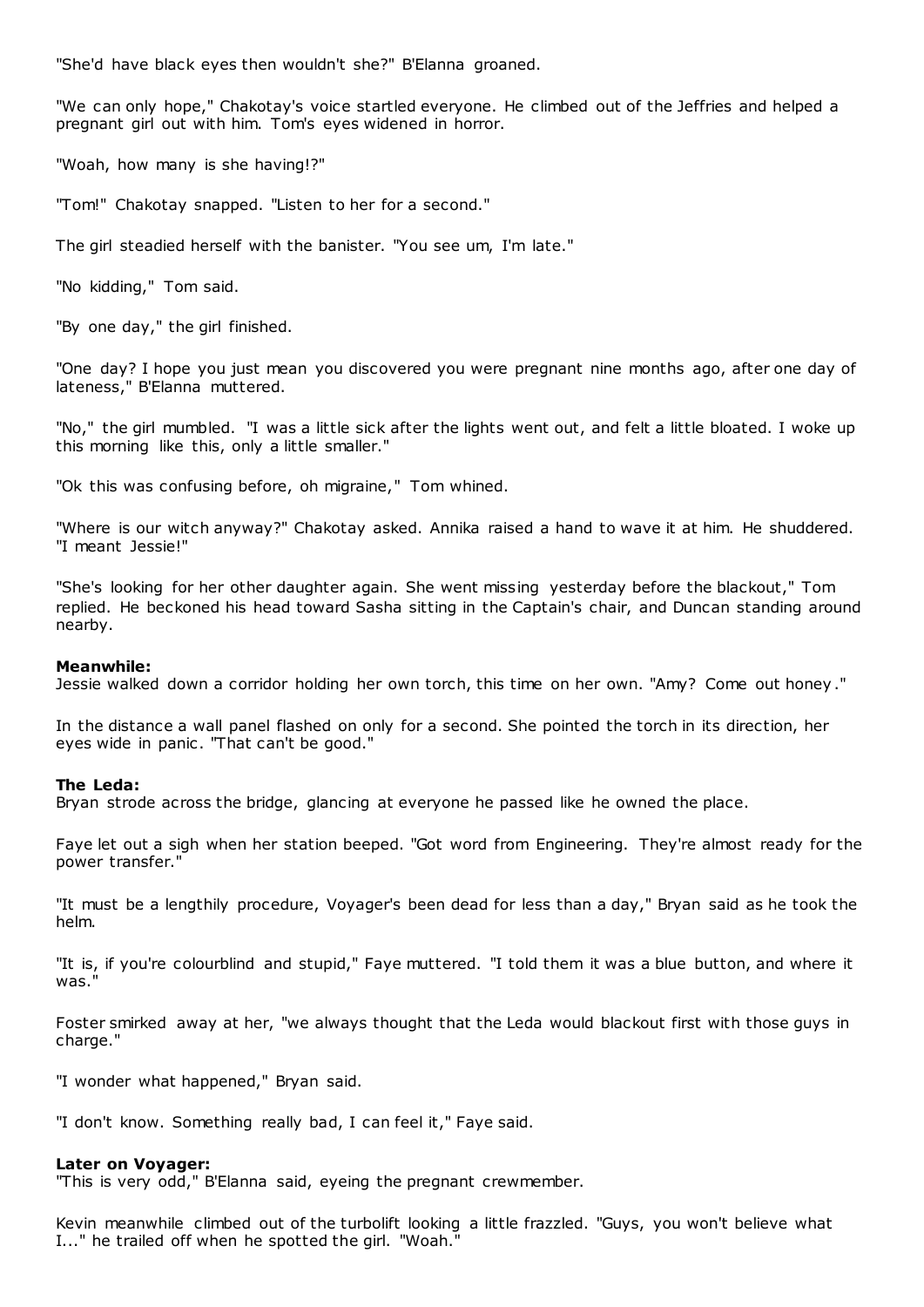"Yeah that was my response, what did you see, heard or whatever?" Tom questioned.

Kevin brushed his hair up with his fingers to show off a new bleeding scar. He placed his hand over it. "There was something in the wall panel. I went to look, the next thing I knew I was getting clawed in the face."

"You were attacked, by what?" B'Elanna asked.

"It was probably just someone's pet cat," Damien muttered.

Chakotay's eyes darted over to where he stood. "YOU!"

"Not me," Damien said, pointing at Tom. Chakotay charged forward. Damien ran over to hide behind the nearest person but it was only Duncan. He gave him a quick elbow in the ribs before casually walking away. Tom was his next shield.

"Come on you pansy, a bratty kid and a pushover ain't gonna," Chakotay grumbled. Damien pushed Tom at him, then ran off to the Ready Room.

"Thanks for the tip!" He then crashed straight into the door and fell on his butt.

Chakotay threw Tom off of him, while Damien scrambled back to his feet. They both started a chase around the bridge.

"Um. The claw by the way came out of the wall," Kevin said. He stepped over to the pregnant girl. "Very strange." The girl clawed his face with her nails, leaving a few scratches.

"Bitches, filthy meddling freaks!" she hissed. Her face softened like nothing happened.

"Um ookay," Kevin muttered as he felt his latest wounds. He walked over to Jodie, "ookay, she's having." She stared at him with wide eyes, he backtracked only half way.

"What's your problem?" Tom asked as B'Elanna helped him back up.

"We have extra company," Kevin said as he walked over to them.

"What, console monsters? Whatever next," Tom muttered.

"Didn't you see it?" Kevin questioned, beckoning his head at the pregnant girl.

Tom looked over at the girl. Damien ran passed behind her, Chakotay did as well a second later. He failed to notice Damien accidentally fall down the Jeffries Tube hole and kept on running.

"Yes and? No girls like your chat up lines," Tom finally replied.

"I didn't even chat her up," Kevin said. "That kid she's carrying." He mouthed the word, "demon."

Annika frowned, "she's carrying a lemon?"

Tom's eyes widened, "what? She got knocked up by a demon? Are you sure?"

"Oh yeah," Kevin replied. "Jodie's not pregnant either is she? I felt something from her too."

"Well the kids freaked out around her, teachers and probably will with this girl too," Tom said. He glanced in the girl's direction. "Have you ran into any kids?"

"No, why?" she replied.

"You're forgetting the guy who scared them too," B'Elanna said.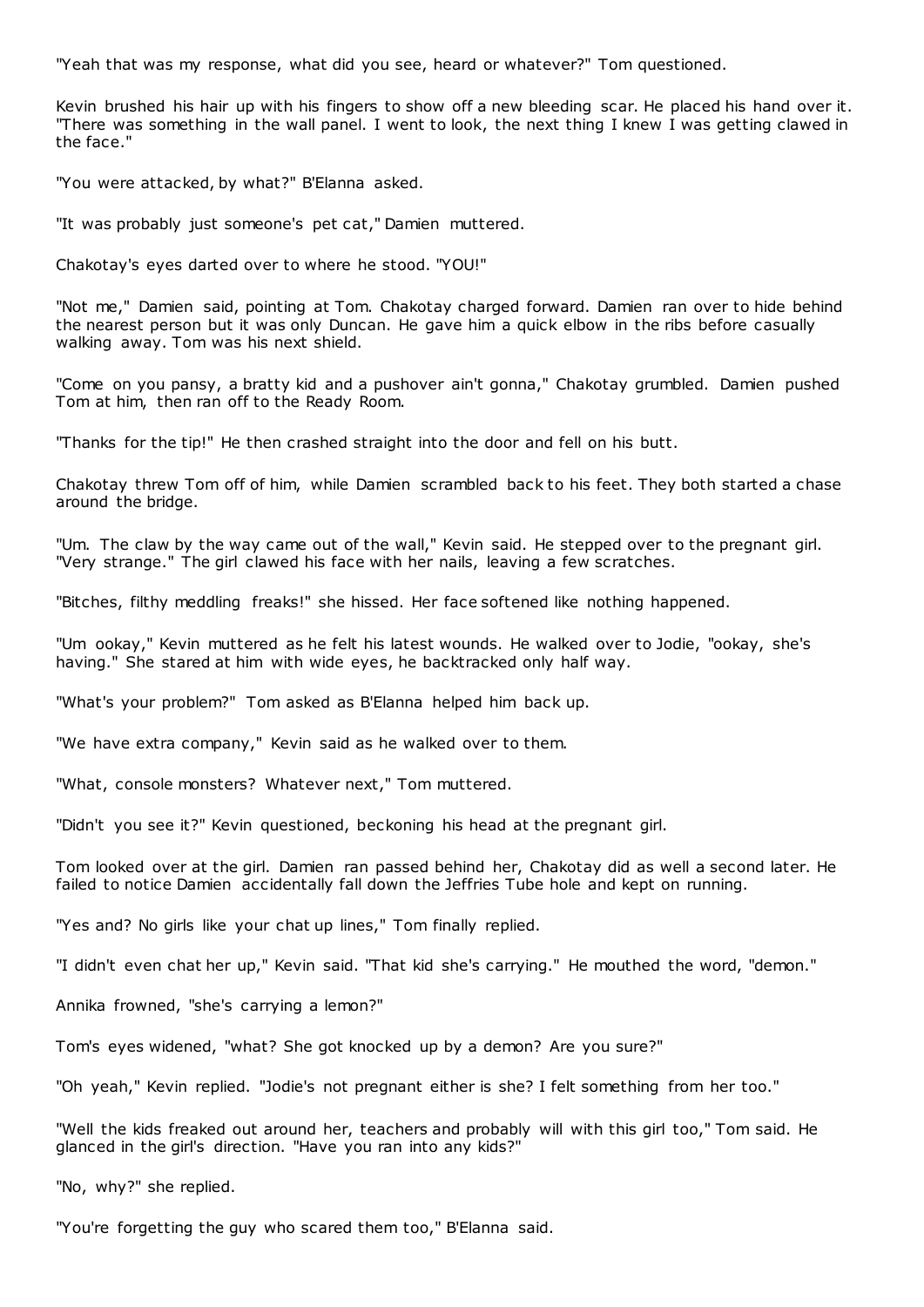"God damn it! So close," Tom groaned.

Chakotay finally stopped chasing nobody, he looked around. "Hey, where did that rabbit lover go?"

# **Meanwhile:**

The only light getting into the dark, eerie corridor came from the wall windows which showed the nearby planet.

Young Amy walked down it, her eyes wide with fright. "Daddy?" she cried, pouting her lips.

She stopped in her tracks when something hissed amongst the darkness. "Uhoh." Her direction quickly changed to get away from where she thought the noise was coming from. Her head turned around only briefly. A shadowed figure jumped out in front of her, snarling and growling at her. She didn't even look back.

The little girl screamed and ran away. Damien turned the corner, she bumped right into his leg. They both jumped in shock.

"Owie," she moaned.

"What the?" he muttered, pointing an open tricorder down at her. "Oh, you." She looked up at him with her wide eyes, then she ran to hide behind him. "Eeew no, get away," he stuttered like she was a bug, looking down at her. When he looked up he came face to face with one of those demons, baring its teeth.

"Help," Amy squeaked.

"No no, I can't die here, not now. The nearest host is her," Damien mumbled, backing away slowly. The demon swiped its claw at him, knocking him to the ground.

Meanwhile Jessie was still looking around for her missing daughter. "Amy?" she called down the corridor. "Come on Jess, hurry up and find her." Suddenly she appeared in between Amy and the demon. "Oh crap." The demon swiped at her, she ducked quickly. Amy ran over to clutch her leg.

"Mummy, monster."

Damien groaned from the floor, "that's demon. Good god, each kid you have is dumber than the last."

Jessie rolled her eyes as she picked up her daughter. The demon charged again, it crashed right into a shield now surrounding the two girls. It shuddered, screeching it went for Damien again.

He crawled backwards as fast as he could, then tried to get to his feet. The demon was almost on him when something punched it in the face, knocking it far back. Jessie and Damien turned their heads to look at the direction of the fist.

"You owe me again Damien," Ylara muttered. She turned around to finish off the demon with a sword. "I thought this ship was supposed to be demon-less," she scoffed, placing one hand on her hip.

"The Slayer brats are demon magnets, jeez," Damien said.

Jessie quickly gave him a broken nose. "The demon attacks started when a mystical virus came through the communications systems. Can't be a coincidence."

"Mystical virus? Nice to see I'm in the circle," Ylara grumbled.

Damien placed his hand over his nose, groaning in pain. "You mean loop, don't you?"

"Where's daddy?" Amy asked, looking up at her mum.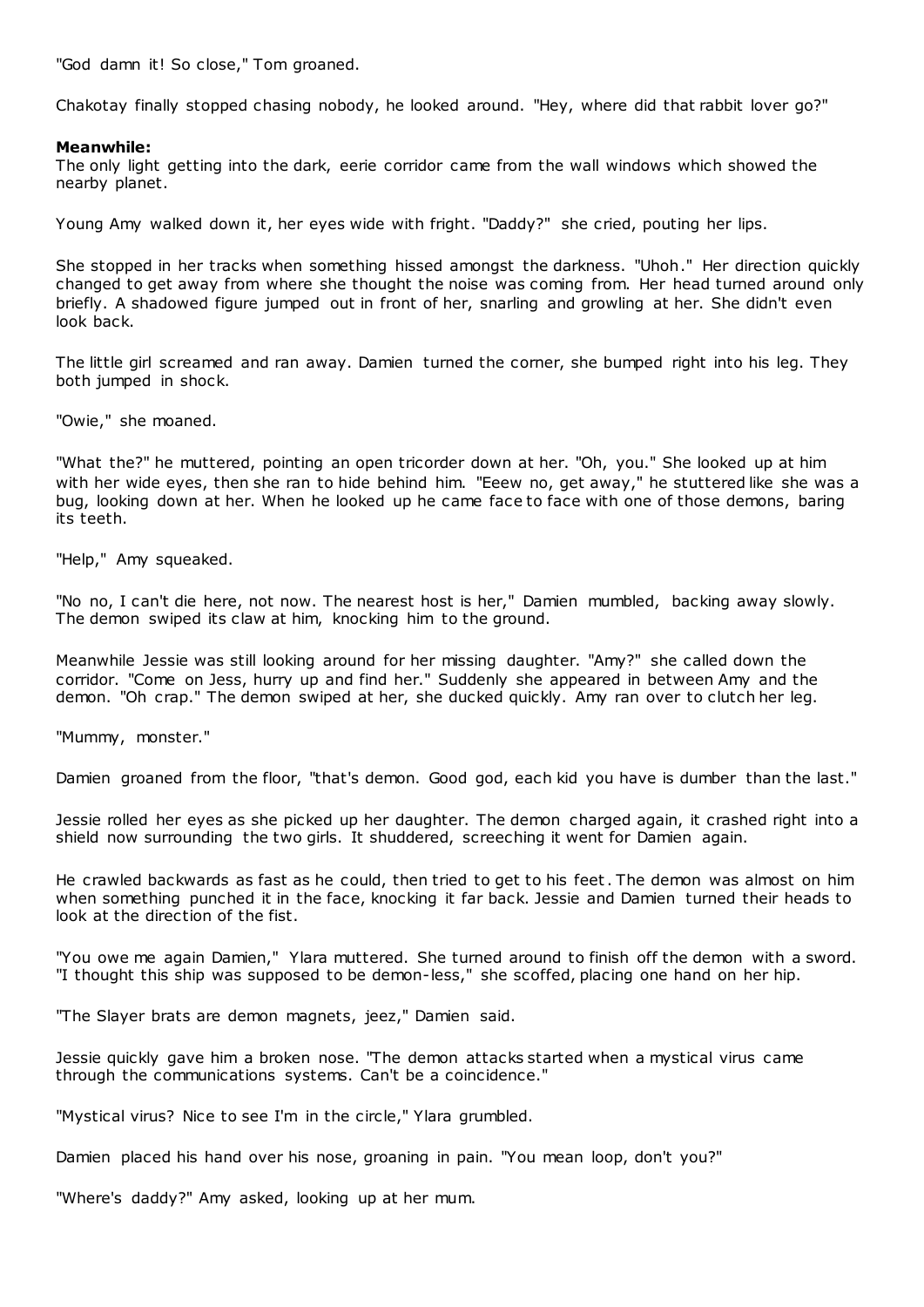"Daddy's on the planet," Jessie replied. The scenery blurred around them, only for a few seconds. When it cleared up they looked around, all confused as they were now in the town on the planet. James and Daniel were nearby, also looking confused.

"Huh?" Damien said. "Ok, I own the universe." Everyone stared at him with raised eyebrows. "I have enough rations to buy millions of yogurts. Everyone with me are dead. Nope, it isn't working."

"When did you guys get here?" James asked, ignoring Damien.

"Just now. We didn't even transport. She just said where you were, and here we are," Ylara replied.

"I also told myself to hurry up and find Amy, I appeared near her," Jessie said. "The power cut happened after I told Tom to power down. Oh god."

"Power down?" Daniel mumbled.

"Nathan contacted the ship," Jessie said. "It transmitted the virus to the ship, power's down but the damage is done."

Tom paced back and forth across the bridge. "Jodie was looking at opps, now the kids are scared of her. The teachers looked at the blackboard, this thing infected everyone who saw the writing."

Harry lifted the book he was reading with one hand, the device in the other, smiling in triumph. "Here, a story that matches."

"A story?" Zare raised an eyebrow.

"It matches perfectly. 'Monsters' who live in another dimension, they infect the ones who seek them out. In other words the readers of this book. People probably assumed the book itself would kill them, like it's told in the story," Harry said.

"You mean the book is about the possible haunting of itself?" Zare questioned.

"Yeah. The demons use the books as conduits. The ending left it with the possibility that the TV programs about them became sources as well, dooming everyone," Harry replied.

"That does sound familiar," Evil C said. "Fifth Voyager's totally ripped off that book." Zare and Harry stared blankly at him.

"How are the demons coming through? It's very strange," Jessie questioned.

James pulled a face, "you may want to cover Amy's ears."

The pregnant girl sat down in the first officers chair. "I just felt sick, I told you."

"Did you sleep with any demons?" Chakotay bluntly asked.

"Eeew," the girl moaned.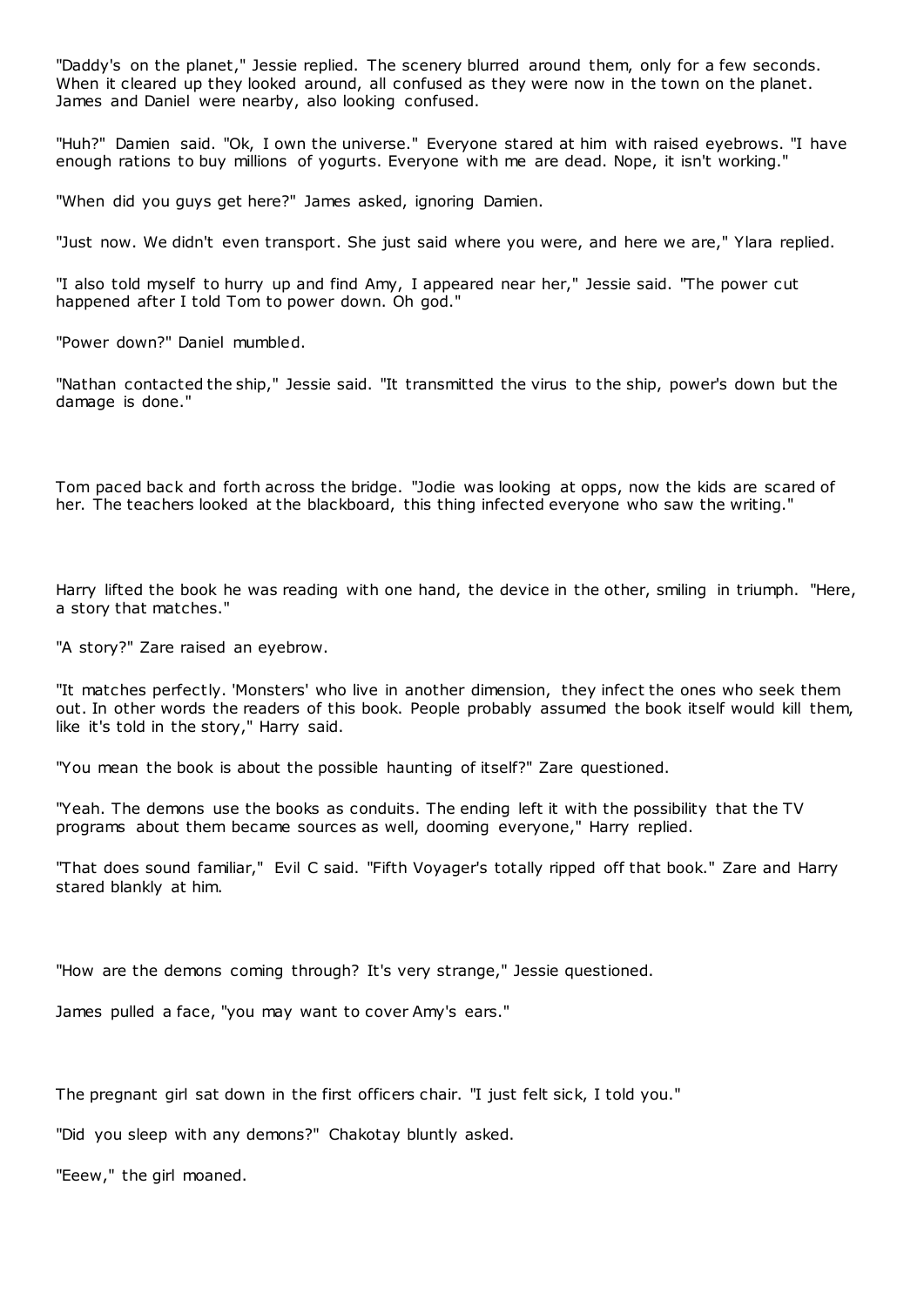Harry closed the book with a sigh. "It ended with a pregnant girl who became a conduit herself of a different sort. She gave birth to one, the demons had access to the real world."

Zare now looked very worried, "Jade. She looked very pregnant."

"Oh god," Evil C muttered.

Jessie, Ylara and Damien stared at James, half in disgust and half in shock. Little Amy had both her mother's hands blocking her ears as she stood on the floor, Jessie kneeling behind her.

"She gave birth to a giant demon?" Damien muttered.

"No no, the last time I checked labour doesn't end with the child fully grown, ripping the mum apart in the process," James said.

"If anyone's still reading this after that comment, they should get an award," Ylara said, pulling a face.

Jessie moved one hand from one of Amy's ears to rub her stomach. "Willing to go through another Caesarean, absolutely not."

Damien looked at her and James in disgust. "Good god, stop getting a room so much. Are you trying to make an army of annoying cutesy demon magnets?"

"Shall I?" James questioned.

Jessie shrugged, "I did it before, my hands are full."

Damien quickly hid behind Ylara, she rolled her eyes and took two steps to the right.

"Never mind, where were we?" James asked.

"Leda," Tom said. "They must know the basics right now. What would they do?"

"No offense but most of us are not even there. If somebody other than unknown crewmembers or Faye was aboard, I'd worry about them giving us a power transfer," Chakotay replied.

"Engineering's finally ready," Faye said.

Bryan's eyes twitched, "who are you talking to?"

"Never mind," Faye shrugged.

"Well that's ok then. We just need to figure out how to get rid of this virus before powering back up," Tom said.

"That'll be difficult as we'll need power to even look at what we're dealing with," B'Elanna said.

"I wouldn't be so sure," Kevin said. "We've got demons and we know how they're here."

Tom looked on, worried. "You're not suggesting watchers, are you? We're not desperate."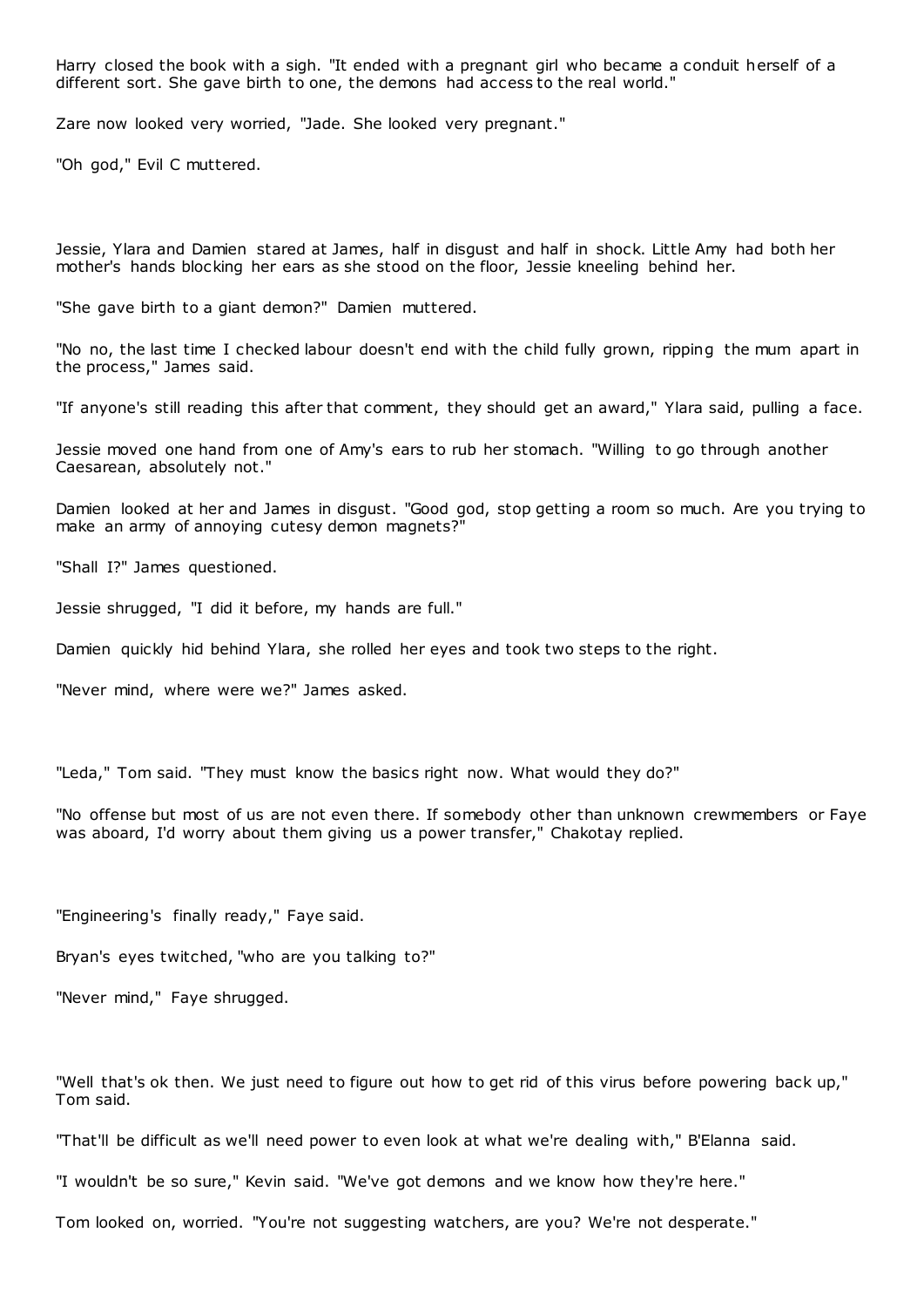The lights switched back on, the engines began making their whirring sound again. Everyone looked panicky as the alien writing spread across all the stations, and the viewscreen.

"Oh crap. Jodie block any communication to the Leda and back!" Tom ordered, closing his own eyes.

"It's too late," Kevin muttered, doing the same anyway.

"Ok we're desperate now. Kevin talk to the watchers. Jodie shut down any communications systems we have," Chakotay said.

Jodie cringed, "ok but why me?"

"You're already infected," Tom replied.

All of the stations shut back off, the writing disappeared. Chakotay sighed in relief. "Ok we know that people who looked at the consoles are infected. Kevin, get Ylara to see the watchers instead. You gather any that were infected, keep them separate from unaffected ones."

"Er, I'm in charge here," Tom grumbled.

"Yes and look at the mess you made. You weren't supposed to meddle with these people," Chakotay scolded.

"Ok, on it," Kevin said, he stepped into the turbolift. Jodie reluctantly followed him.

"Maybe we should just blindfold everyone else, just in case," Tom said.

B'Elanna nodded, "I'll start working on a way to kill the virus like any normal one."

"For example? We can't exactly set up a firewall," Tom questioned.

The stations all switched back on. Everyone turned to glare at Tom, he smiled nervously. "I should stop talking, shouldn't I?" Chakotay responded by giving him a punch in the face.

"Um, a firewall won't help us now," B'Elanna said.

"Yes well, I wonder how long we have until we die horribly," Chakotay said.

The pregnant girl groaned, "uhoh, it's making noises. Ow." Chakotay looked over at her, frowning.

"Ok she looks bigger than before. Let's hope no other girls are in this state."

#### **The planet:**

Ryseek read the book while Harry and Zare looked on. "Unbelievable. This was a teen horror novel. It's fiction, but it's frighteningly familiar."

"This may seem like an odd question but how old is that book?" Evil C asked.

"It's a very old book, why?" Ryseek replied.

Zare shrugged, "maybe the writer was inspired by something."

"No, it can't be that old. These people haven't been in the technology age for that long," Harry said.

"How stupid of me, of course. This book is from my continent," Ryseek said. "How did it get here?"

"Ok, I was asking that cos maybe the book itself was inspired by real events. You know an event lost in time," Evil C said.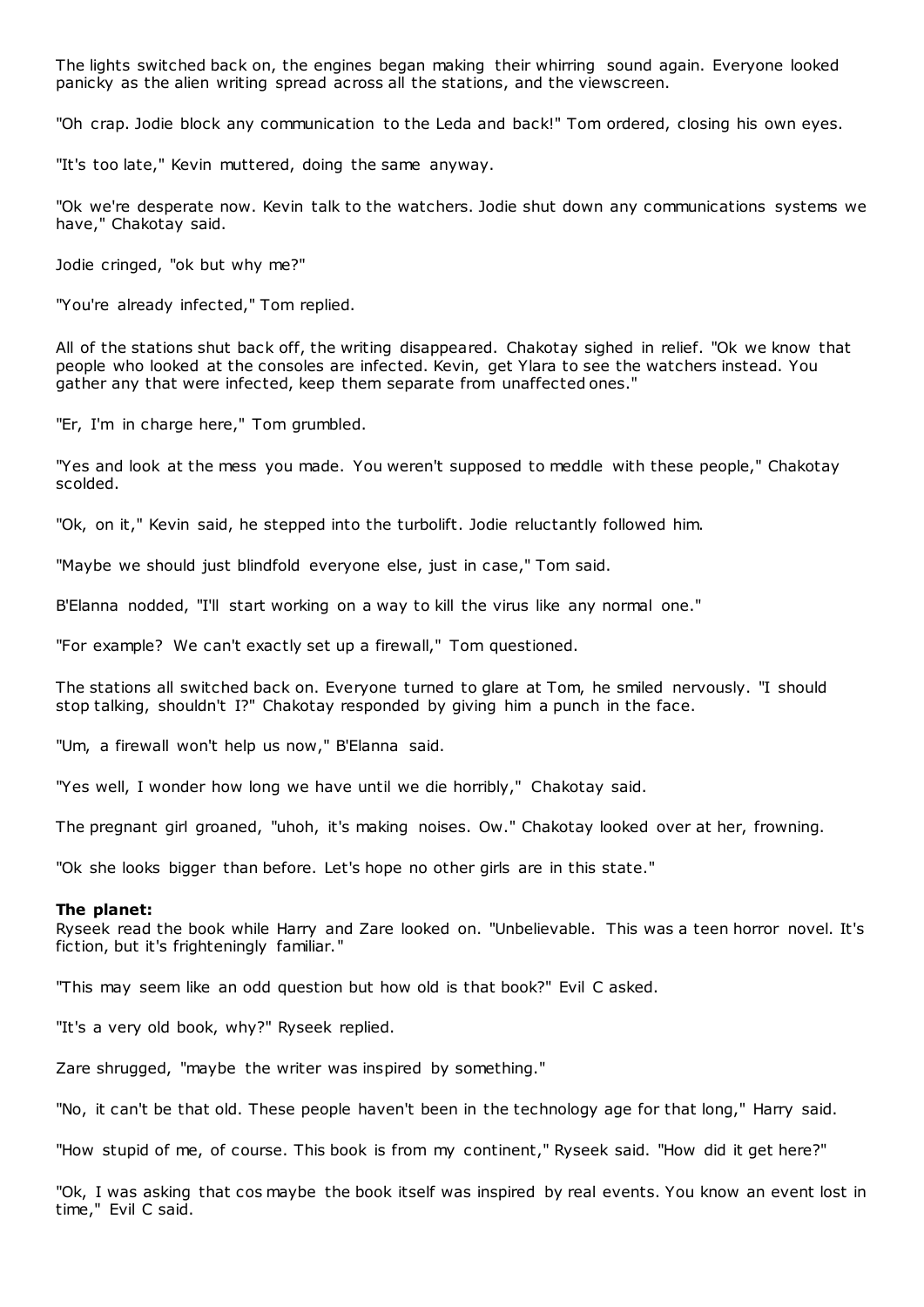"I doubt it, there would be records of such an event. The real mystery is about the book being here," Ryseek muttered.

"Perhaps your friend brought it," Zare said.

"No, he wasn't a book guy. He had trouble reading and writing well," Ryseek said.

## **Meanwhile:**

Nathan and Craig had rejoined the rest of the team, Nathan had found another copy of the same paper which wasn't crumpled up.

"Maybe we should relieve Tom of duty after this," James muttered.

Amy pouted her lips as she looked over at her Uncle Nathan. As Jessie was standing holding her at his side, she could see the paper easily. "That lady's clothes has shrunk."

Jessie frowned and looked over as well, she gasped. "Eeeew Nathan!"

James stepped over to snatch the paper off him yet again, Nathan growled at him and tried to snatch it back. James rolled his eyes, he ripped the bit with the model on and gave it back to him. "God if you don't want the girl, don't take my paper!"

"Yeah right, if I wanted to look at almost naked, fake looking women I'd ask Annika to strip," James said. "I think she would as well."

"Oh god, horrible images," Daniel mumbled, shaking his head. "Give me that!" He snatched Nathan's picture away, only for it to get snatched back, and so on.

Jessie shook her head, "what did you want the paper for anyway?"

"A bit of it was cut out in the last one," James replied. He pointed at one of the articles.

Craig walked over to have a brief look at it. "Good luck reading alien babble."

Jessie smiled sneakily, "hmm. This article should be in English." The article changed into English writing.

"Ok, you know you should just say 'the virus is now cured' so we can all go," Craig said.

"I tried before you and Nath came back," Jessie muttered.

"Yeah. All of the stuff she's done are based on real spells, she just doesn't have to do the lame ass chanting," Daniel said. "Transporting, glamour."

Craig grunted, "who made you a witch expert?"

"Don't start again or you'll both be in coma's," James said.

Ylara looked over, "you'd better not, I want that job."

Craig shrugged his shoulders, "if you wanted to be in a coma, all you had to do was ask."

Jessie rolled her eyes, with her only available hand she gave him a slap in the back of the head without even looking. She started reading the article, "hmm that's odd."

"What? Maybe you shouldn't read it, the virus could spread that way," James said.

"That's what I mean, I don't feel any different. In that vision thing it was the alien writing that gave me the creeps," Jessie said.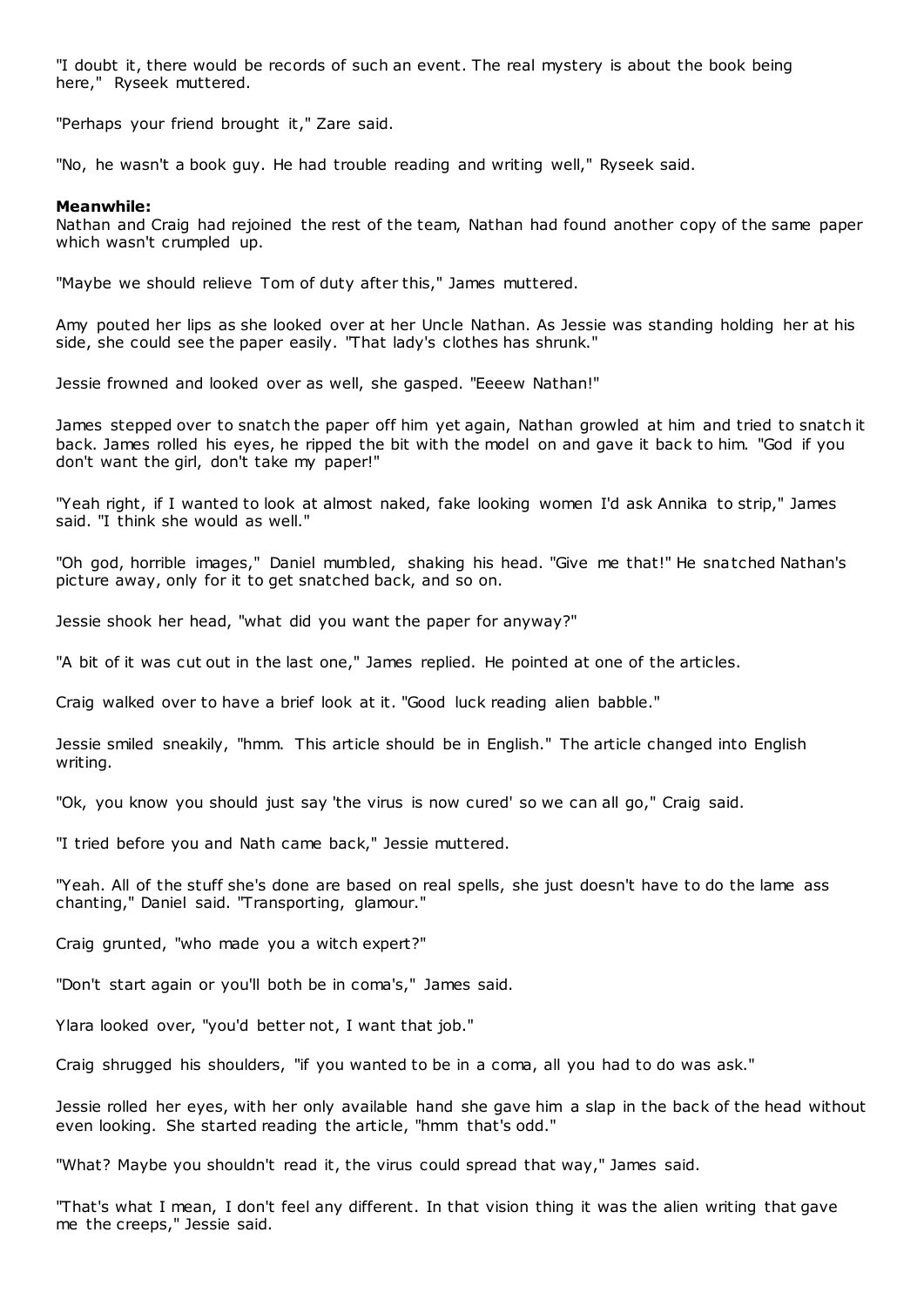"I guess that makes sense. It can't be a direct translation or the words would be scrambled, it's not the original text," Daniel commented. "What does it say?"

Jessie breathed in deeply and out, she started to read the article outloud. "Illiterate reporter's Publishers found dead. Azari Publishers were hit by a tragedy this week when the workers involved with the Jia'an report were killed in a two day period. The victims; Shuya's, female twenty three, body was found mutilated in a dumpster, while Ryian and Lizan, both male twenty nine died of heart attacks in the office.

The concerned report was hit by huge criticism for its bad grammar, spelling and most of all its supernatural theories about three similar deaths two weeks previously. It has caused further controversy as it describes deaths similar to the publishers and previous victims. The writer of the report, who remains anonymous, was being hunted by police on suspicion of murder but was also found dead by a heart attack. His team-mate in the case, who helped in the unofficial investigation the report was based on is still on the run."

"Bad grammar? Why would they publish something like that?" Craig questioned.

"His team-mate, report, anybody else adding things up?" James questioned.

"You're not suggesting that the other away team met up with the dead dude who wrote the report?" Nathan said.

James stared blankly at him. "No, the one we met was the dead one." Jessie glanced between them, looking confused.

Craig rolled his eyes, "uh no, he had the transmitter. We don't know what happened to the other team."

"Uh yes. Birch told us he saw his mate with them. If he was alive and the other was dead he wouldn't have seen them with him," James said.

"If he was dead, he couldn't really tell us, could he!?" Craig groaned.

"It was probably a trick, that transmitter did spread the virus to Voyager after all. Also don't forget that he didn't believe the seriousness of the virus. The other guy was supposedly freaked. Why would he write a story and sell it to a publisher for quick cash?" James muttered.

"It was a report not a story, the other one wrote it," Craig said, rolling his eyes again.

"I agree with him actually, and it's very painful to agree with this asswipe. Remember its team one who's missing. They were the tricked party, tricked by a demon pretending to be a dead guy. Birch probably had no clue he was dead, and just assumed," Daniel said.

Jessie turned to Ylara and Damien, "that shuttle's still here, we should get back to Voyager. There might be a spell I can do."

"Oh yeah, make yourself more powerful and evil, brilliant," Damien said.

"Why not, and the first thing I'll do is team up with the almighty Damien. Get a grip," Jessie grumbled.

Nathan chimed in with the original away team's argument. "Why did Birch give us the transmitter then? The other team are probably in a safe place, away from the virus trying to figure out a cure."

"Or they could be long dead. Guessing isn't going to get us anywhere, we know who the dead one is and that's..." Craig muttered.

"Oh for," Jessie muttered. She handed Amy to Ylara and marched forward to stand in the middle of the other men. "We haven't got time for this, ok I take that back cos whatever I say happens." The four looked in her direction, Nathan quickly checked his watch, then gave her a thumbs up. "Yeah thanks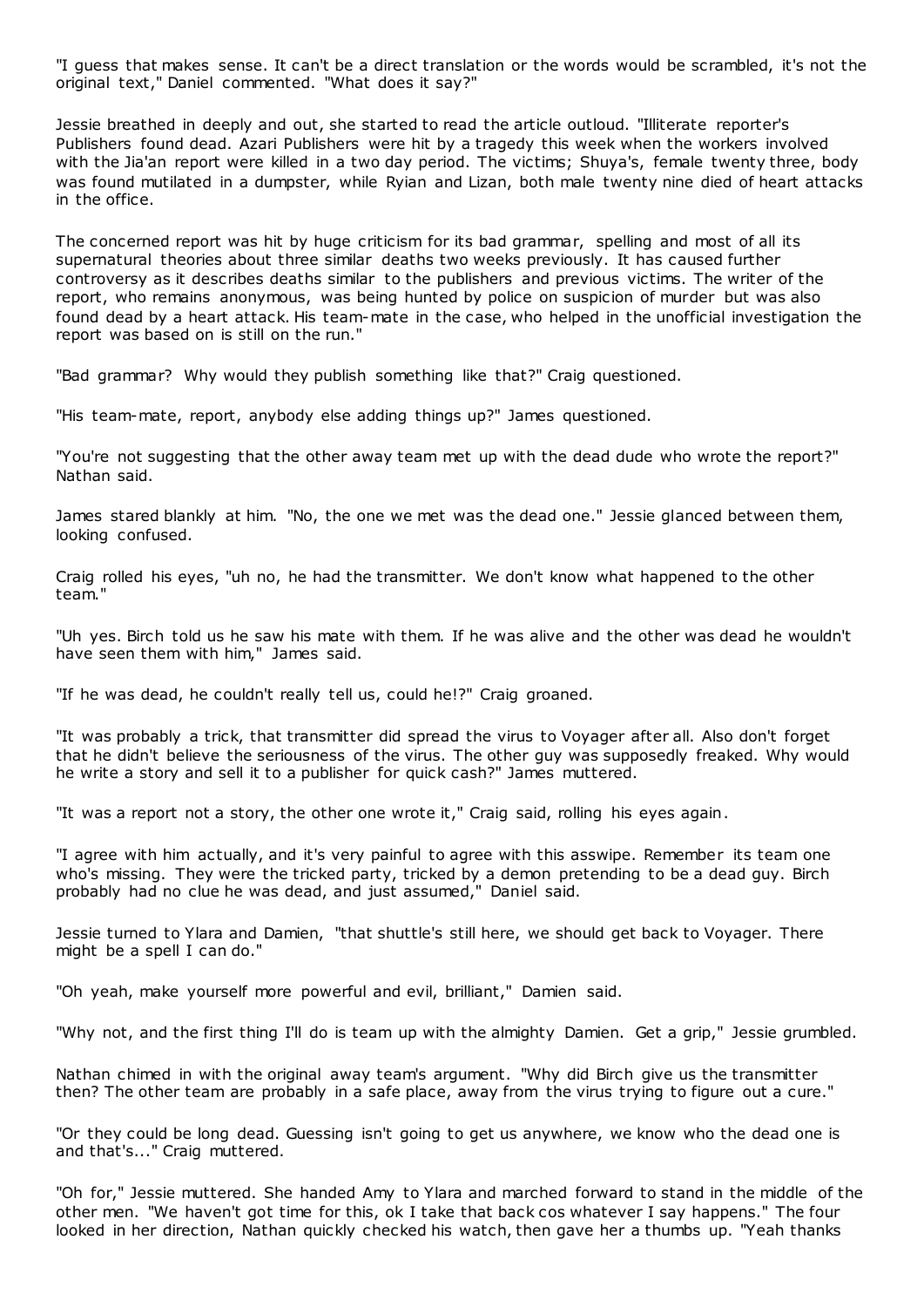Nath," she sarcastically said. "We've got a killer virus on the loose, a missing away team, demons are being born via a few who are infected. I can do any spell I want, and I'm so glad the time one didn't kick in or we'd be dead now."

"Shame," Damien added on.

"Let's hope this one is a spell. Who gives a crap about which of the aliens are the dead ones, it doesn't matter so just shut the hell up about it ok!" Jessie snapped. "If that didn't work then anybody who even peeps about this subject will get me saying something like 'such and such needs a vasectomy'. Understood?"

Each of the guys stared at her with wide eyes, Damien just seemed smug. "She didn't include me, how unfortunate for you guys." Jessie glared in his direction. "I bet it's not even a spell."

"Um, that doesn't include me does it?" James sheepishly asked.

Jessie shrugged her shoulders, "oh I don't know, it doesn't affect a certain thing we do and you've done your job."

"Oh. Oh god," James mumbled.

"So Captain Jessie, what do we do or talk about at least?" Nathan questioned.

Jessie smiled, almost sweetly which freaked a lot of the guys out. "Captain Jessie, cool. We're going to split up, one team will go to any area that seems safe from TV signals or whatever to look for the other team. Another is going back to Voyager with me."

"Ok so which one's Amy going to be in, either could be unsafe for her," James questioned.

"I don't know," Jessie said. A lightbulb switched on in her head, "oh I know. Find a hardware store that sells headphones, and blindfold her. Tell her it's a peek-a-boo game."

James didn't look too sure, "um... ok. So who..."

"She'll come back with me. Daniel you're with me too, Nath and Damien as well. Damien's raised demons before, so he better be useful, Daniel's a watcher," Jessie replied.

"Watcher of what?" Nathan smirked.

"James, Craig, Ylara, you guys are the search and rescue team. Go go," Jessie ordered.

"Um, headphones?" James said.

"I'll do that," Jessie said. "No squabbling while you're away from me, I'll know about it."

"Um how?" James questioned.

"You always have that look on your face that says you've done something. Get going," Jessie replied.

Craig folded his arms, "ok just because she has witch powers doesn't mean she's the boss."

"Craig I may have no problems with you not being able to ever have kids, but shut up," James muttered. Craig groaned, he and Ylara began walking away. Ylara first handed Amy back to Jessie. "Be careful ok, no evil."

"I will, you too," Jessie said. Amy cried as she turned around, so she turned back.

"It's ok sweetheart, I'll see you later. Be good for mummy, and try to annoy that funny looking man you'll be with," James said.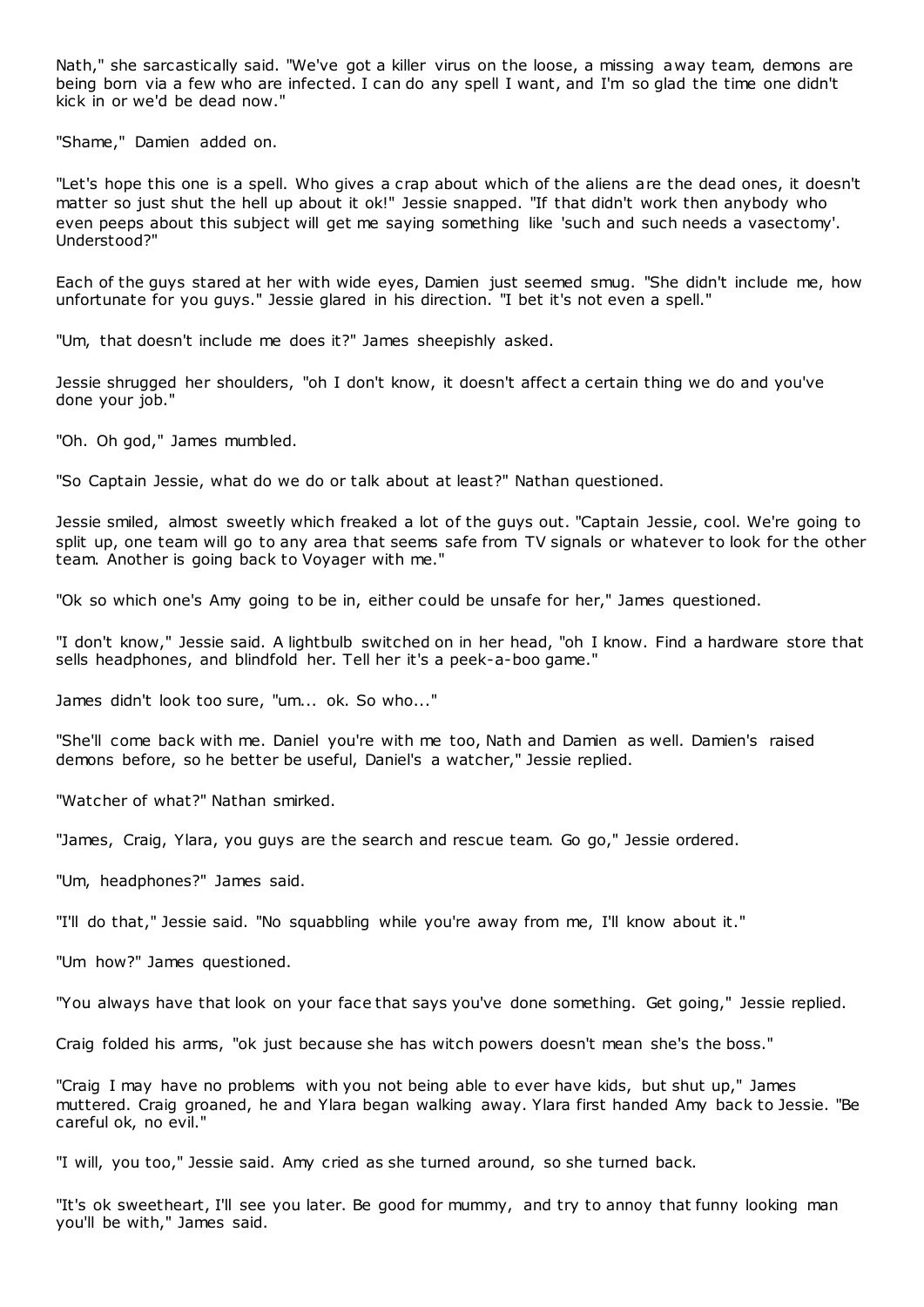Amy looked over at Nathan, Daniel and then Damien. "Which one daddy?"

"Either's good," James replied, he turned to follow the others.

Jessie sighed, "ok Nathan, Daniel, where's the shuttle?"

"Can't you just wish to be on Voyager?" Daniel asked.

Jessie laughed, "oh yeah. We are on Voyager."

James glanced back just in time to see the other team disappear. He turned back to his. "Who's got the tricorder?"

Craig pulled out a tricorder to begin scanning the area. "Damn it, this thing isn't working still. I knew this wasn't a good idea."

"It may be more useful than you think. Let's keep walking, keep scanning. If it dies down then we're getting somewhere," James said.

Craig shook his head, "whatever, but if I get infected by the virus I'm haunting you."

### **Meanwhile:**

The first team sat around the main living area, each one looking more worn out by the second.

"We've really hit a dead end haven't we? Why didn't that author make a sequel?" Harry grumbled.

They all jumped in shock when they heard an ear piercing scream outside the house. Everyone rushed out the door.

"Who is that?" Nikki asked. She pointed at everyone, c ounting quietly. "Who's missing?"

"Jade. When did she sneak out?" Zare said. She ran back into the woods, the others quickly followed her. "Over here!"

## **Voyager:**

"Ok this isn't good," Tom mumbled, his eyes averted to his and the Stuart children sitting in t he Conference Room chairs. Each one of them wearing a blindfold and ear muffs.

"I know, just under 90% of the ship is infected," Doctor Jones said. "The victims who were infected first have been hallucinating, Security had to talk one off the second level of Engineering."

"I don't know why suicidal ones pick that spot. It's not like they're going to break the core when they jump on it," Tom said. "Look Doc, surely you must have a cure."

"This isn't a medical virus, my scans show that. Whatever's causing it isn't in my field of expertise, which makes a change," Doctor Jones said.

Johnathan cried out, he pouted his lips. Tom jumped to attention and looked at him. "What what?"

"Miral hit me again!" his son snapped.

"Did not," Miral replied cutely.

"How could she do that Johnny, she's blindfolded," Tom questioned. "The earmuffs don't work at all, do they?"

"She can follow the sound of his voice," Duncan replied. Miral crawled over to hit him as well. "Hey!" She quickly sat back and put on her cute face.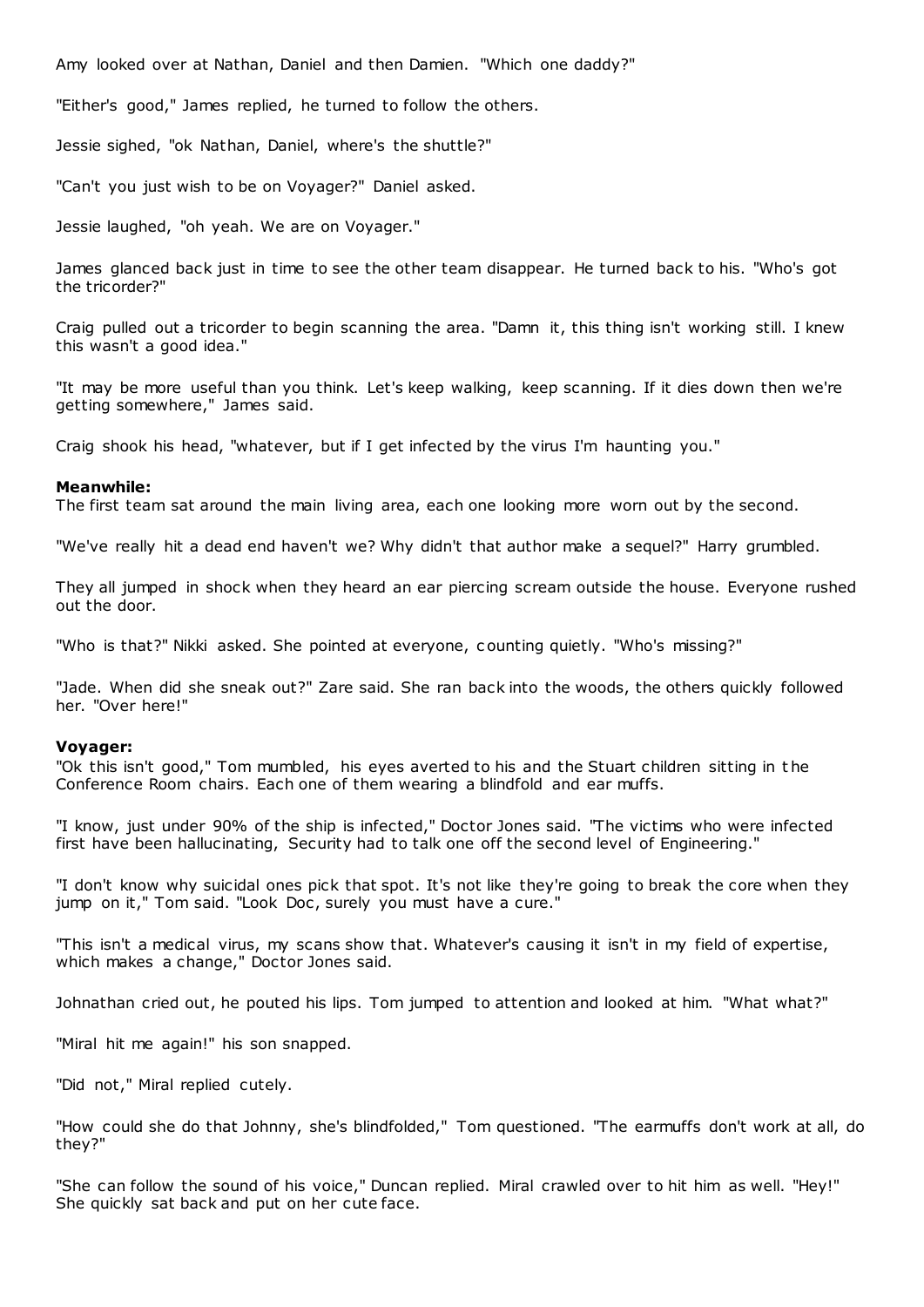"What?" she innocently said.

Tom groaned into his hand, "this seems cruel somehow."

"It beats the alternative. Are you sure they didn't see anything before you did that?" Doctor Jones questioned.

"B'Elanna did, and yes I'm sure. They were in here, I really doubt they were looking at the only screen here," Tom replied. "B'Elanna did you make sure your program was fire walled before activation?"

"Yes. All that I can do now is keep an eye on that pregnant girl," Doctor Jones said.

"I wouldn't, it's a demon," Tom said. "I already have Kevin watching her, just in case."

Jessie appeared holding Amy, Tom nearly wet himself but he did manage to fall off the chair. Miral giggled despite not seeing it. "Hi, can you keep her with Duncan and Sasha?"

"Um, um, ok, er..." Tom stuttered.

"Yeah, I can just say things and they happen, as long as they were a spell to begin with," Jessie meekly said. "That was fun, here." She handed Amy to him.

"Oh great, curing viruses isn't a spell is it?" Tom questioned.

"Nope, but I'm going to see what I can do before this phase wears off," Jessie replied. "Ok um, I'm back in my quarters." She disappeared again. Before Tom could compose him she appeared again, scaring him off the chair yet again, "oh that's not going to get old." Again she was gone.

### **The planet:**

Craig's tricorder started working normally again once they reached the forest. "We're in a dead zone."

"Great, let's hope it's you first," Ylara said.

"We're not in the dumb zone Ylara, I'll let you know when," Craig said.

James shook his head, "Craig, she's from the past remember. Can you detect any human, Porséan or whatever Zare is, lifesigns?"

"It's nice that we still don't know what species she is, being exes and all," Craig said. "About a kilometre away."

"I never dated Zare, good god," James muttered.

As they made their way through the thick of the forest they heard the same scream the other team heard. "Oh no, can you feel that?" Ylara asked uneasily.

Craig was about to make a wise crack but James quickly cut in, "yeah, it's another one. It's got to be." He and Ylara ran ahead leaving Craig pouting.

"Yeah the annoyingness of you," he said to himself. Ok maybe not that wise after all. He ran after them.

Meanwhile Zare reached a small clearing, her expression changed to horrified when she discovered what was left of Jade. "Ugh, that can't be good." The others caught up with her, Ryseek and Nikki looked like they were going to be sick. Harry looked close to fainting.

"The demon's loose," he managed to spit out before collapsing to the floor.

"Look on the bright side, Jade is easier on the eyes now," Evil C said. "Plus she can't speak." The others stared blankly at him, well just Ryseek and Nikki.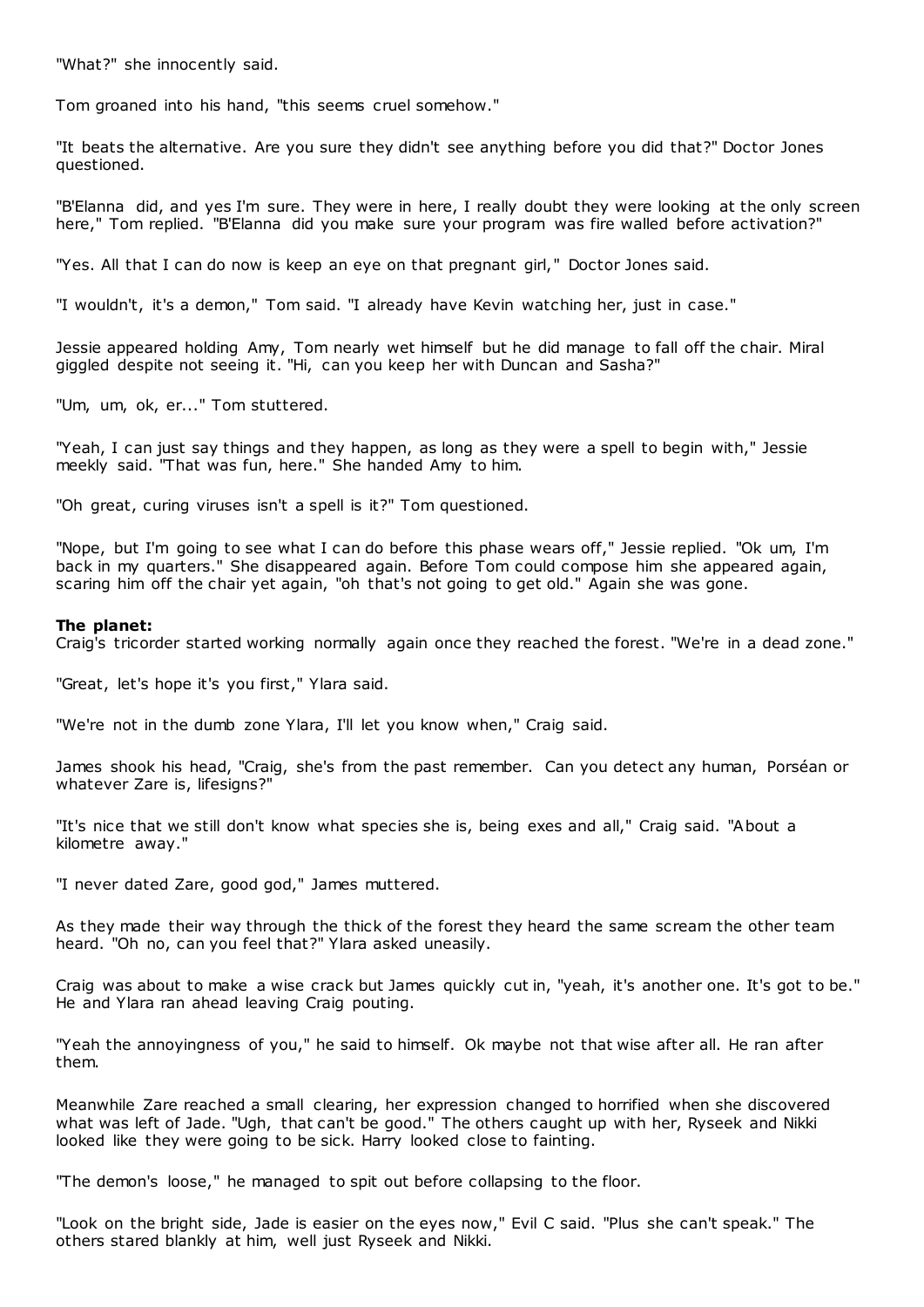Zare raised her hand into the air, "shush for a second!" She slowly turned her head, closing her eyes. "It went," her eyes opened. "That way." She ran off in the direction she was facing. "Wait here!"

"Do we have to?" Nikki moaned, while covering her mouth with her hand.

"Weren't you a Tolg, surely you've seen all kinds of dead people," Evil C said.

"I was only there for a few months," she whined in response.

James and Ylara ran through the thickest part of the woods, unintentionally splitting up. The only thing between them were a couple of big, bushy trees. They both had stopped to avoid getting too far apart. Something rustled the trees, the two heard that and light growling.

"It's here," Ylara whispered.

James only nodded, he looked around, trying to figure out its location. The rustling kept moving like it was running around them. There was a brief moment of silence before it pounced out of the trees onto one of the two Slayers.

Unknown to any of them, Zare was nearby. She heard the commotion and ran towards its source.

"Crap, Ylara," James muttered, he pushed through the trees separating him and Ylara. She and the demon were in the middle of wrestling each other. He noticed a knife lying out of her reach, so he went over to get it.

Something else then pounced out of the trees, and knocked him to the ground.

"Eeew, oh god. You're getting blood all over my new clothes!" Ylara yelled at the demon. She rolled out of its grip, then jumped onto her feet. The demon was just as quick as her, it swung its claw at her. Her leg went up high to kick it in the face. It stumbled back, not really that affected. It lunged forward to grab a hold of her.

The two heard something else jump out of the trees, they of course expected it to be another demon. Lucky for them it was Zare. "Two? That's weird," she shrugged her shoulders, kicking the demon attacking James off of him. Then she went for the one with Ylara.

James got back up, so did the demon. It tried to swing at him, he grabbed its arm and punched it in the face.

Ylara meanwhile threw the demon over her shoulder just as Zare got to her. "Huh, never mind." She went forward to kill it with a biggish knife she brought out. "You should really arm yourself you know."

"I did," Ylara protested, pointing at her knife.

The demon James was fighting was soon killed as well. The three Slayers stood next to each other just as Craig entered the scene. "Why was there two?" Zare questioned.

"I don't know, let's hope there's no more," Ylara replied.

Craig eyed both demons, then the team. "I missed all the fun, damn."

"Where's the rest of your team?" James asked Zare.

She sighed, "come on, I'll show you. One of us is dead, after creating one of these things. Don't ask." She lead the way.

"Oh I've already seen it," James said. "Who died?"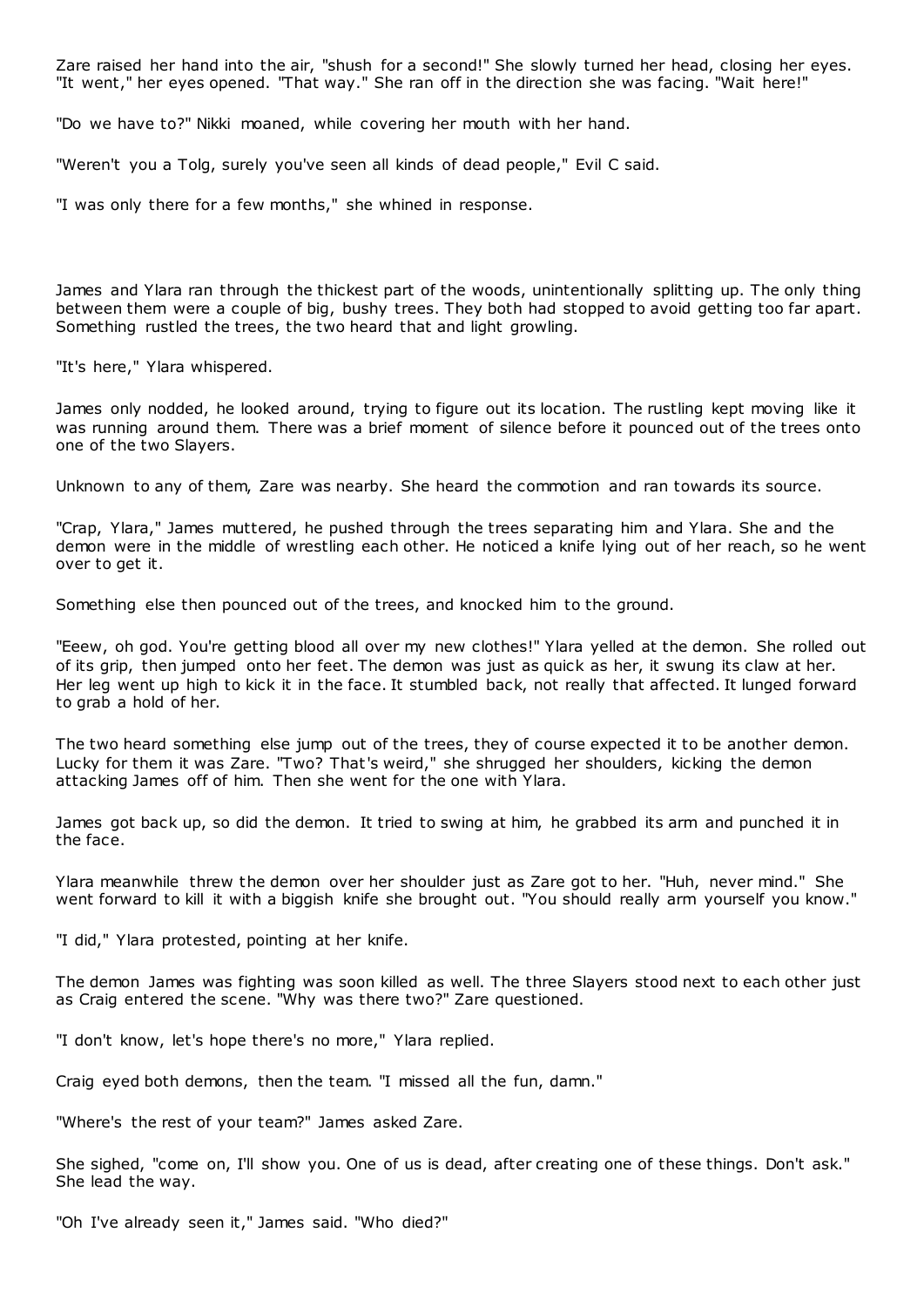"That annoying girl, I wouldn't worry," Zare replied.

## **Voyager, the Stuart's Quarters:**

Daniel and Li'Chin were the poor schmucks, well Daniel anyway, who were stuck reading the spell books. Nathan stood nearby the door like he was on guard. Jessie and Damien were in the middle of a conversation.

"I thought that time you skinned Wesley Crusher was awesome," Damien said. "You should teach me to be a warlock."

Jessie just blinked at him. "Um, how did we get onto this topic?"

"Well you know, more spells equals Evil Mrs Stuart," Damien replied.

"No, it feels different this time," Jessie said. "Though skinning you does sound like fun."

Everyone jumped as the door Nathan was guarding suddenly had a huge dent in it. Only a little bit of it was open, part of a claw went through the hole and tried to fully open the door.

"Um, did you say these demons use humans to grow their young?" Li'Chin stuttered.

"Yes, what?" Jessie questioned.

"I've heard myths, they're easily killed and unlike a lot of other demons, they lack any kind of sentience," Li'Chin said.

"That's great, how does that help us!?" Nathan yelled as there was another thud against the door.

"Most of the crew are infected with a virus, Chin, do you know anything about that?" Jessie snapped.

"No but..." Li'Chin squeaked.

Jessie sighed, "Nath, stay away from the door."

"Hell no, I'm the only one capable of fighting the guy. Trust me," Nathan grumbled.

Daniel looked up from his book, "ha, yeah sure."

"Damien!" Jessie snapped, startling the rest of the life out of Damien. "What were we saying before you started kissing my non existent evil ass?"

"Um well, I got my demons from alternate dimensions where demons roamed free. One in particular was very intent on getting into this one," Damien replied. "I don't see how that helps us really."

"Sounds familiar," Jessie muttered. "Voyager was invaded by demons like that, they used what they called weak humans as conduits, and destroyed the bodies to get through here. Oh god."

"It's the same dudes?" Nathan questioned just as the door broke down. He ducked as the demon attacked.

"Uh," Jessie stuttered. "The demon is dead." Nothing happened. "Ok erm." The demon went for her, she raised her hands and a shield appeared around her. It turned around to attack Nathan again, he was pushed into the wall.

Damien shrugged, "well, nice knowing you." He started to slip out, Jessie grabbed his arm. "Ow, ok ok."

"Daniel, Li'Chin?" she questioned.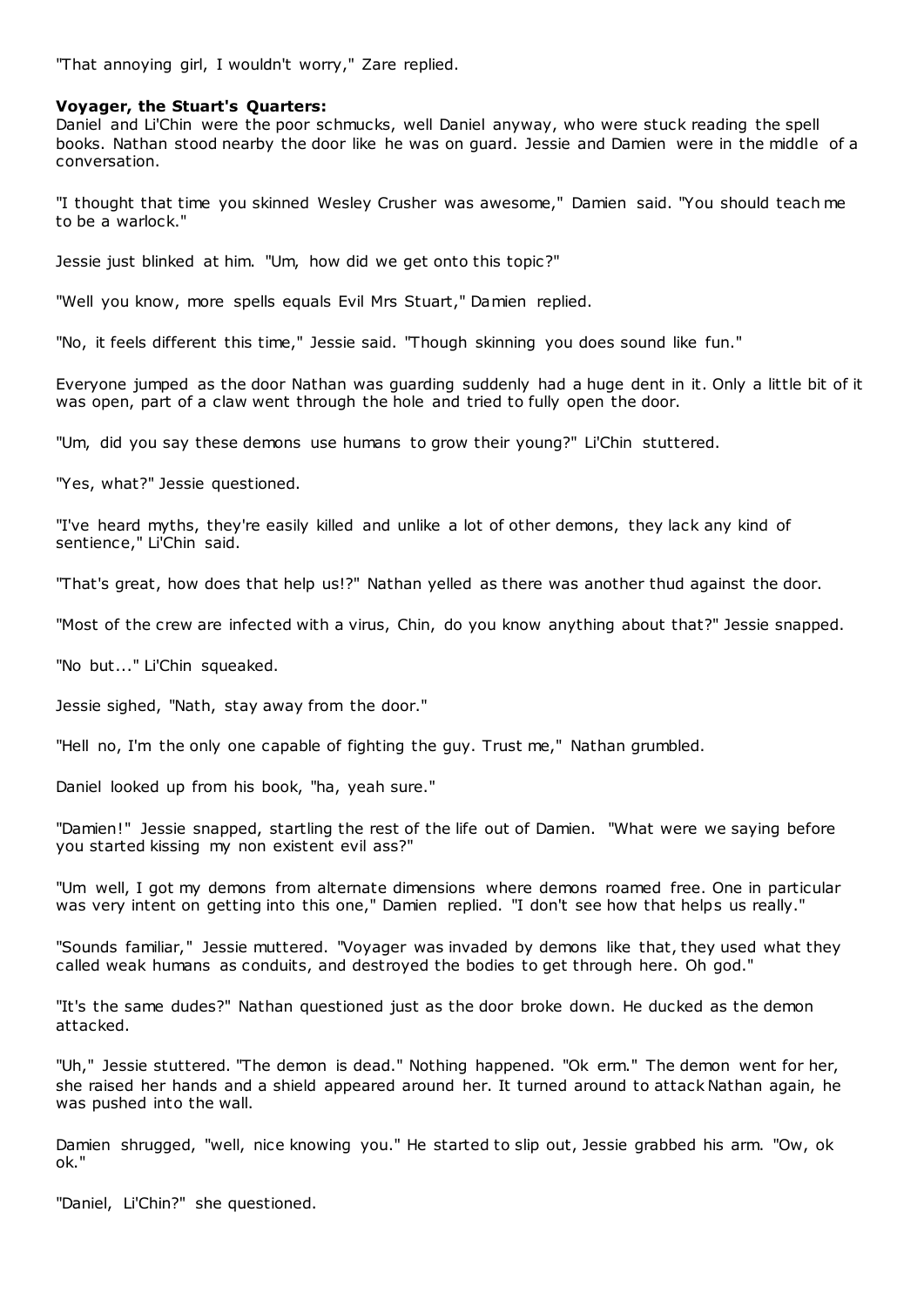"Nope, nothing useful," Daniel replied.

"It's not the same guys. Those ones were sorta intelligent, but it's a similar idea. We need the doc , last time he got something to drive them out," Jessie said. She turned to face the demon and Nathan, "first. Um, explode demon? No, vanquish?" The demon turned to dust like it was a vampire, covering Nathan with most of it.

"So, the doc?" he said as he brushed the dust off him, coughing slightly.

"Yeah," Jessie said, she headed for the door, looking at it in distaste. "I only got this replaced about a month ago."

"It won't work," Damien muttered.

Jessie stopped, she turned to face him. "What?"

"They use humanoids as conduits and destroys the host, but similarities end there," Damien said, rolling his eyes. "You people are so naive sometimes."

"How do you know that for sure, we have to try," Jessie said. "Nath, go tell the Doc to use the cure from the rift incident. He'll know what it means." Nathan quickly left the quarters.

"Fine, don't listen to me. I'm the genius here," Damien grumbled, folding his arms in a huff. "It's not like I didn't work for them once."

"What?" Jessie snapped.

Damien looked at her with wide eyes, "did I say that out loud? Oops, oh well."

"So what else have you not told us?" Jessie asked.

Damien smirked at her, "you do realise that I'm the villain here. I only share what I want to share, mainly just to rub it in your faces and make you cower in my presence."

"Fine," Jessie said. She grabbed his arm and dragged him into one of the bedrooms. With her other hand she reached out to turn the computer on. "Maybe you'll share information once your own life is in danger, huh?"

"You can't make me," Damien said.

"Oh really?" Jessie grumbled. She pushed his face down near the console so his eyes were mere millimetres from the screen. The alien writing scrolled across it. "Now, I'm sure that's enough." His eyes were quick to close.

"I'm not infected," he muttered.

"Hmm fine. So in a few days you could be healthy, or dead. We don't know for sure. Do you want to take that chance?" she smiled smugly once she let him go.

He grunted as he stood back up. "You're a crazy woman!"

"It's been eleven years, and you didn't realise that already?" Jessie muttered. "Now let's try again. What else could be useful here that you know?"

Damien growled slightly as he folded his arms. "That was a waste witchy. Those demons are what my old trading partners called pets. I know nothing about this virus, you're on your own."

"I know this, this virus in all its forms is those pets trying to get into this reality, just like those other demons were doing. That cure the doc got from one of them banished their sorry asses, it should work the same way," Jessie said.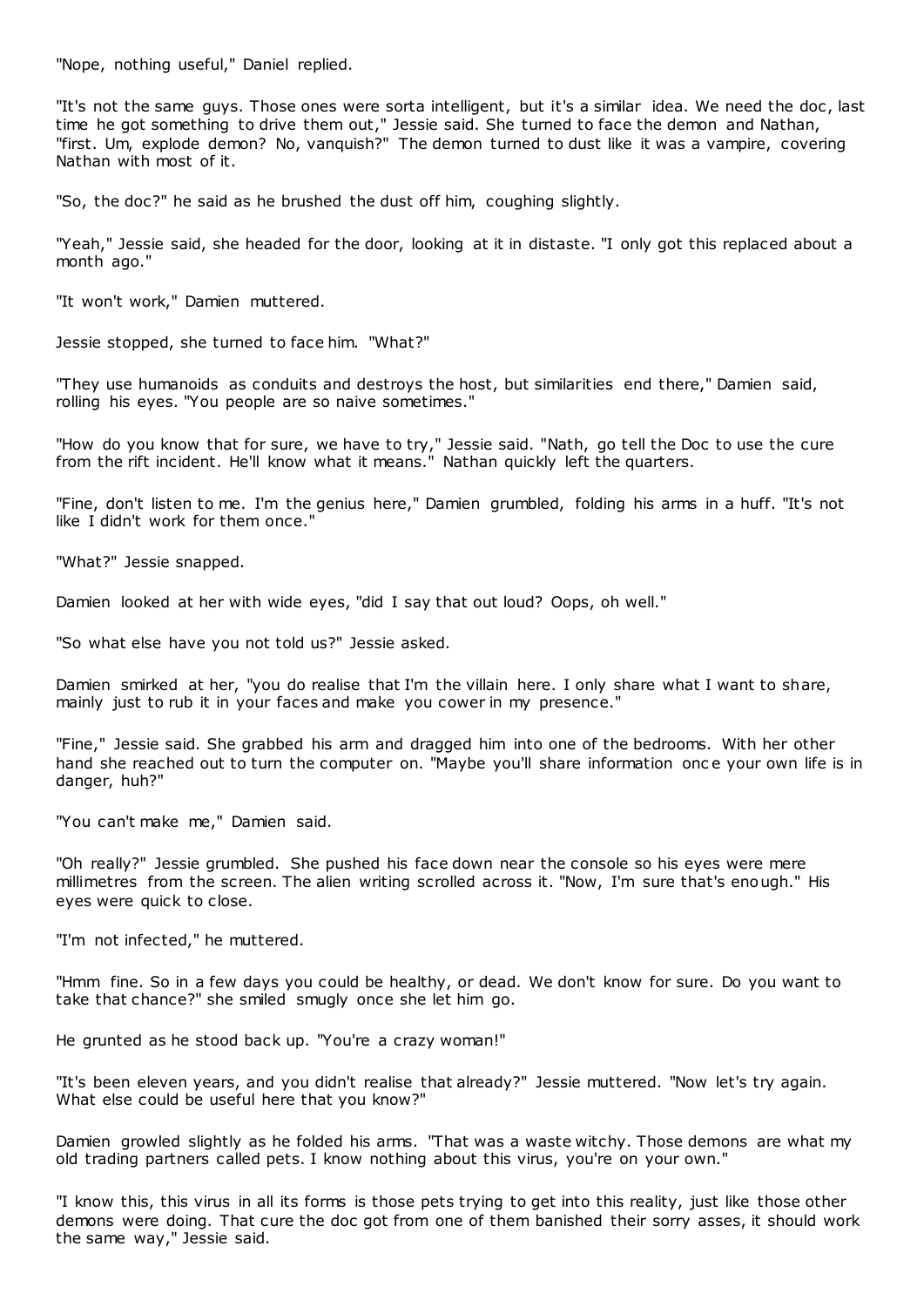"If you say so, I'm always right, get used to it," Damien said.

"Sure, and I wear dresses every day," Jessie rolled her eyes.

# **The Bridge:**

"That shuttle is returning Tom, with Porséan and other lifesigns. Our other team," B'Elanna said.

Kevin stumbled out of the turbolift, holding his bruised head. "Um guys, bad news. That demon baby thing escaped me. Good god it was huge."

Tom groaned, "can this get any worse?" Chakotay gave him a smack.

"Don't ever say that!"

B'Elanna rolled her eyes, "it's a wonder he doesn't have brain damage by now."

"Strange," Chakotay said, looking at Tom's unconscious form on the ground. "That was Tom, wasn't it? Don't you have to have a brain to get damaged."

Naomi stepped out of the other turbolift, "er guys. The doc wanted me tell you he's trying a cure. Obviously he couldn't tell us over the comm. I don't know why it was obvious, but he said it was."

"Great. All we do now is wait and see," Chakotay said. Tom groaned from the floor.

# **Later:**

*Lieutenant Commander Paris' Log Stardate: Um, it has a 5 at the front I'm sure. Damn fives are everywhere. Anyway Doc Jones has used the stuff he used on those demons in the End of the Day episode to cure the virus, or banish those demons causing it anyway. Jessie has told me that Damien gave her the tip off, but he also worked for the other guys so we've locked him in the brig yet again. Hey at this rate he'll be beating James' record. Speaking of the brig, Chakotay has took over the Leda at least until he goes psycho again. His escapes were getting very tiresome anyway, and so is the wait for new episodes. Good god, we'll be trapped here FOREVER!*

*Back to the virus, unfortunately we cannot distribute the cure to the continent already infected. We have given the cure to the more advanced guys, hopefully they could do something smart ass to sort it. We're back on our search for the Enterprise, I hate to say it but we could do with some real action around here, not some lame mystery...*

Jessie appeared in the Ready Room, scaring Tom almost to death yet again. "Yep, doesn't get old."

He didn't look happy as he pulled himself up using the desk. "Are you going to do that every damn hour now?"

"No no, it's no fun if you expect it," Jessie smiled. "See you later. Ahem, I'm back in my quarters." Nothing happened. A pout grew on her face, "aaaw man, its run out! Now I have to walk all the way back home, I don't feel too good either." She stropped out of the door.

Tom sighed in relief, "phew, now anyway. Computer continue log."

*Last but not least, Jessie's little power trip has run out at last so I don't have to have her scaring me, er I mean surprising me anytime she feels like it. I'm now going to...*

Jessie quickly stepped through the door, "booo!" He screamed like a girl as he fell off his chair, or rather the chair fell over, taking him with it. She smiled, "I can still do it."

## **Voyager's Brig:**

Damien stood behind the forcefield, not looking very pleased at all.